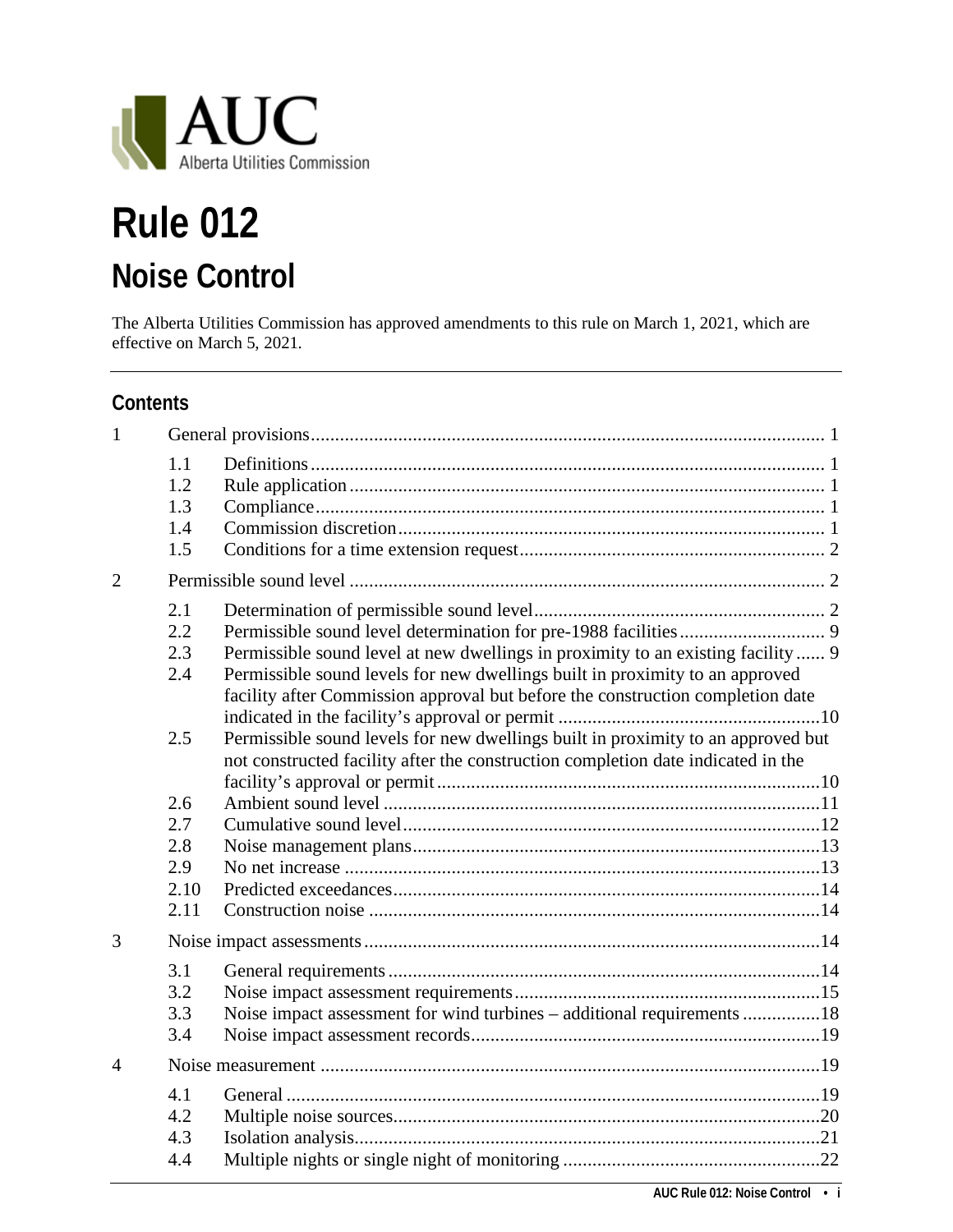|   | 4.5   |       |                                                                                  |  |  |  |
|---|-------|-------|----------------------------------------------------------------------------------|--|--|--|
|   | 4.6   |       | Sound level surveys report requirements – ambient and comprehensive 24           |  |  |  |
|   |       | 4.6.1 |                                                                                  |  |  |  |
|   |       | 4.6.2 | Noise measurement specifications for wind turbine project monitoring27           |  |  |  |
|   |       | 4.6.3 |                                                                                  |  |  |  |
|   | 4.7   |       |                                                                                  |  |  |  |
|   |       | 4.7.1 |                                                                                  |  |  |  |
|   |       | 4.7.2 |                                                                                  |  |  |  |
|   |       | 4.7.3 |                                                                                  |  |  |  |
|   | 4.7.4 |       |                                                                                  |  |  |  |
|   | 4.8   |       |                                                                                  |  |  |  |
|   |       | 4.8.1 |                                                                                  |  |  |  |
|   |       | 4.8.2 |                                                                                  |  |  |  |
|   |       | 4.8.3 |                                                                                  |  |  |  |
| 5 |       |       |                                                                                  |  |  |  |
|   | 5.1   |       |                                                                                  |  |  |  |
|   | 5.2   |       |                                                                                  |  |  |  |
|   | 5.3   |       |                                                                                  |  |  |  |
|   |       |       |                                                                                  |  |  |  |
|   |       |       |                                                                                  |  |  |  |
|   |       |       |                                                                                  |  |  |  |
|   |       |       |                                                                                  |  |  |  |
|   |       |       |                                                                                  |  |  |  |
|   |       |       |                                                                                  |  |  |  |
|   |       |       |                                                                                  |  |  |  |
|   |       |       |                                                                                  |  |  |  |
|   |       |       | Appendix 9 – Statistical method to calculate a minimum number of valid samples70 |  |  |  |

### **List of Tables**

| Table 1.  |                                                                          |  |
|-----------|--------------------------------------------------------------------------|--|
| Table 2.  |                                                                          |  |
| Table 3.  |                                                                          |  |
| Table 4.  |                                                                          |  |
| Table 5.  | Noise measurement specifications for wind turbine project monitoring27   |  |
| Table 6.  |                                                                          |  |
| Table 7.  |                                                                          |  |
| Table 8.  |                                                                          |  |
| Table 9.  |                                                                          |  |
| Table 10. | One-third octave band frequency spectrum analysis for tonal components57 |  |

## **List of Figures**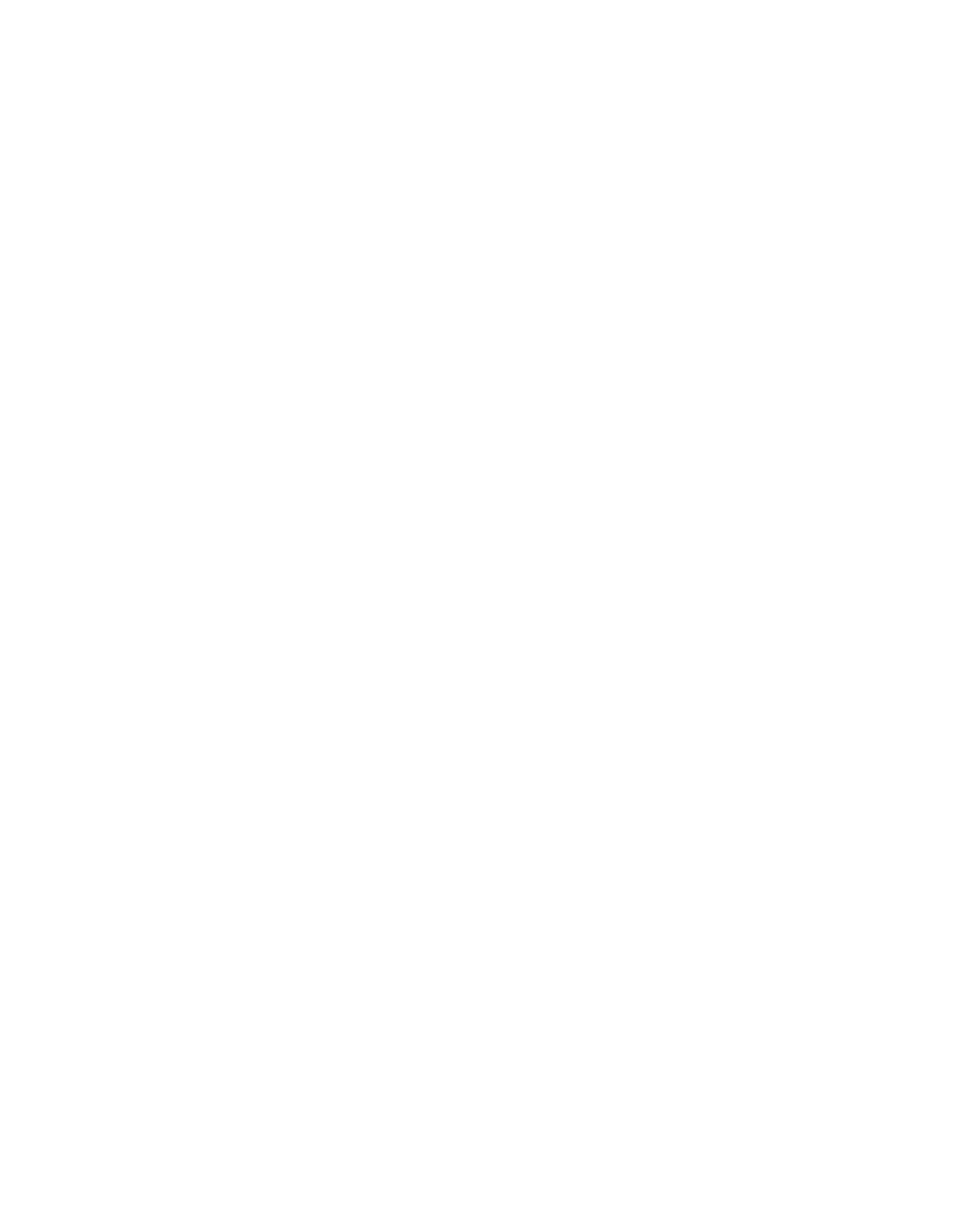#### <span id="page-4-1"></span><span id="page-4-0"></span>**1 General provisions**

**1.1 Definitions**

In this rule:

- (1) "Commission" means the Alberta Utilities Commission
- (2) "facility" means a gas utility pipeline, hydro development, power plant, substation or transmission line
- (3) "gas utility pipeline" has the same meaning as in the *[Gas Utilities Act](http://www.qp.alberta.ca/574.cfm?page=G05.cfm&leg_type=Acts&isbncln=9780779757893)*
- (4) "hydro development", "power plant", "substation" or "transmission line" has the same meaning as in the *[Hydro and Electric Energy Act](http://www.qp.alberta.ca/574.cfm?page=H16.cfm&leg_type=Acts&isbncln=9780779746699)*
- (5) "licensee" means the holder of a licence or approval for a facility in accordance with the records of the Alberta Utilities Commission

Refer to Appendix 1- Glossary for additional definitions.

- <span id="page-4-2"></span>**1.2 Rule application**
	- (1) The purpose of this rule is to ensure that the noise from a facility, measured cumulatively with noise from other energy-related facilities, does not exceed the permissible sound level determined in accordance with this rule.
	- (2) The rule provides a process to evaluate noise complaints relating to a facility.
- <span id="page-4-3"></span>**1.3 Compliance**
	- (1) The noise from a facility, measured cumulatively with noise from other energy-related facilities, shall not exceed the permissible sound level determined in accordance with this rule.
	- (2) At any dwelling(s), the permissible sound level is determined in accordance with Section 2 of this rule.
- <span id="page-4-4"></span>**1.4 Commission discretion**
	- (1) The Commission retains the discretion to assess the permissible sound level on a site-specific basis and may permit a permissible sound level in excess of the permissible sound level as determined in accordance with Section 2.
	- (2) The Commission retains the discretion to conduct sound level surveys of facilities.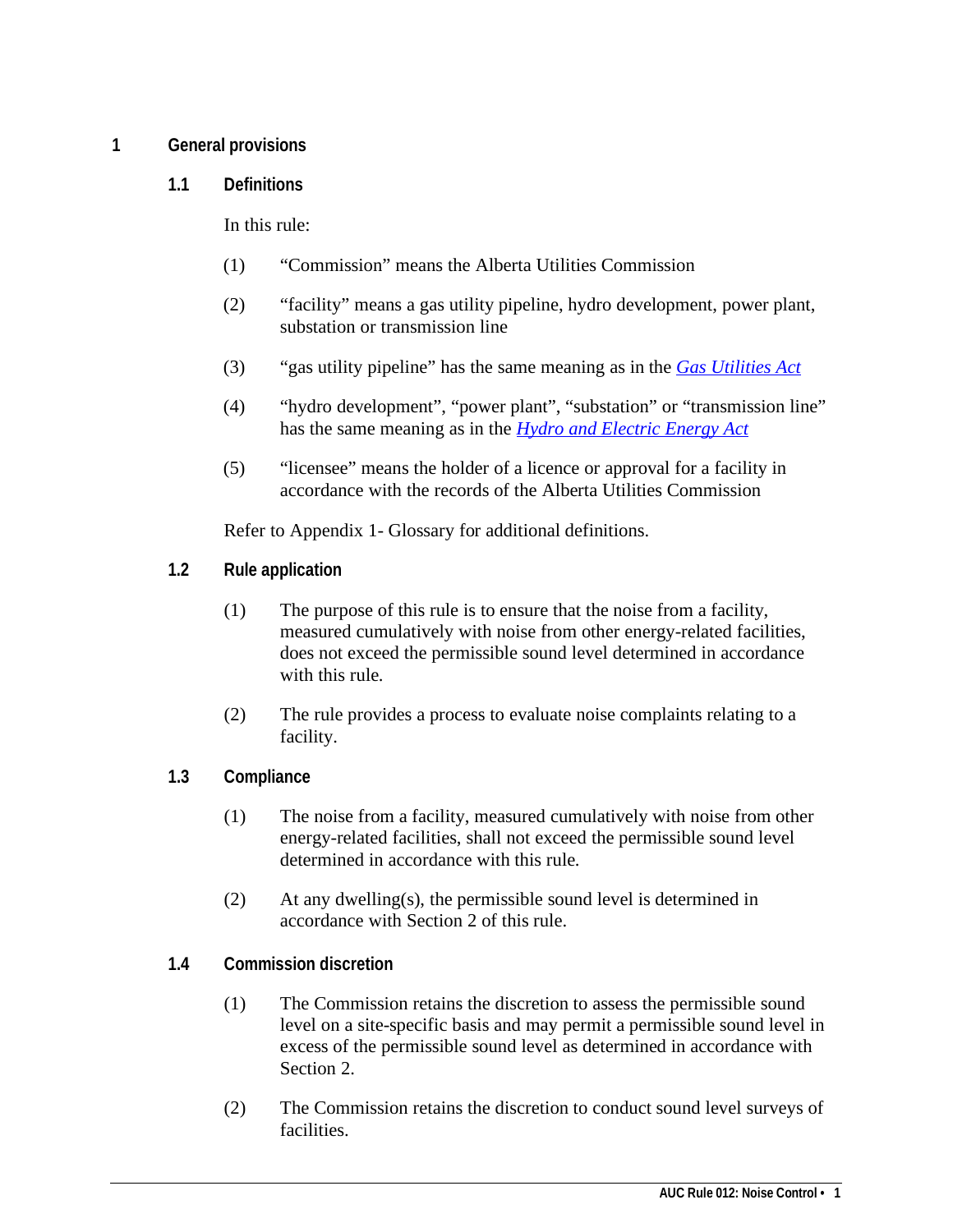- (3) The Commission may dispense with, vary, or supplement all or any part of these rules if it is satisfied that the circumstances require it.
- <span id="page-5-0"></span>**1.5 Conditions for a time extension request**
	- (1) A new noise impact assessment must be filed as part of a time extension request, if construction has not begun prior to the expiry date of the approval and one or more of the following conditions is satisfied:
		- (a) The licensee is proposing major amendments to the approved facility;
		- (b) The most affected dwelling(s) have changed; or
		- (c) There are new energy-related facilities that may influence sound levels at dwellings located within 1.5 kilometres (km) of the proposed facility boundary.
	- (2) A new noise impact assessment must include adjacent energy-related facilities that may influence cumulative sound levels at dwellings located within 1.5 km of the proposed facility boundary.
	- (3) The new noise impact assessment must predict noise compliance with the permissible sound levels at the most affected dwelling(s) located within 1.5 km of the proposed facility boundary.

#### <span id="page-5-2"></span><span id="page-5-1"></span>**2 Permissible sound level**

#### **2.1 Determination of permissible sound level**

- (1) The permissible sound level is determined for the most affected dwelling(s) located within 1.5 km from the boundary of the facility property other than for wind turbines and a substation in a wind turbine project.
- (2) For wind turbines and a substation in a wind turbine project, the permissible sound level is determined for the most affected dwelling(s) located within 1.5 km from the centre point of the tower of the closest wind turbine, or from the boundary of that substation.
- (3) If there are no dwellings within the 1.5 km boundary applicable to a facility, the permissible sound level should be defined at the most affected point along the 1.5 km boundary, i.e., at a point 1.5 km from either the facility property, the centre point of the wind turbine, or the boundary of a substation in a wind turbine project.
- (4) The permissible sound level is based on summertime conditions.
- (5) In the case of an emergency, which is an unplanned event requiring immediate action to prevent loss of life or property, the permissible sound level determined under this rule does not apply. However, if an event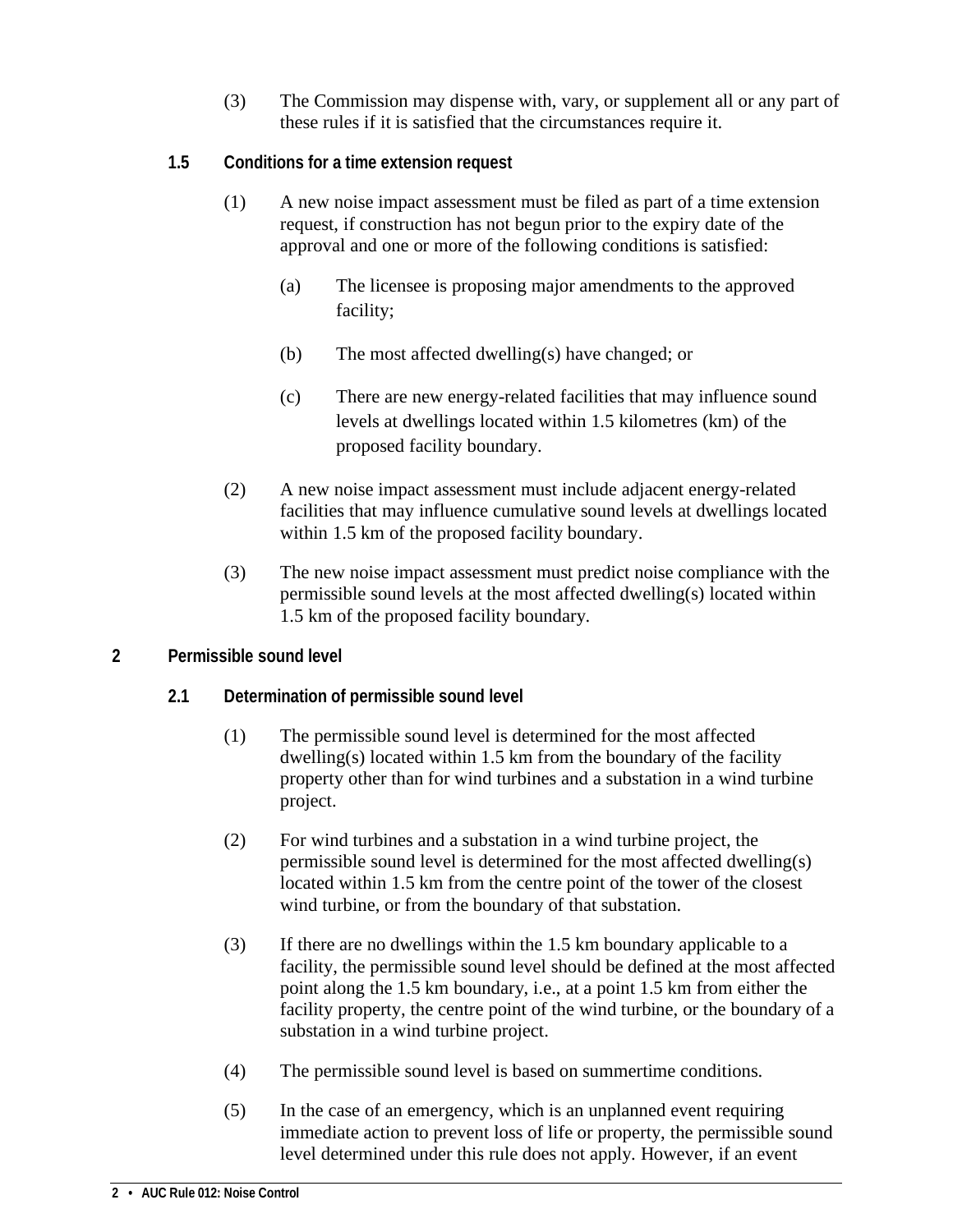occurs more than four times a year at a facility, the event is not considered an unplanned event and the facility must comply with its permissible sound level.

- (6) A dwelling may have only one nighttime and one daytime permissible sound level, except where a Class C adjustment applies.
- (7) The permissible sound level is calculated as follows:

| Permissible<br>sound level | $=$ | Basic<br>sound<br>level<br>Table 1) | Davtime<br>adiustment<br>$($ ltem $(9)$<br>below) | Class A<br>adiustment<br>(Table 2) | Class B<br>adiustment<br>(Table 3) | Class C<br>adiustment<br>(Table 4) only for<br>wind turbines |
|----------------------------|-----|-------------------------------------|---------------------------------------------------|------------------------------------|------------------------------------|--------------------------------------------------------------|
|                            |     |                                     |                                                   |                                    |                                    |                                                              |

(8) Nighttime basic sound levels are determined from Table 1. The minimum basic sound level used to calculate the permissible sound level is 40 dBA Leq nighttime with adjustments made for proximity to transportation and population density as indicated in Table 1.

<span id="page-6-0"></span>

| Table 1. | Basic sound levels (BSL) for nighttime |
|----------|----------------------------------------|
|----------|----------------------------------------|

| Proximity to<br>transportation | 1 to 8 dwellings;<br>$22:00 - 07:00$<br>(nighttime)<br>$(dBA \, L_{eq})$ | $\left( 2\right)$<br>9 to 160 dwellings;<br>$22:00 - 07:00$<br>(nighttime)<br>$(dBA L_{eq})$ | (3)<br>>160 dwellings;<br>$22:00 - 07:00$<br>(nighttime)<br>$(dBA L_{eq})$ |
|--------------------------------|--------------------------------------------------------------------------|----------------------------------------------------------------------------------------------|----------------------------------------------------------------------------|
| Category 1 (Note 3)            | 40                                                                       | 43                                                                                           | 46                                                                         |
| Category 2 (Note 4)            | 45                                                                       | 48                                                                                           | 51                                                                         |
| Category 3 (Note 5)            | 50                                                                       | 53                                                                                           | 56                                                                         |

Notes:

- (1) The assumed nighttime ambient sound level is five dBA less than the applicable basic sound level.
- (2) The assumed daytime ambient sound level is five dBA less than the applicable basic sound level plus the daytime adjustment.
- (3) Category 1—dwelling(s) distance is more than or equal to 500 metres (m) from heavily travelled roads or rail lines and not subject to frequent aircraft flyovers.
- (4) Category 2—dwelling(s) distance is more than or equal to 30 m, but less than 500 m from heavily travelled roads or rail lines and not subject to frequent aircraft flyovers.
- (5) Category 3—dwelling(s) distance is less than 30 m from heavily travelled roads, or rail lines or subject to frequent aircraft flyovers.
- (6) Documentation regarding whether a road is heavily travelled must be compiled and submitted with the noise impact assessment to support the Table 1 category used.
- (7) Density per quarter section refers to a quarter section with the affected dwelling at the centre (a 451 m radius). For quarter sections with various land uses or with mixed densities, the density chosen must be factored for the area under consideration on a prorated basis.
	- (9) Daytime adjustment means an adjustment of 10 dBA above the nighttime basic sound level with daytime being the period between 7 a.m. and 10 p.m.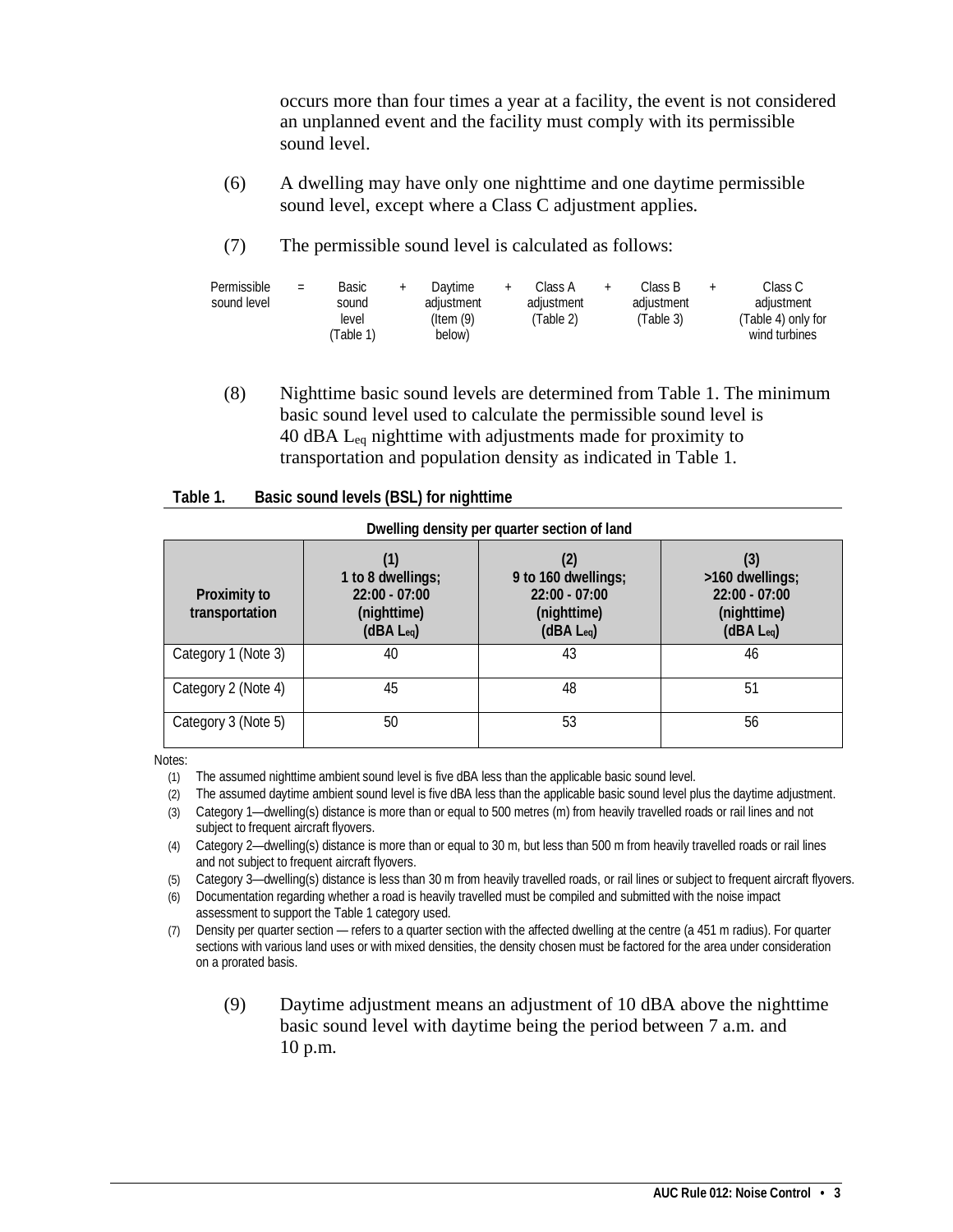(10) Class A adjustments are described and set out in Table 2.

<span id="page-7-0"></span>**Table 2. Class A adjustments**

| <b>Class</b> | Reason for adjustment                                                                                                                                                                                                                                                                                                                                                                                     | Value<br>(dBA L <sub>eg</sub> ) |
|--------------|-----------------------------------------------------------------------------------------------------------------------------------------------------------------------------------------------------------------------------------------------------------------------------------------------------------------------------------------------------------------------------------------------------------|---------------------------------|
| A1           | Seasonal adjustment for wintertime conditions must not be added when determining the<br>permissible sound level for design purposes. In the case of wintertime noise complaint<br>under Section 5 of this rule, this adjustment may be used in determining the permissible<br>sound level.                                                                                                                | $+5$                            |
| A2           | Ambient monitoring adjustment is applicable if the measured ambient sound level is not<br>representative of the assumed ambient sound environment. The ambient sound levels<br>may be measured in areas considered to be pristine as defined in Appendix 1 or areas<br>that have non-energy industrial activity that would impact the ambient sound levels.                                               |                                 |
|              | In the case where there are existing energy-related facilities located within an area and<br>the assumed ambient sound level without the existing energy-related facilities as<br>determined from Table 1 is considered not representative of the actual sound levels, the<br>area may be eligible for an ambient adjustment.                                                                             | $-10$ to $+10$                  |
|              | An ambient adjustment for one dwelling may be applied to other dwellings within the<br>same project study area that have a similar acoustic environment. To be deemed similar,<br>justification must be provided demonstrating that the difference in daytime or nighttime<br>ambient sound level at the dwelling(s) is no greater than plus or minus three dBA from the<br>measured ambient sound level. |                                 |
|              | Use Figure 1 to determine the applicable adjustment value.                                                                                                                                                                                                                                                                                                                                                |                                 |

Note: Class A adjustment = Sum of A1 and A2 (as applicable), is not to exceed of +/- 10 dBA Leq.

- (a) A Class A2 adjustment is an adjustment to the permissible sound level for locations where the measured ambient sound level is different from the assumed ambient sound levels set out in Table 1. See Example 1 in Appendix 6.
- (b) A Class A2 adjustment is based on the measured ambient sound level in an area measured in accordance with the ambient sound monitoring survey requirements in Section 4 of this rule.
- (c) The Commission will decide whether to grant a Class A2 adjustment request when it makes its decision on the facility application to which it pertains.
- (d) An applicant requesting a Class A2 adjustment must provide all measurements necessary to support the Class A2 adjustment.
- (e) A licensee may request a Class A2 adjustment for a facility after it is approved.
- (f) If a licensee submits a request for a Class A2 adjustment under (e), it must collect measurements:
	- (i) At the dwelling at which a Class A2 adjustment will apply, when the facility is not operating; or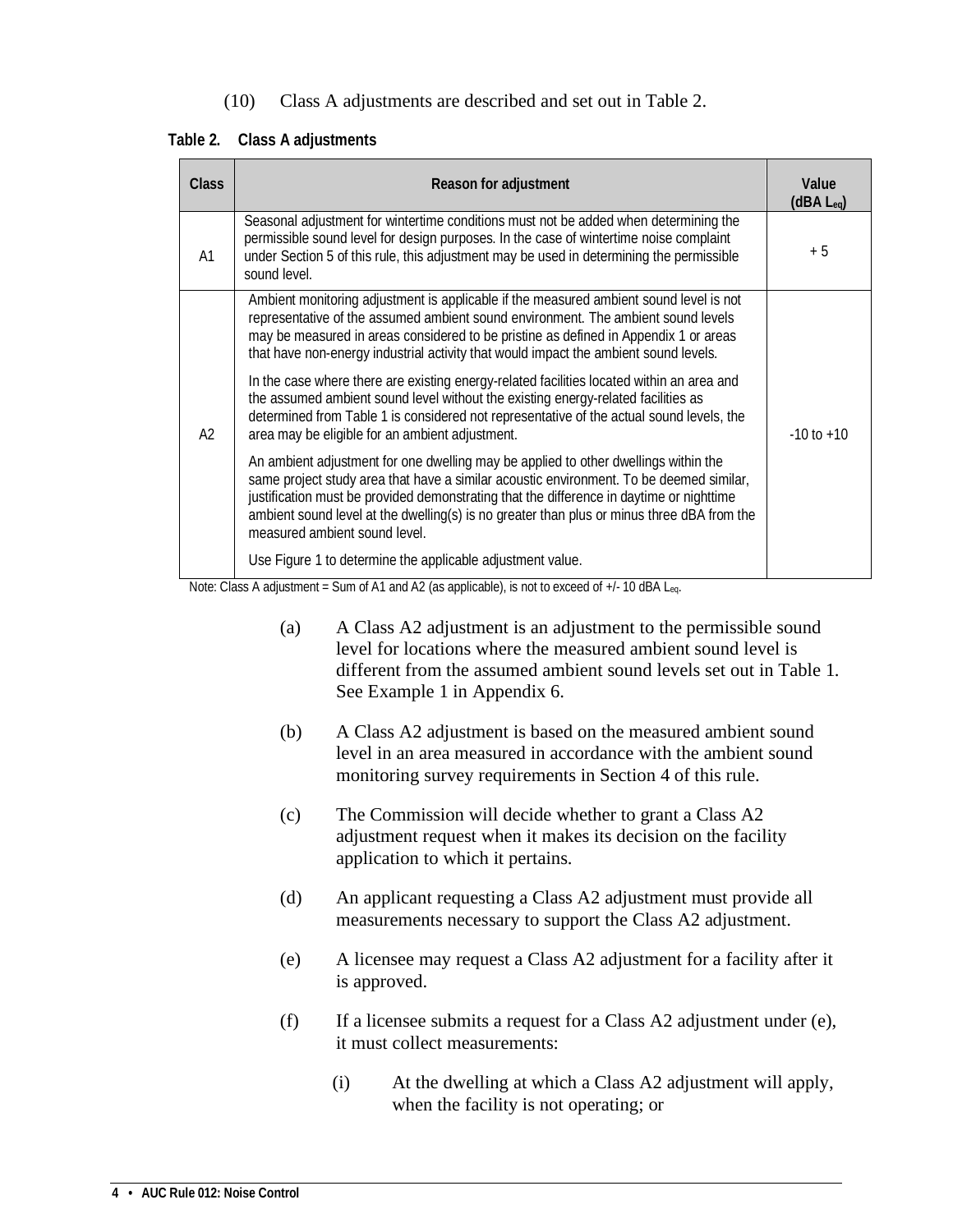- (ii) At a proxy monitoring location, if shutting down the facility is not feasible. A proxy monitoring location must be similar to the dwelling at which a Class A2 adjustment will apply, but far enough from the facility that the noise contribution from the facility is negligible. The licensee must submit justification in support of its submission that ambient noise conditions at the proxy monitoring location are similar to those at the dwelling.
- (g) After completing the ambient sound survey, an applicant or licensee must use Figure 1 to determine the applicable Class A2 adjustment and:
	- (i) determine the difference between the basic sound level (Table 1) for the applicable dwelling density and transportation proximity and the measured nighttime and daytime ambient sound level to the nearest whole number
	- (ii) look up this difference on the horizontal axis of Figure 1
	- (iii) move up on the figure until the plotted line is intersected
	- (iv) move left on the figure to the vertical axis and read the applicable Class A2 adjustment value; it may be positive or negative
- (h) If a Class A2 adjustment is requested, the noise impact assessment must indicate the predicted results with and without the Class A2 adjustment.
- (i) An applicant or licensee seeking a Class A2 adjustment must:
	- (i) conduct an ambient sound level survey
	- (ii) include in its public consultation program for the proposed facility information relating to the Class A2 adjustment request for each location
	- (iii) identify the dwelling(s) or area where the Class  $A2$ adjustment is requested
	- (iv) identify any energy-related facilities in the area
	- (v) identify whether an area is an urban or country residential location wherein an adjustment applicable for one dwelling may be applied to other dwelling(s) within the area because the dwelling(s) have a similar acoustic environment
	- (vi) explain if the acoustic environment is influenced by factors such as non-energy related industrial activity, proximity to transportation infrastructures or population density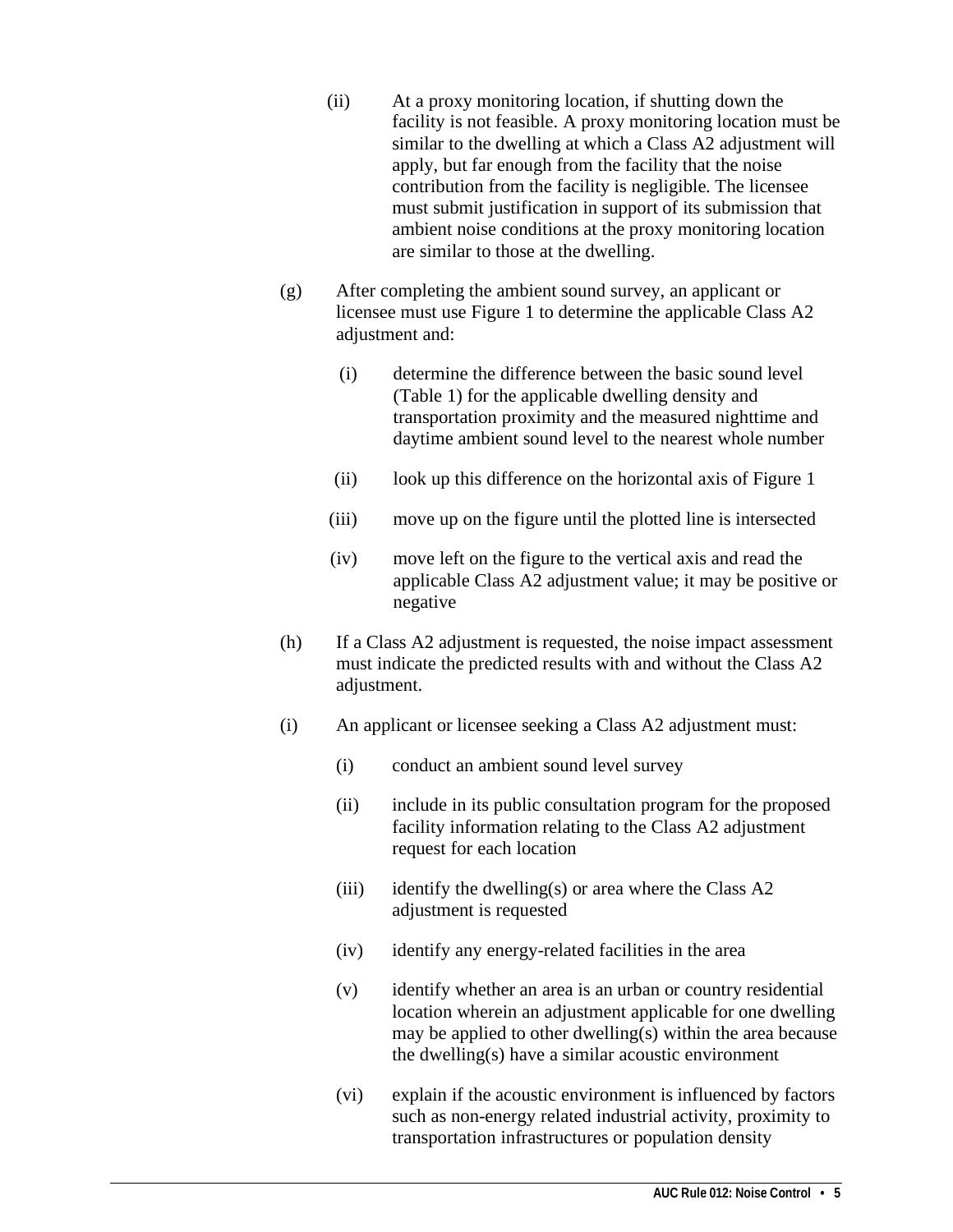- (vii) identify the multiple acoustic environment areas if requesting multiple adjustments for one proposed facility
- (viii) provide justification on the applicability of the same Class A2 adjustment to other dwelling(s) in the area, if a Class A2 adjustment is requested for an area with more than one dwelling, but noise measurements were taken at only one location



<span id="page-9-1"></span>**Figure 1 - Ambient monitoring adjustment, Class A2 adjustment**

(11) Class B adjustments:

Class B adjustments are values set out in Table 3 to permit an adjustment to the basic sound level for temporary noise generating activities. Temporary noise generating activities are those lasting up to 60 days and not expected to occur more than once every 12 months. In order to use this adjustment, the licensee must inform the potentially-affected residents of the duration and character of the noise.

| <b>Class</b>   | Duration of activity | Value (dBA Leq) |
|----------------|----------------------|-----------------|
| B1             | $<$ 1 day            | $+15$           |
| <b>B2</b>      | < 7 days             | $+10$           |
| B <sub>3</sub> | $\leq 60$ days       | $+5$            |
| B4             | $> 60$ days          |                 |

<span id="page-9-0"></span>**Table 3. Class B adjustments**

Note: Only one Class B adjustment may be claimed within a period of 12 months.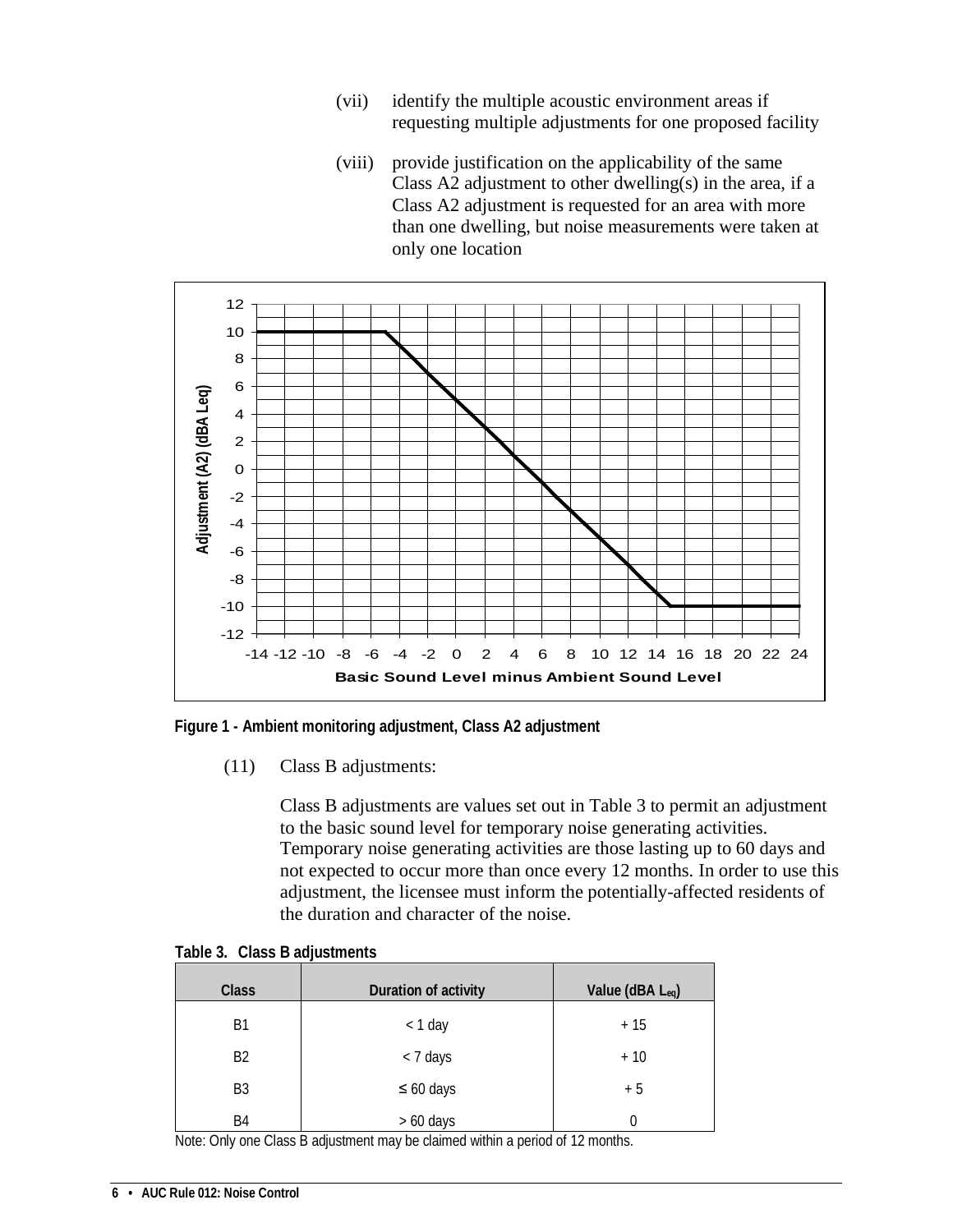- (12) A licensee must keep noise measurement information to support the licensee's use of any of the adjustments to the basic sound level.
- (13) The Class C adjustments are described and set out in Table 4.

#### <span id="page-10-0"></span>**Table 4. Class C adjustments**

| <b>Class</b>   | Reason for adjustment                                                                                                                                                                                                                                                                                                                                                                                                                                                                                                                                                                                                                                                                                                                                                                                                                                                      | Value<br>$(dB L_{eq})$ |  |  |
|----------------|----------------------------------------------------------------------------------------------------------------------------------------------------------------------------------------------------------------------------------------------------------------------------------------------------------------------------------------------------------------------------------------------------------------------------------------------------------------------------------------------------------------------------------------------------------------------------------------------------------------------------------------------------------------------------------------------------------------------------------------------------------------------------------------------------------------------------------------------------------------------------|------------------------|--|--|
| C1             | To account for sound caused by wind near a dwelling resulting in the wind masking the noise level of a<br>wind turbine at certain wind speeds, an operator or licensee may add a Class C1 adjustment to the<br>nighttime permissible sound level, for the noise from the wind turbines only. If the wind speed<br>WS <sub>avg,10 min</sub> , representative for a dwelling, reaches a value of 12 metres per second (m/s) or more, an<br>increase to the permissible sound level of five dB over the value determined in accordance with Table 1<br>may be added to a maximum value of 50 dBA for the nighttime period. This adjustment applies to the<br>noise level from wind turbines, only in the presence of wind speeds of 12 m/s or more near a dwelling.                                                                                                           |                        |  |  |
|                | To account for sound caused by wind near a dwelling resulting in the wind masking the noise level of a<br>wind turbine at certain wind speeds, an operator or licensee may apply for a Class C2 adjustment to the<br>permissible sound level for the noise from the wind turbines only. If the measured ambient wind sound<br>level, representative for a dwelling, increases to values higher than the values for the ambient sound<br>level assumed in Table 1, a Class C2 adjustment to increase the permissible sound level up to a<br>maximum of 10 dB may be requested for that dwelling for the daytime period or the nighttime period.<br>An ambient wind sound level survey must be completed for each integer wind speed to determine the<br>difference between the ambient sound level in accordance with Table 1 and the measured ambient<br>wind sound level. |                        |  |  |
| C <sub>2</sub> | The Class C2 adjustment for each wind speed must be calculated according to the following formula:                                                                                                                                                                                                                                                                                                                                                                                                                                                                                                                                                                                                                                                                                                                                                                         | $+1$ to<br>$+10$       |  |  |
|                | Class C2 adjustment = measured ambient wind sound level - (basic sound level from Table 1 - five dB)                                                                                                                                                                                                                                                                                                                                                                                                                                                                                                                                                                                                                                                                                                                                                                       |                        |  |  |
|                | Determine the basic sound level from Table 1 for the daytime or the nighttime period;<br>(1)<br>Subtract five dB from the basic sound level to determine the assumed ambient sound level;<br>(2)<br>Compare this value to the measured ambient wind sound level for each wind speed. If the<br>measured ambient wind sound level is higher, the difference in increments of one dB is the<br>Class C2 adjustment that may be added to the permissible sound level.<br>This Class C2 adjustment may be added to the permissible sound level for that specific<br>(3)<br>wind speed.<br>A Class C2 adjustment for a lower wind speed may be applied as a Class C2 adjustment for a<br>(4)<br>higher wind speed, if the ambient wind sound survey did not yield enough valid data for<br>establishing the Class C2 adjustment for the higher wind speed.                      |                        |  |  |
|                | An ambient wind sound level survey and wind measurements must be conducted in accordance with<br>this rule. An applicant for a Class C2 adjustment must submit an ambient wind sound survey and<br>information indicating how the operation of the wind turbines will be adjusted to account for the<br>variability of the wind, representative for that dwelling.                                                                                                                                                                                                                                                                                                                                                                                                                                                                                                         |                        |  |  |

- (a) A Class C1 and C2 adjustment to the permissible sound level may not be combined.
- (b) A Class C adjustment to the permissible sound level may not be combined with a Class A2 adjustment or the Class B adjustments.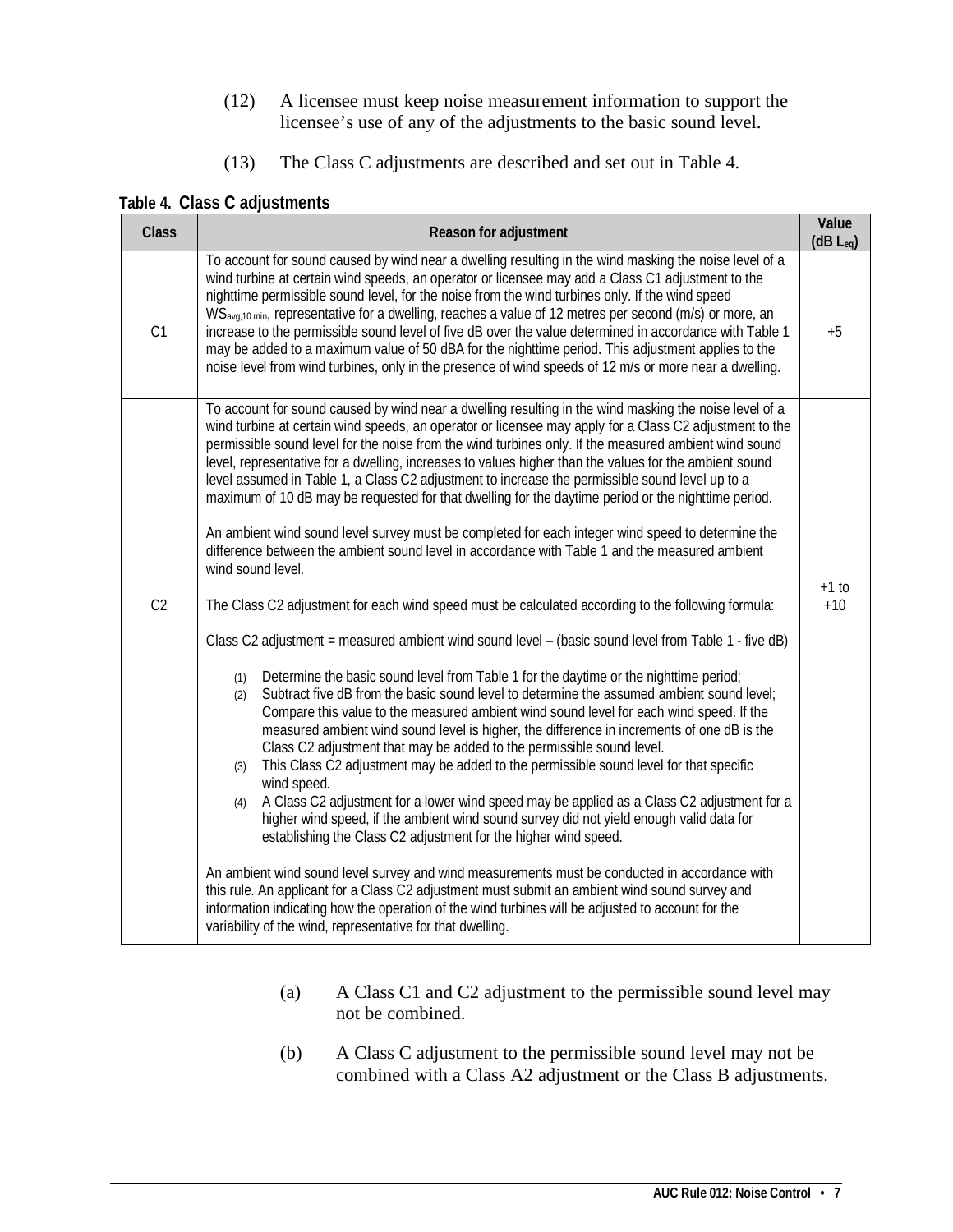- (c) The wind speed near the dwelling where the Class C adjustment applies must be documented, together with the time and date. These records must be kept for at least the previous year of operation.
- (d) Before an applicant or a licensee of a wind turbine project may add a Class C1 adjustment to the permissible sound level, the applicant or licensee must file with the Commission information indicating how the wind turbine operation may be adjusted when the wind speed of  $WS_{\text{avg},10 \text{ min}}$ , representative at a dwelling, reaches values of less than 12 m/s. A Class C1 adjustment to the permissible sound level of a wind turbine project may only be made with prior approval of the Commission.
- (e) A Class C1 adjustment applies to the nighttime permissible sound level, but not to the daytime permissible sound level.
- (f) An applicant for or a licensee of a wind turbine project must obtain approval of the Commission before adding a Class C2 adjustment to the permissible sound level.
- (g) A request for a Class C2 adjustment may be filed as part of an application for a wind turbine project or as an amendment application for a wind turbine project.
- (h) If a Class C1 adjustment is added or a Class C2 adjustment is requested, the noise impact assessment from the wind turbine project must be submitted both with the Class C1 or Class C2 adjustment to the permissible sound level and without the Class C1 or Class C2 adjustment to the permissible sound level.
- (i) A Class C2 adjustment may only be requested if the operation of the wind turbines may be adjusted for the variability of the wind speed to maintain compliance with the permissible sound level.
- (j) The Class C2 adjustment for a wind speed applies to the permissible sound level when that wind speed is present near the dwelling.
- (k) An applicant or licensee applying for a Class C2 adjustment must include such a request in its public consultation program, as required in AUC Rule 007: *Applications for Power Plants, Substations, Transmission Lines, and Industrial System Designations* (AUC Rule 007).
- (l) A Class C2 adjustment for one dwelling may be applied to other dwellings within the same project study area that have a similar acoustic environment and ambient wind sound level. For a dwelling to be deemed similar, justification must be provided by demonstrating that the dwellings have similar acoustic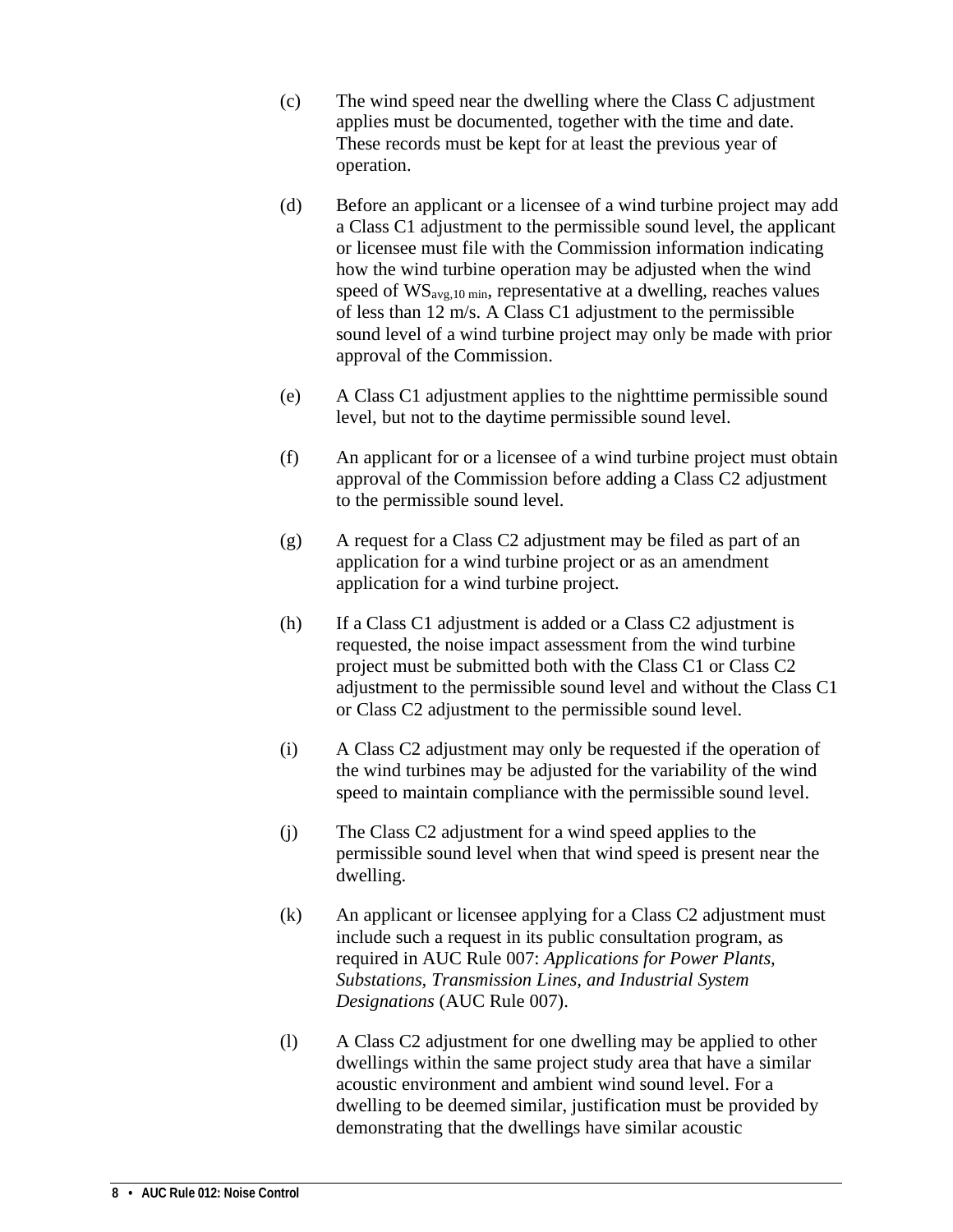environments, and in particular, similar background noise, and similar layout, size and type of vegetation and structures.

- (m) A Class C2 adjustment remains in effect until the Commission approves an application to amend the Class C2 adjustment.
- <span id="page-12-0"></span>**2.2 Permissible sound level determination for pre-1988 facilities**
	- (1) Previous versions of Rule 012 considered a facility constructed and in operation before October 17, 1988, to be a deferred facility.
	- (2) Effective October 17, 2018, the Commission eliminated the deferred status for facilities built and in operation prior to 1988. Permissible sound levels for these facilities must be established in accordance with Section 2 of this rule.
- <span id="page-12-1"></span>**2.3 Permissible sound level at new dwellings in proximity to an existing facility**
	- (1) Where a person builds a new dwelling or receives a permit to build within 1.5 km from the boundary of an existing and operational facility, the permissible sound level at the new dwelling will be the greater of the sound level existing at the start of the new dwelling construction, or the permissible sound level as determined in Section 2.1 of this rule. If there is a noise impact assessment for the facility, the phrase, "sound levels existing at the start of the dwelling construction," refers to the modelled cumulative sound levels at the new dwelling. If there is no noise impact assessment for the facility, the phrase, "sound levels existing at the start of the new dwelling construction," refers to the measured sound levels at the new dwelling. See example 4 in Appendix 6.
	- (2) On the application of a person referred to in Subsection 2.3(1), the Commission may, in exceptional circumstances, grant an exemption from the rule established by that subsection.
	- (3) If requested by a person, referred to in Subsection 2.3(1), the licensee must communicate information on the permissible sound level to that person. If there is a noise impact assessment for the facility, the licensee must provide a copy of the assessment and the modelled cumulative sound levels at the new dwelling to that person. If there is no noise impact assessment for the facility, the licensee must conduct a post-construction noise survey at the new dwelling and provide the noise survey results to that person.
	- (4) A licensee must keep documentation of its communication between the licensee and a person proposing to build a dwelling within 1.5 km of the boundary of the facility property or a wind turbine or substation in a wind project, including a copy of any information with respect to the permissible sound levels for the existing facility provided to that person.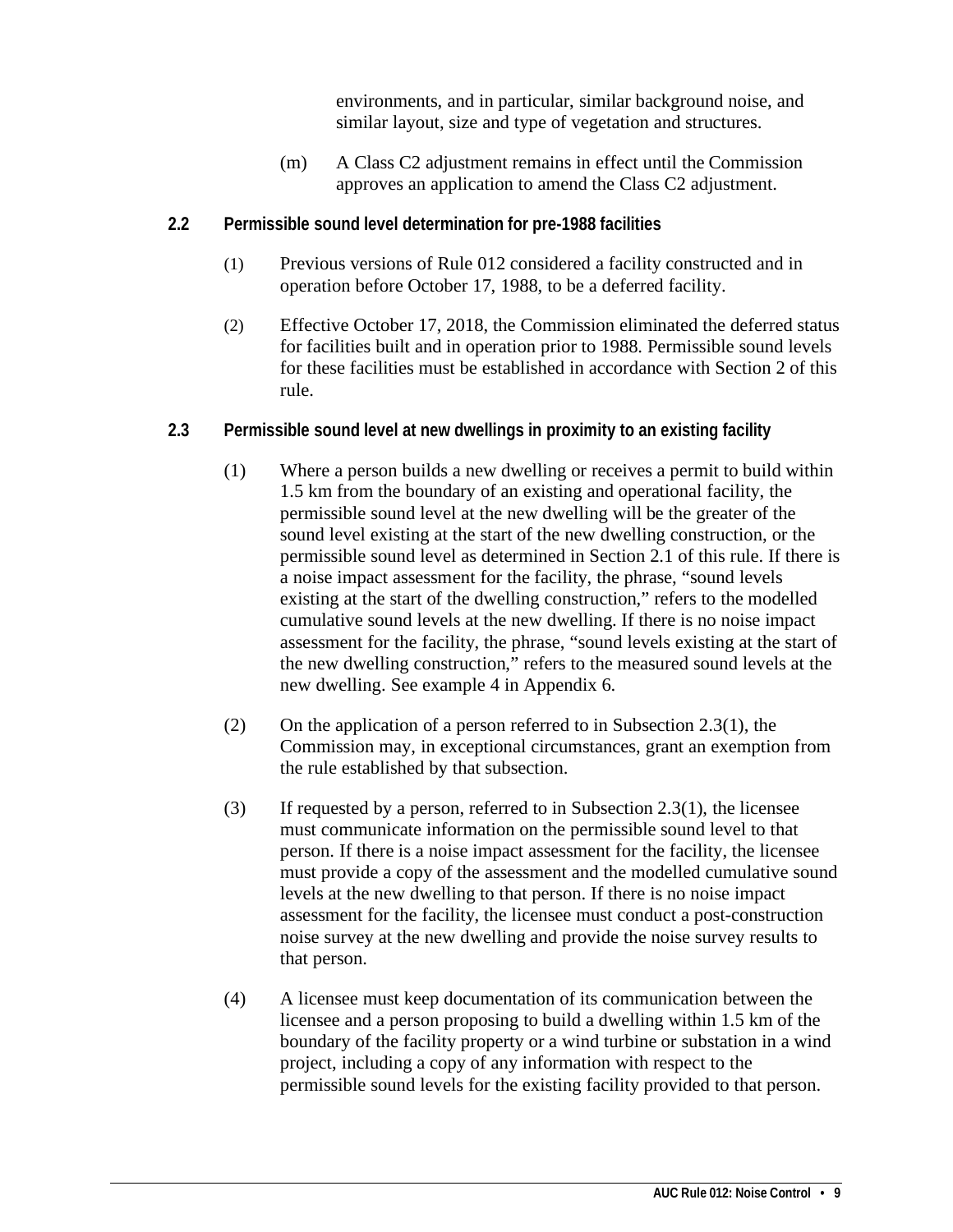- <span id="page-13-0"></span>**2.4 Permissible sound levels for new dwellings built in proximity to an approved facility after Commission approval but before the construction completion date indicated in the facility's approval or permit**
	- (1) Where a person builds a new dwelling or receives a building permit within 1.5 km of an approved facility, prior to the construction completion date indicated in the facility's approval or permit, the permissible sound levels at the new dwelling, will be the greater of the modelled cumulative sound levels at the start of the dwelling construction, or the permissible sound level as determined in Section 2.1 of this rule. In this case, the phrase, "modelled cumulative sound levels" refers to cumulative sound levels predicted by noise models submitted as part of the facility application. See example 4 in Appendix 6.
	- (2) On the application of a person referred to in Subsection 2.4(1), the Commission may, in exceptional circumstances, grant an exemption from the rule established by that subsection.
	- (3) If requested by a person referred to in Subsection 2.4(1), the licensee must provide information on permissible sound levels and modelled cumulative sound levels at the new dwelling to that person. More specifically, the licensee must provide a copy of the noise impact assessment report to that person and provide the modelling data interpolated to the location of the new dwelling.
	- (4) A licensee must keep documentation of its communication with a person referred to in Subsection 2.4(1), including a copy of the noise impact assessment and any information on the permissible sound levels for the approved facility provided to that person.
- <span id="page-13-1"></span>**2.5 Permissible sound levels for new dwellings built in proximity to an approved but not constructed facility after the construction completion date indicated in the facility's approval or permit** 
	- (1) Where a person builds a new dwelling within 1.5 km of an approved facility after the construction completion date indicated in the facility's approval or permit, the permissible sound levels at the new dwelling will be determined in accordance with Section 2.1 of this rule. See Example 4 in Appendix 6.
	- (2) If an approved facility is not able to complete construction by the construction completion date indicated in the facility's approval or permit, the licensee must:
		- (a) On an ongoing basis, make all reasonable efforts to determine if any new dwellings have commenced or completed construction within 1.5 km of the approved facility.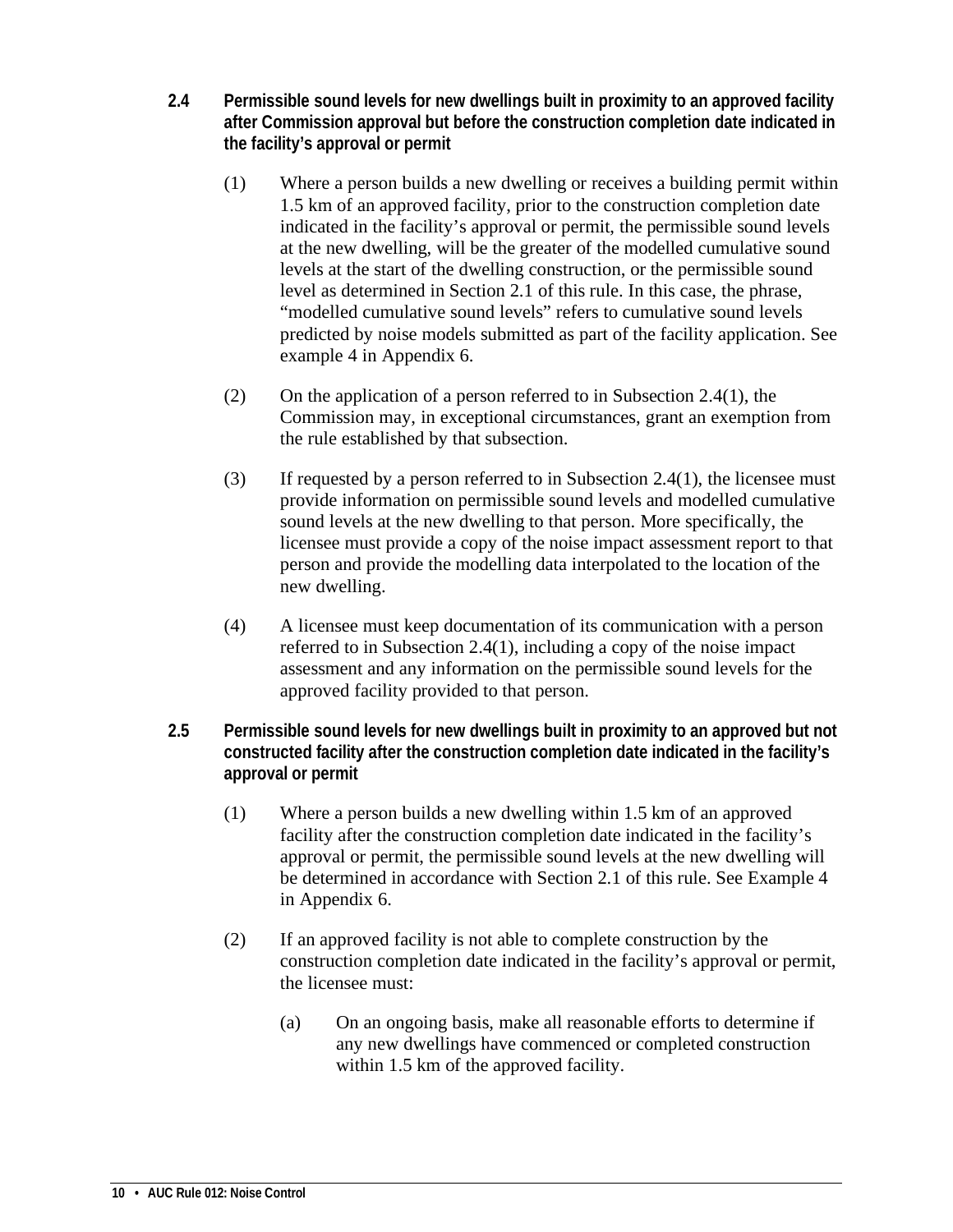- (b) If a new dwelling has commenced or completed construction within 1.5 km of the approved facility, rerun the noise model to determine whether the approved facility will meet the permissible sound levels at this new dwelling.
- (3) If the modelling results obtained pursuant to Subsection  $2.5(2)(b)$  indicate that the permissible sound levels at any new dwelling will not be met, a licensee
	- (a) Must take all necessary steps to ensure compliance with the permissible sound levels, or
	- (b) May apply for an amendment to the approved facility in accordance with Rule 007.
- (4) If requested by a person referred to in Subsection 2.5(1), the licensee must communicate information on the permissible sound levels and modelled cumulative sound levels at the new dwelling and provide a copy of the most recent noise impact assessment for the approved facility.
- (5) A licensee must keep documentation of its communications with a person referred to in Subsection 2.5(1), including a copy of the noise impact assessment and any information on permissible sound levels for the approved facility provided to that person.
- (6) An updated noise impact assessment that includes all new dwellings and associated noise modelling results should be submitted to the Commission no later than 30 days before the start of facility construction.

#### <span id="page-14-0"></span>**2.6 Ambient sound level**

- (1) The ambient sound level is a composite of different airborne sounds from many sources, from far away and near the point of measurement. It does not include noise from wind and must be determined without contribution from energy-related facilities.
- (2) The average nighttime ambient sound level in rural Alberta is approximately 35 dBA. Rule 012 does not require the use of a specific ambient sound level in a noise impact assessment. Applicants must assess the ambient sound level as part of a noise impact assessment, particularly in areas where there is non-energy industrial activity that would impact the ambient sound levels or where pristine (as defined in Appendix 1) surroundings prevail.
- (3) The ambient sound level must be determined under representative conditions that portray typical conditions for the area, and not under extreme conditions (e.g. an unusually quiet day). If the ambient sound level is established by means of an ambient sound level survey, the maximum acceptable dwelling level wind speed is three m/sec to exclude contamination from sounds caused by higher wind speeds.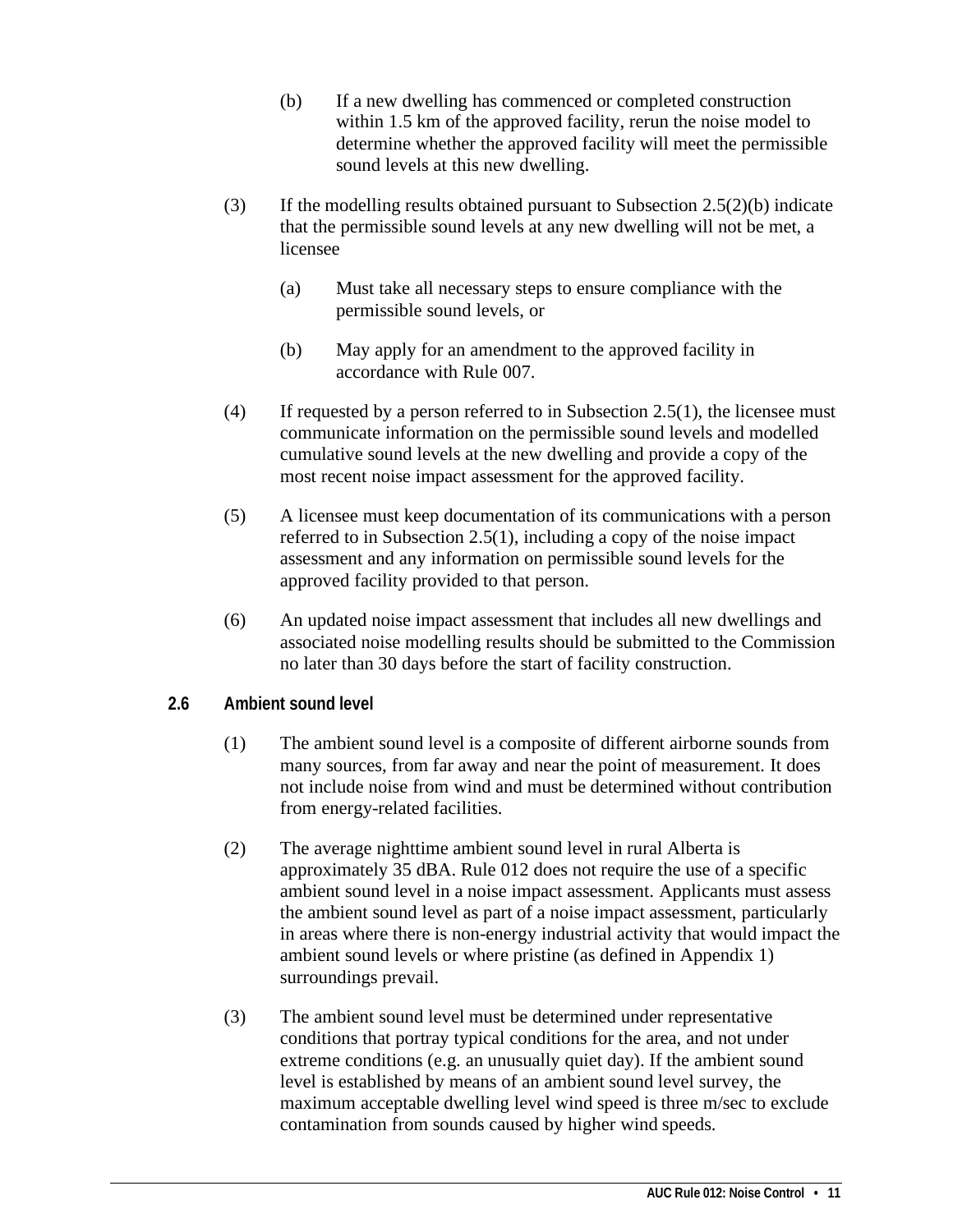- (4) In the absence of measurement, the nighttime ambient sound level is assumed to be five dB less than the basic sound level and the daytime ambient sound level is assumed to be five dB less than the basic sound level plus the daytime adjustment.
- (5) Applicants may use Table 1 to establish the ambient sound level. However, where Table 1 is used, an applicant must explain why values in Table 1 are representative of the project study area.
- (6) In circumstances where applicants find that ambient sound levels from Table 1 are not representative of the project area, measurements for Class A2 adjustments may be considered.
- <span id="page-15-0"></span>**2.7 Cumulative sound level** 
	- (1) This rule requires that a noise impact assessment predict compliance for a proposed facility by comparing cumulative sound levels with permissible sound levels applicable at affected dwellings. Cumulative sound levels include:
		- (a) assumed or measured ambient sound level,
		- (b) noise contribution from existing energy-related facilities,
		- (c) predicted noise contribution from approved but not yet constructed energy-related facilities,
		- (d) predicted noise contribution from proposed energy-related facilities that have been deemed complete under AUC Rule 007, and,
		- (e) predicted noise contribution from the applicant's proposed facility.
	- (2) The cumulative sound levels must include instances of the facility types listed above that are located close enough to the applicant's proposed facility to potentially influence sound levels at affected dwellings.
	- (3) Once an application for a proposed facility has been deemed complete under Rule 007, the proposed facility must be accounted for in noise impact assessments prepared for facilities with adjacent or overlapping study areas.
	- (4) The simplified method to predict sound level by reducing six dBA per doubling of distance is only acceptable for a small stationary single-source facility without the cumulative effect from any existing energy-related facility and with flat ground between the facility and the dwelling, or at 1.5 km distance (see example in Appendix 2 – Section 2.5).
	- (5) In cases where the simplified method is not acceptable, an applicant or licensee must have an acoustical practitioner to predict the cumulative sound level. When requested by the Commission, an applicant or licensee must provide all noise modelling documentation. Applicants or licensees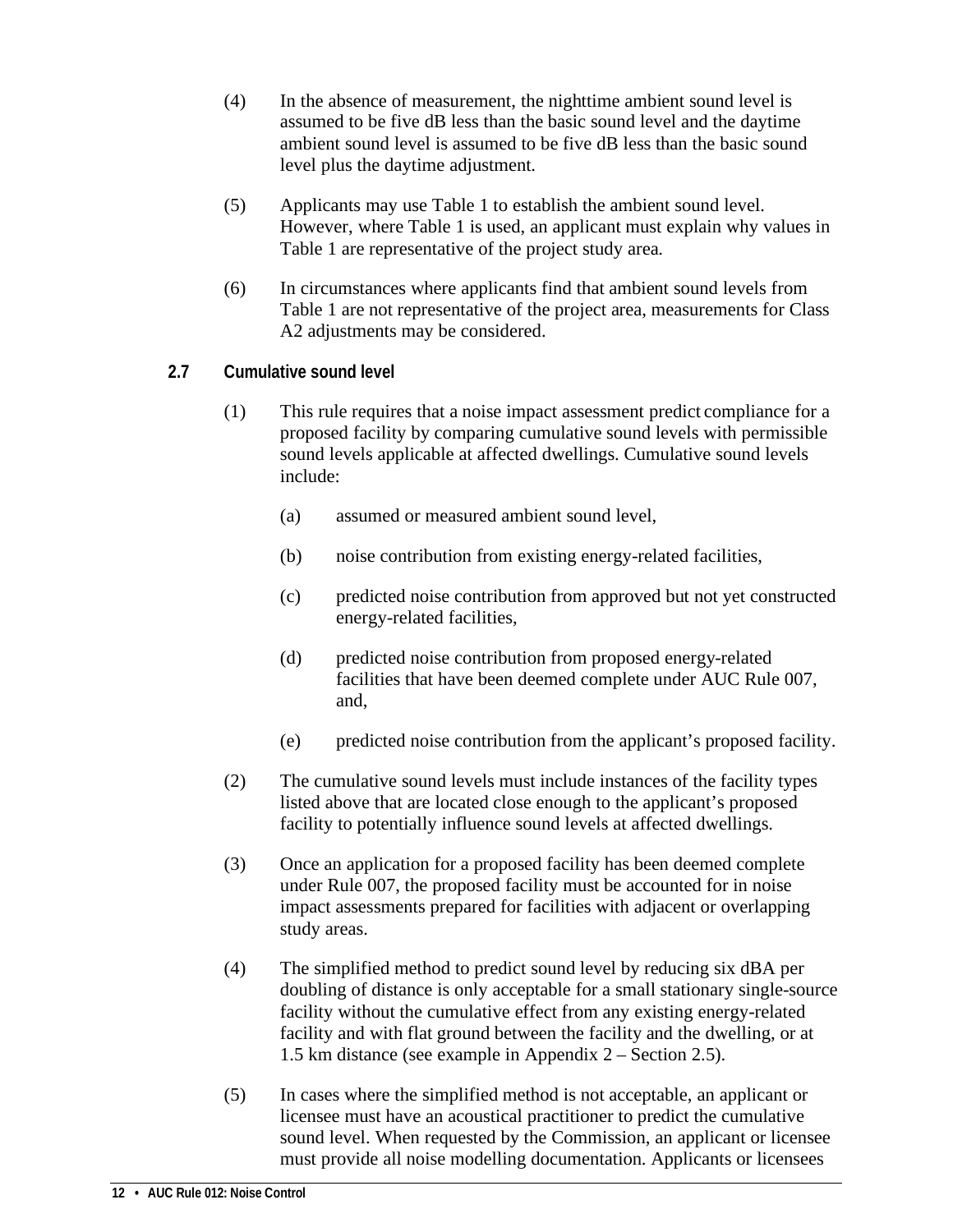must demonstrate the suitability of acoustical practices, equipment and techniques when measuring or modelling sound levels.

- (6) Predicted and measured sound levels are required to be presented to one decimal precision. However, predicted cumulative sound levels or measured comprehensive sound levels may be rounded to the nearest whole number before a comparison to the applicable permissible sound level is made.
- <span id="page-16-0"></span>**2.8 Noise management plans**
	- (1) For unique cases, if the Commission considers that a comprehensive sound level survey is not practical, a detailed noise management plan approved by the Commission may be used to ensure compliance.
	- (2) A noise management plan must include:
		- (a) identification of noise sources
		- (b) assessment of current noise mitigation programs
		- (c) performance effectiveness of noise control devices
		- (d) methods of noise measurement and, if applicable, noise model verification
		- (e) best practices programs
		- (f) continuous improvement programs
	- (3) A licensee must discuss a proposed noise management plan with all affected persons, such as nearby residents, operators of energy-related facilities, other industries and local government. When submitting a noise management plan, the licensee must describe the consultation process and indicate if any affected persons have outstanding concerns with the plan.

#### <span id="page-16-1"></span>**2.9 No net increase**

- (1) The concept of no net increase in relation to noise impact assessments may arise when the sound added by an incremental project to the baseline sound level results in a negligible sound level increase.
- (2) In cases where an applicant is proposing development of a facility where it is not practical or efficient to characterize baseline sound levels, the applicant may assume baseline compliance with the permissible sound level and use no net increase to justify that the proposed facility will have a negligible impact on cumulative sound levels. However, the predicted cumulative sound level must not exceed the permissible sound level by more than 0.4 dB.
- (3) When baseline sound levels are predicted to exceed the permissible sound level by 0.4 dB or less, the applicant is required to assess compliance for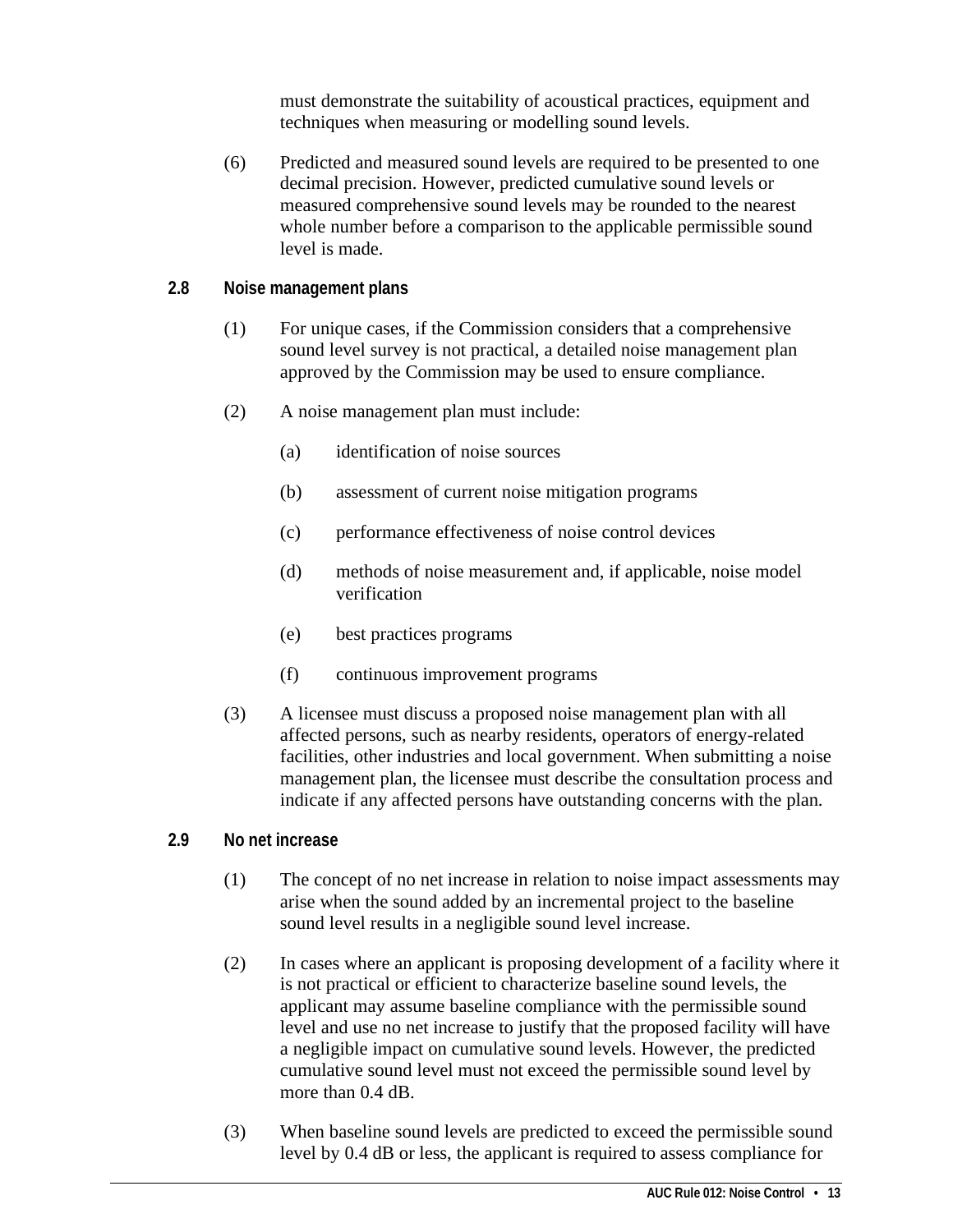its proposed facility by adding noise contribution from its proposed facility to baseline sound levels.

- <span id="page-17-0"></span>**2.10 Predicted exceedances**
	- (1) When cumulative levels are predicted to exceed the permissible sound level by more than 0.4 dB, but an applicant offers a convincing explanation for why baseline model predictions may be overly conservative, the applicant may be allowed to assume baseline compliance with the permissible sound level and predict noise compliance with permissible sound level for its proposed facility.
	- (2) If the applicant is unable to provide a convincing argument that it is reasonable to assume that baseline sound levels are compliant with the permissible sound level, the applicant must explain how compliance can be attained by mitigating sound emissions from baseline facilities.
	- (3) The Commission's acceptance of assumed cumulative level compliance, when predicted cumulative levels exceed permissible sound levels, does not infer that the facilities comply with permissible sound levels when in operation. Notwithstanding the Commission's acceptance of assumed cumulative level compliance in an application approval, the Commission may order comprehensive sound level surveys to determine compliance with permissible sound levels for baseline facilities and/or the facility proposed in the application. All facilities regulated by the Commission must comply with the permissible sound level determined in accordance with this rule.

#### <span id="page-17-1"></span>**2.11 Construction noise**

- (1) Licensees must manage the impact of construction noise on nearby dwellings. The following mitigating measures should be used:
	- (a) conduct construction activity between the hours of 7 a.m. and 10 p.m. to reduce the duration impact from construction noise
	- (b) advise nearby residents of significant noise-causing activities and schedule these events to reduce disruption to them
	- (c) ensure that all internal combustion engines are well maintained with muffler systems
- (2) Should a noise complaint be filed during construction, the licensee must respond expeditiously and take prompt action to address the complaint.

#### <span id="page-17-3"></span><span id="page-17-2"></span>**3 Noise impact assessments**

#### **3.1 General requirements**

(1) Subject to subsections 3.1(4) and 3.1(5) below, an applicant must file a noise impact assessment in accordance with this rule for the proposed facility and predict the potential noise impact of the proposed facility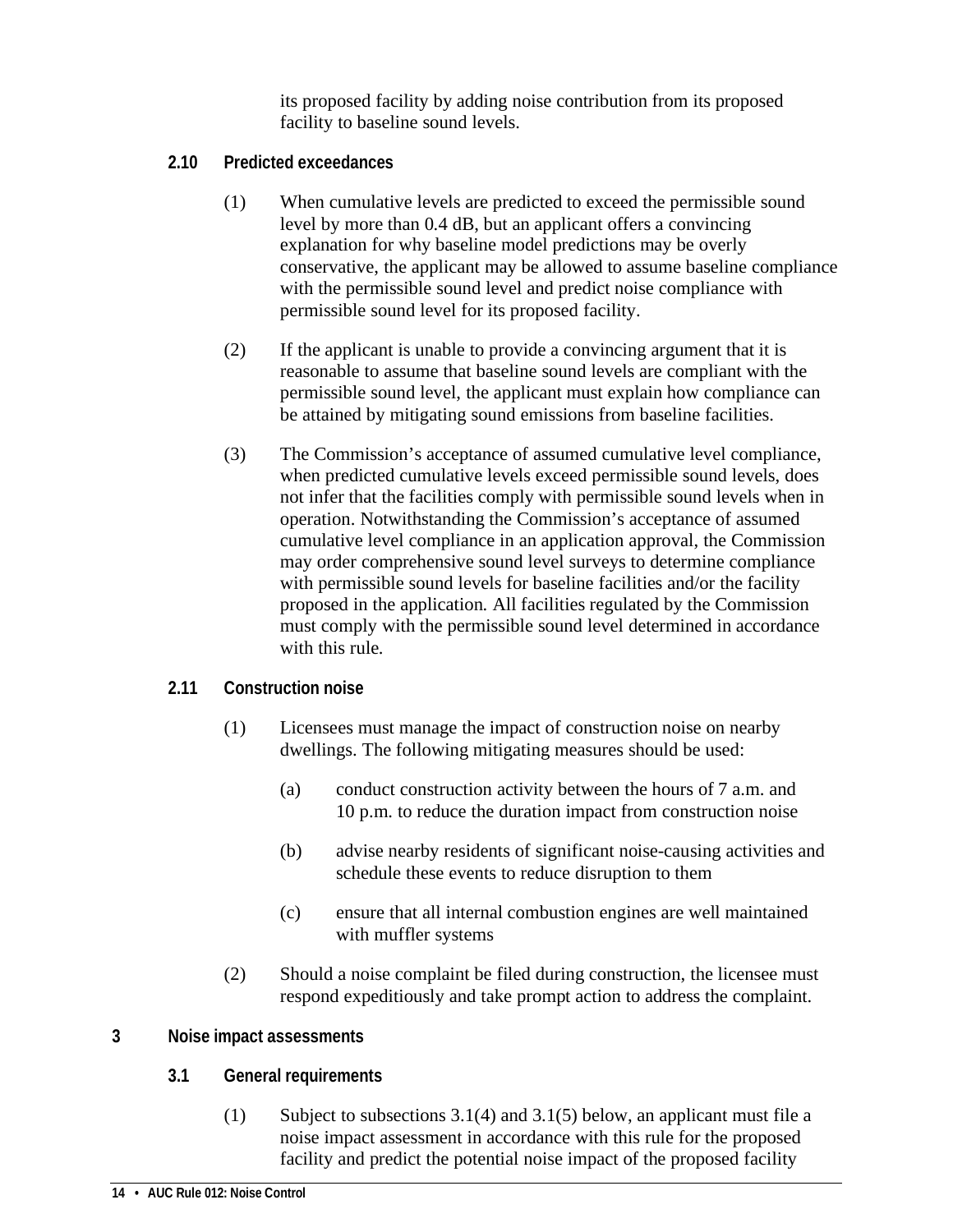under normal facility operating conditions at the most affected dwelling(s).

- (2) When planning a facility in an area where there is an existing facility or approved energy-related facility, the applicant must ensure that its facility will not cause the cumulative sound levels to exceed the permissible sound level.
- (3) The most affected dwelling(s) must be identified for each defined area of similar acoustic environment for inclusion in a noise impact assessment.
- (4) Where a noise impact assessment is not submitted, the applicant must demonstrate that noise levels are not affected by the proposed facility or modifications to a facility.
- (5) Where the facility application or exemption pursuant to AUC Rule 007 relates to an electric transmission line or substation of 240/260 kilovolt (kV) or less, to a small power plant with a capacity of less than one megawatt (MW), to a solar power plant, or to a meter station on a gas utility pipeline installation, an Appendix 3 - Noise impact assessment summary form may be submitted to satisfy the requirements of AUC Rule 007.

#### <span id="page-18-0"></span>**3.2 Noise impact assessment requirements**

A noise impact assessment must include:

(1) Permissible sound level:

Determine the permissible sound level and the direction and distance to the most affected dwelling(s), or, in the absence of dwellings, the most affected point 1.5 km from the facility boundary. This includes all details showing how the permissible sound level was determined and any adjustments claimed, including supporting documentation for a Class A2, Class B or Class C adjustment.

- (2) Sound source identification:
	- (a) Identify all major sources of noise such as transformers, heat recovery steam generators, exhaust and pump noise, ventilation openings or other equipment from the energy-related facilities, and their associated sound power or pressure levels in octave bands.
	- (b) Indicate whether the sound data is from vendors, field measurements, theoretical estimates or another source.
- (3) Noise receptor identification
	- (a) The noise impact assessment must predict noise compliance with the permissible sound levels at the most affected dwelling(s) located within 1.5 km of the proposed facility boundary.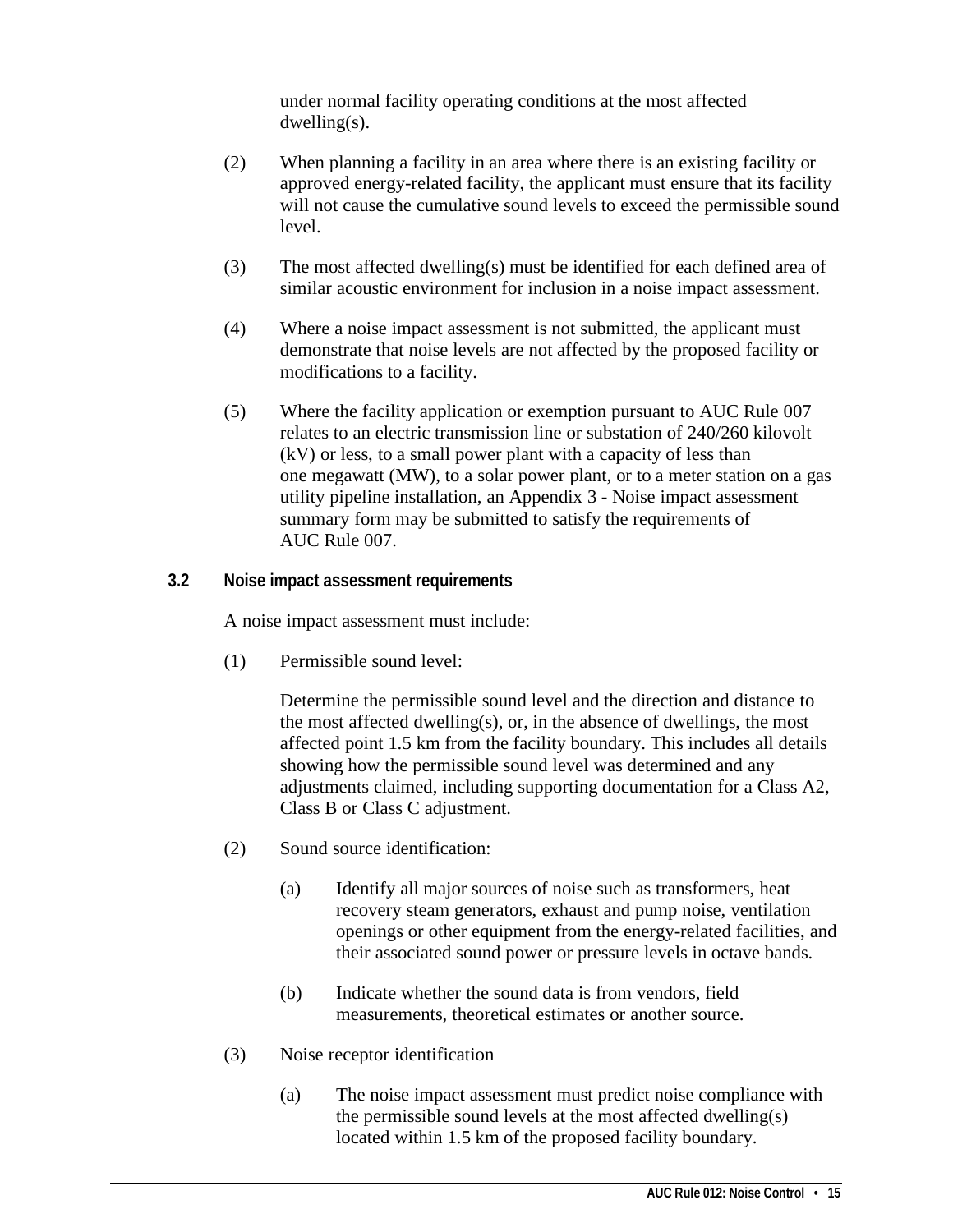- (b) In cases where no dwelling exists within 1.5 km of a facility property and the facility is adjacent to another energy-related facility that does not have a dwelling within 1.5 km such that the 1.5 km radius overlaps, compliance with the permissible sound level should be assessed on the non-overlapping portion of the 1.5 km radius. See Example 3 in Appendix 6.
- (4) Operating conditions:

It may be necessary to modify the manufacturer's data to account for actual operating conditions. The noise impact assessment must indicate the design conditions, such as operating with open or closed facility building windows and doors or restricted modes of operation.

- (5) Factors to be considered and included in the model:
	- (a) geometric spreading
	- (b) barrier effects
	- (c) atmospheric absorption
	- (d) source size, location and elevation
	- (e) intermittency of noise
	- (f) mild downwind from the facility to the dwelling(s) and/or temperature inversion conditions
	- (g) source directivity considerations
	- (h) receptor height (to reflect the bedroom height of the dwellings)
- (6) The following factors must be considered and included in the noise impact assessment report:
	- (a) meteorological parameters such as temperature (0 to 25 degrees Celsius), relative humidity (70 per cent to 90 per cent), wind speed (five to 7.5 kilometres per hour (km/h))
	- (b) noise source identification
	- (c) noise receptor identification
	- (d) baseline facilities identification
	- (e) sound power level and/or sound pressure level spectral data
	- (f) type of noise propagation model used (models or hand calculations may be used to obtain the predicted sound level)
	- (g) standards followed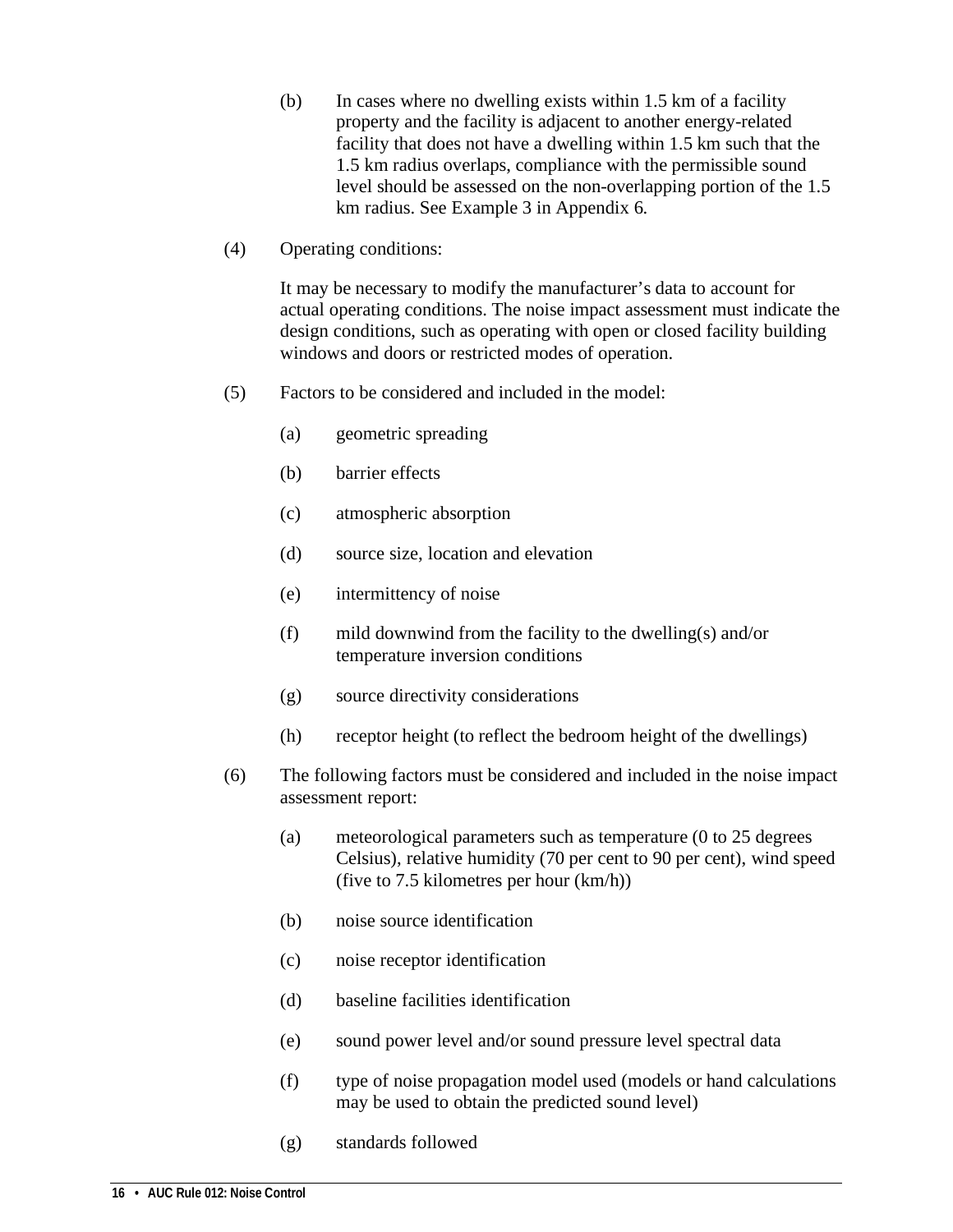- (h) ground conditions and ground attenuation factor
- (i) terrain parameters (terrain resolution)
- (j) reflection parameters
- (k) any adjustments made (documentation of power level calculation, assumptions made must be provided, e.g. source size considerations)
- (7) Outline of study area:

Include a figure, map, area plan or drawing showing the proposed facility property, study area, the most affected dwelling(s), and any approved and existing energy-related facilities. The figure, map, area plan or drawing must be clearly labelled, include a scale and indicate either geographic coordinates or legal land descriptions. Also, if a Class A2, Class B or a Class C adjustment is requested, indicate the dwelling(s) for which the adjustment is sought.

- (8) If predicted sound levels are determined using the methods as outlined in Section 2.5 of Appendix 2, the noise impact assessment must clearly show that the conditions in that section are met.
- (9) Predicted sound level and compliance determination:
	- (a) Identify what the predicted cumulative sound level will be at the most affected dwelling(s). If there are differences between daytime and nighttime operations, both levels must be calculated. Indicate whether the facility is in compliance with permissible sound level requirements.
	- (b) If there is a Class A2 or Class C2 adjustment, provide the ambient (wind) sound monitoring survey information outlined in Section 4.6.
	- (c) Provide the predicted cumulative sound level with and without the Class A2 or Class C2 adjustment.
- (10) The noise modelling must include the cumulative effects of adjacent baseline facilities that may have a noise impact on a dwelling within the study area, which include:
	- (a) existing energy-related facilities
	- (b) approved energy-related facilities
	- (c) proposed facilities that have been deemed complete by the Commission under Rule 007
- (11) Non-compliance determination and attenuation measures: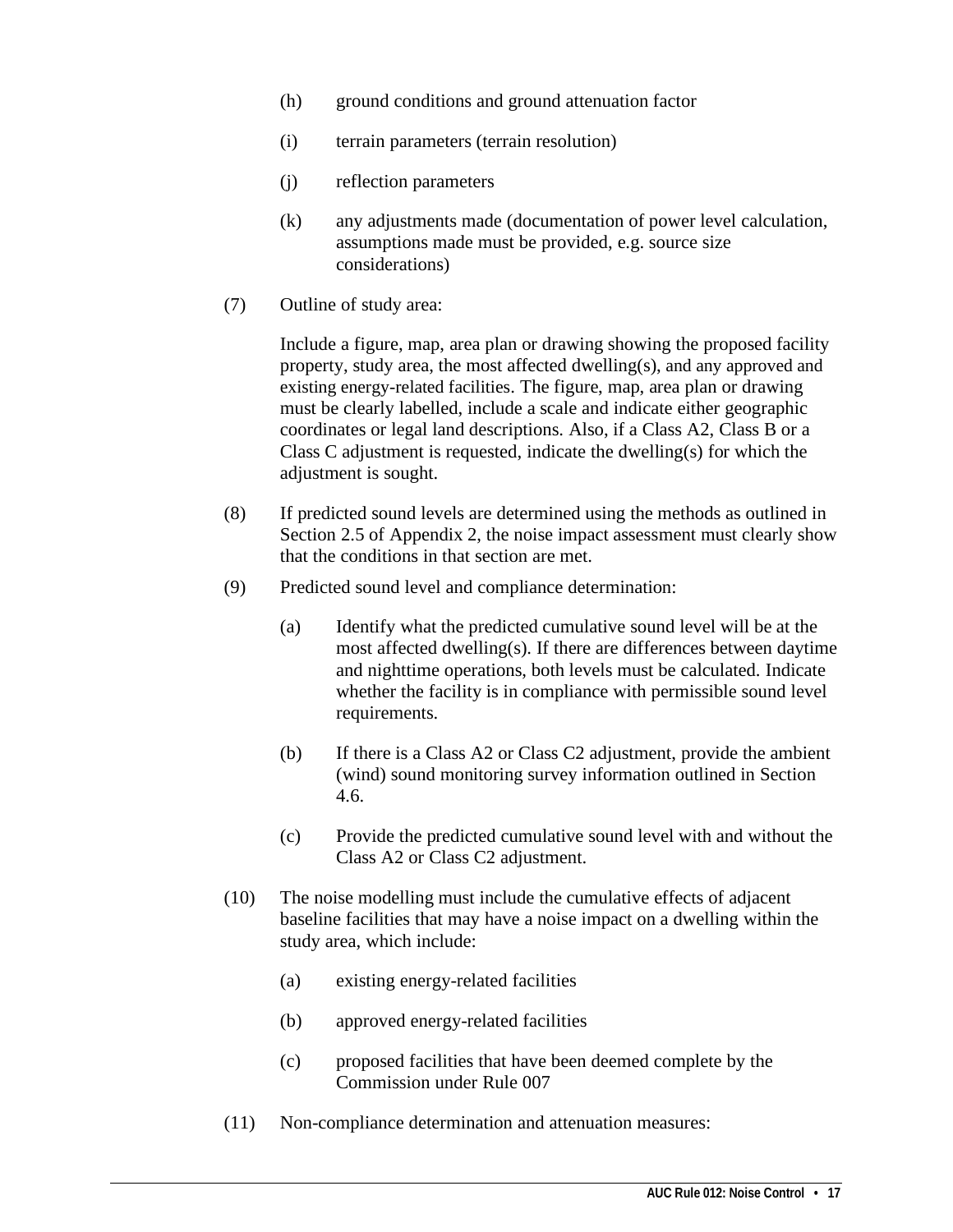- (a) If the predicted sound level indicates non-compliance with this rule, identify the noise attenuation measures that the applicant or licensee is committing to implement and the timeline to implement measures to attain compliance.
- (b) If the predicted sound level indicates non-compliance with this rule and further attenuation measures are not practical, the noise impact assessment must include the reasons why the measures proposed to reduce the impacts are not practical.
- (12) Use models that meet accepted protocols and international standards (e.g., ISO 9613, CONCAWE Report No. 4/81).
- (13) The predicted sound level for a facility operating intermittently for part of the daytime or nighttime period (e.g., solar project) is based on noise generated for the duration of the operation and must not be an average over the entire daytime or nighttime period.
- (14) A-weighting measurements typically discount the lower frequencies. Therefore, when low frequency noise is an issue, the dBA value may not be sufficient to determine if low frequency noise is present. Where data is available, the C-weighted sound pressure level (dBC) minus the Aweighted sound pressure level (dBA) is to be calculated to identify the potential for low frequency noise impacts. A low frequency noise condition may exist when both:
	- the time-weighted average  $dBC dBA$  value for the measured daytime or nighttime period is equal to or greater than 20 dB
	- a clear tonal component exists at a frequency between 20 to 250 hertz  $(Hz)$
	- (a) Due to the complexity of determining low frequency noise, this is a specialized investigation. The calculation of dBC-dBA in predictive noise impact assessments is for information purposes only. The Commission may consider that further investigation is required when a noise complaint is filed and a post-construction monitoring survey is ordered.
	- (b) The procedure described in Section 4.5 and Appendix 5 is required only when low frequency noise is identified subsequent to a complaint investigation.
- (15) Acoustical practitioner's information:

Provide the name(s) and describe the role(s), directly-related training and experience of the person(s) who prepared the noise impact assessment.

- <span id="page-21-0"></span>**3.3 Noise impact assessment for wind turbines – additional requirements**
	- (1) For noise impact assessments, the sound power level from a wind turbine must correspond to the maximum noise emitted when the wind turbine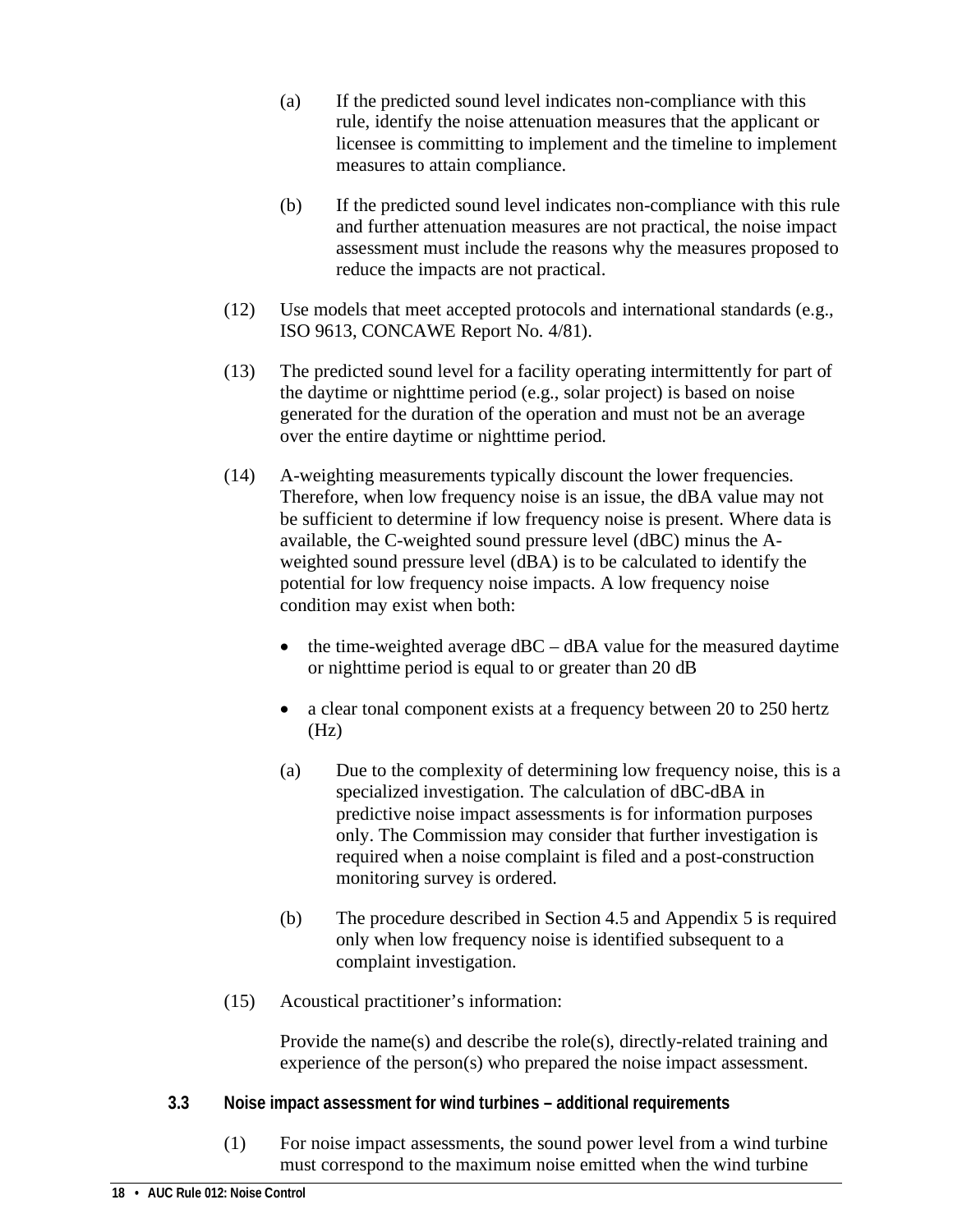operates under the planned maximum operating conditions for both the daytime and nighttime period. These operating conditions and restrictions to one or more wind turbines must be documented in the noise impact assessment.

(2) The noise impact assessment must predict noise compliance with the permissible sound levels at dwelling(s) located within 1.5 km from the centre point of the wind turbine, or the boundary of a substation in a wind turbine project.

#### <span id="page-22-0"></span>**3.4 Noise impact assessment records**

An applicant or licensee must keep all supporting information relating to a noise impact assessment in the event that the Commission requests the information.

#### <span id="page-22-2"></span><span id="page-22-1"></span>**4 Noise measurement**

- **4.1 General**
	- (1) A facility is in compliance if the comprehensive sound level measured during representative conditions is equal to or lower than the established permissible sound level, taking into consideration any low frequency noise.
	- (2) For the purpose of determining compliance with this rule, noise is measured at a distance of 15 metres (m) from the most affected dwelling(s) in the direction of the facility, rather than at the property line of the land on which the dwelling is located. Other measurement locations may be used if it is physically impracticable or acoustically illogical to measure where specified.
	- (3) A comprehensive sound survey consists of sound and weather measurements for at least a full 24-hour period. An extended survey of more than 24 hours may be required to ensure that representative conditions have been met (see Section 4.4).
	- (4) The number of samples is sufficient in a valid comprehensive sound survey if:
		- (a) in the case of a noise complaint or where compliance at a dwelling is in question, at least three hours of valid data in each nighttime sampling period (10 p.m. to 7 a.m.) and three hours in each daytime sampling period (7 a.m. to 10 p.m.) under representative conditions are obtained, or
		- (b) data from combined multiple nighttime periods or daytime periods are obtained under representative sound levels at a dwelling where measurement conditions, including weather conditions and nearby sound sources, are
			- (i) consistent across the measurement periods being combined, and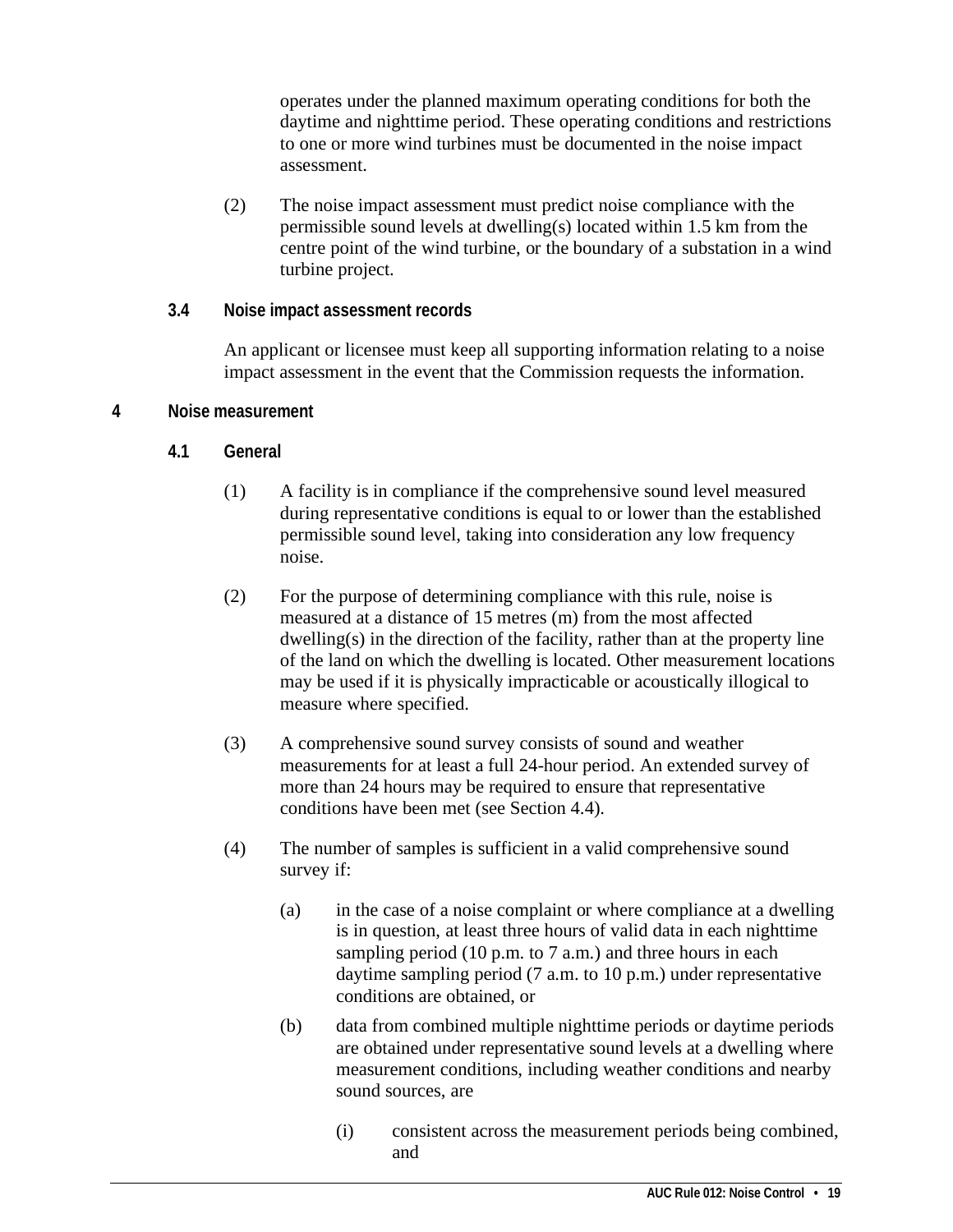- (ii) after an isolation analysis has been undertaken, the computed confidence interval for the arithmetic mean value over all the samples for each individual daytime and nighttime period is not more than plus or minus three dB with a confidence level of 90 per cent for the daytime or for the nighttime period (See statistical method in Appendix 9)
- (5) Abnormal noise events not representative of the ambient environment may be isolated and removed from measurement data. The isolation analysis must be documented.
- (6) The measured sound level for a facility operating intermittently such as wind turbines or peaking units is based on noise generated for the duration of the operation and must not be an average of the entire nighttime or daytime period.
- (7) Noise contribution from existing energy-related facilities must be isolated for ambient sound level surveys. Noise from energy-related facilities is not isolated for comprehensive sound level surveys.
- (8) Both daytime and nighttime data are required in a post-construction noise monitoring survey to assess noise at a dwelling that is affected by neighboring energy-related facilities.
- (9) A licensee does not need to include valid daytime data in its postconstruction noise monitoring survey if the following conditions are met:
	- (a) contributing facilities do not operate differently during the daytime and nighttime periods;
	- (b) there is no complaint about daytime noise from energy-related facilities; and
	- (c) the licensee demonstrates the efforts that have been made to collect valid data for daytime periods, but insufficient valid data samples have been collected

#### <span id="page-23-0"></span>**4.2 Multiple noise sources**

- (1) The methodology for assessment of multiple facilities or isolation techniques must rely on the judgment of an acoustical practitioner and must be documented.
- (2) A noise model verification approach must only be applied in circumstances where non-compliance might be caused by multiple facilities and the noise contribution from individual facilities must be verified during an investigation related to mitigation measures.
- (3) If a noise model verification is used under Subsection 4.2(2), the purpose of noise model verification is to determine the noise contribution from individual facilities and verify if any of the facilities' noise contribution exceeds the sound levels predicted in the approved noise impact assessments.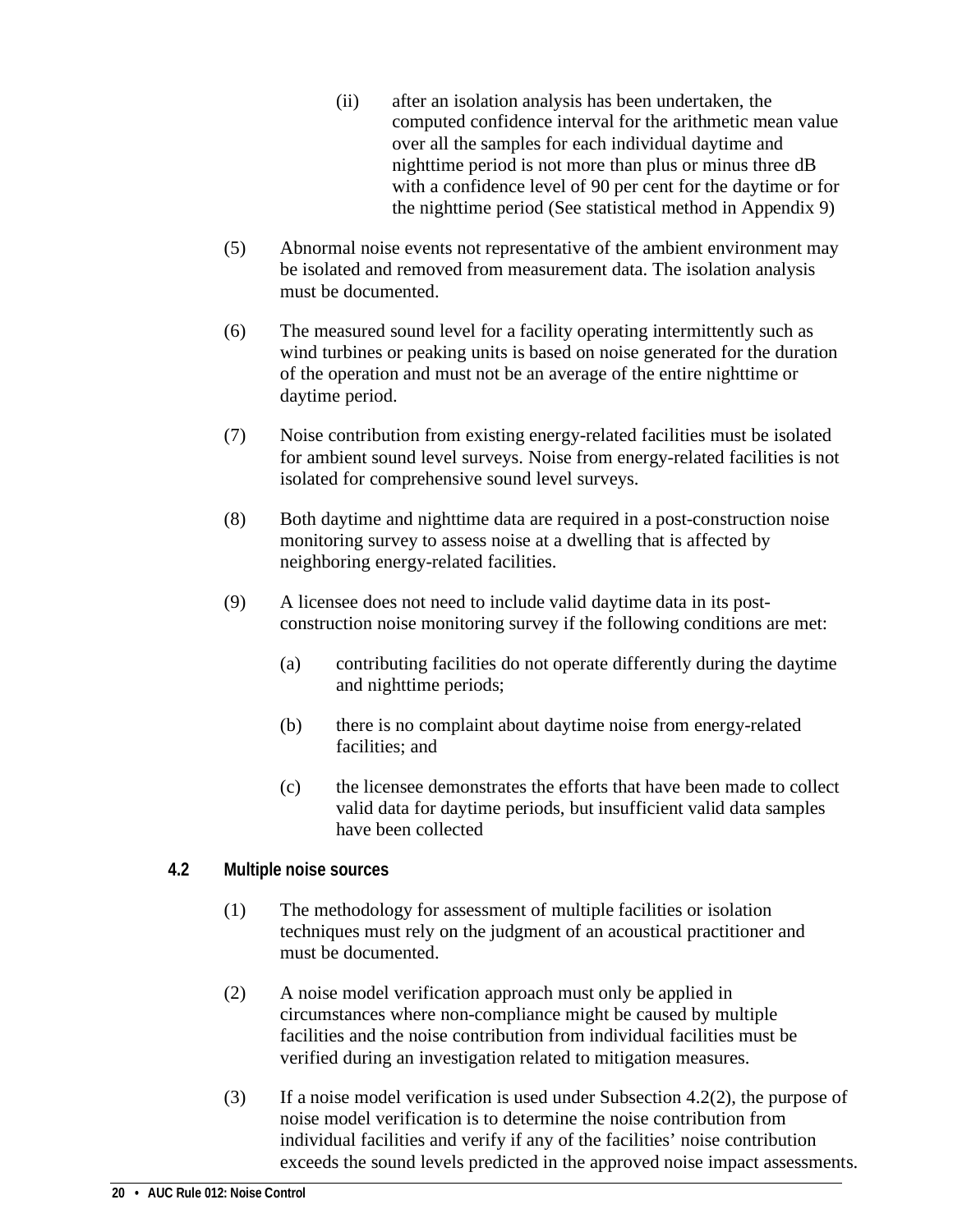(4) If measured results in a post-construction survey indicate that sound levels exceed permissible sound levels and that multiple facility noise sources contribute to the measured comprehensive sound level, the report must explain the relative contributions.

#### <span id="page-24-0"></span>**4.3 Isolation analysis**

- (1) Isolation analysis techniques are used to separate sound sources and obtain the sound level from the source of interest alone.
- (2) During a comprehensive sound level survey, all sound sources are recorded during the survey period. However, when monitoring for compliance, noise contributions from the licensee's facility are evaluated.
- (3) Invalid or abnormal data can be extracted from the measured comprehensive sound level. Invalid data can include periods with unacceptable meteorological conditions or non-representative ground cover or facility operating conditions. Noise measured during temperature inversions or lapse conditionsis excluded unless the conditions are a frequent occurrence (the condition occurs more than 10 per cent of the time for a particular season) and can be measured at the dwelling. Such conditions affect the level of noise, but unless the event occurs with regularity due to local topography or other factors, the condition is dismissed. The extraction of data from the measured comprehensive sound level must be documented and supported by a digital or analog audio recording, operational log or event log.
- (4) Criteria for removing data may include:
	- (a) minimum wind speed (for wind turbines) not reached or maximum wind speed exceeded, resulting in contamination from wind-induced noise in the microphone
	- (b) measurement periods during precipitation
	- (c) measurement periods where the monitor is not downwind of the noise source. However, for a receptor that is affected by noise from more than one wind turbine, measurement data shall be considered valid where the receptor is downwind from any of the dominant turbines (i.e., the turbine with maximum predicted noise contribution and nearby turbines for which the predicted noise contribution is within 3 dB of the turbine with maximum noise contribution)
	- (d) measurement periods when any wind turbine that has a dominant noise impact is operating at a sound power level more than 1 dB below the planned maximum sound power level, as documented in the noise impact assessment, that is filed as part of the application to the Commission for that wind turbine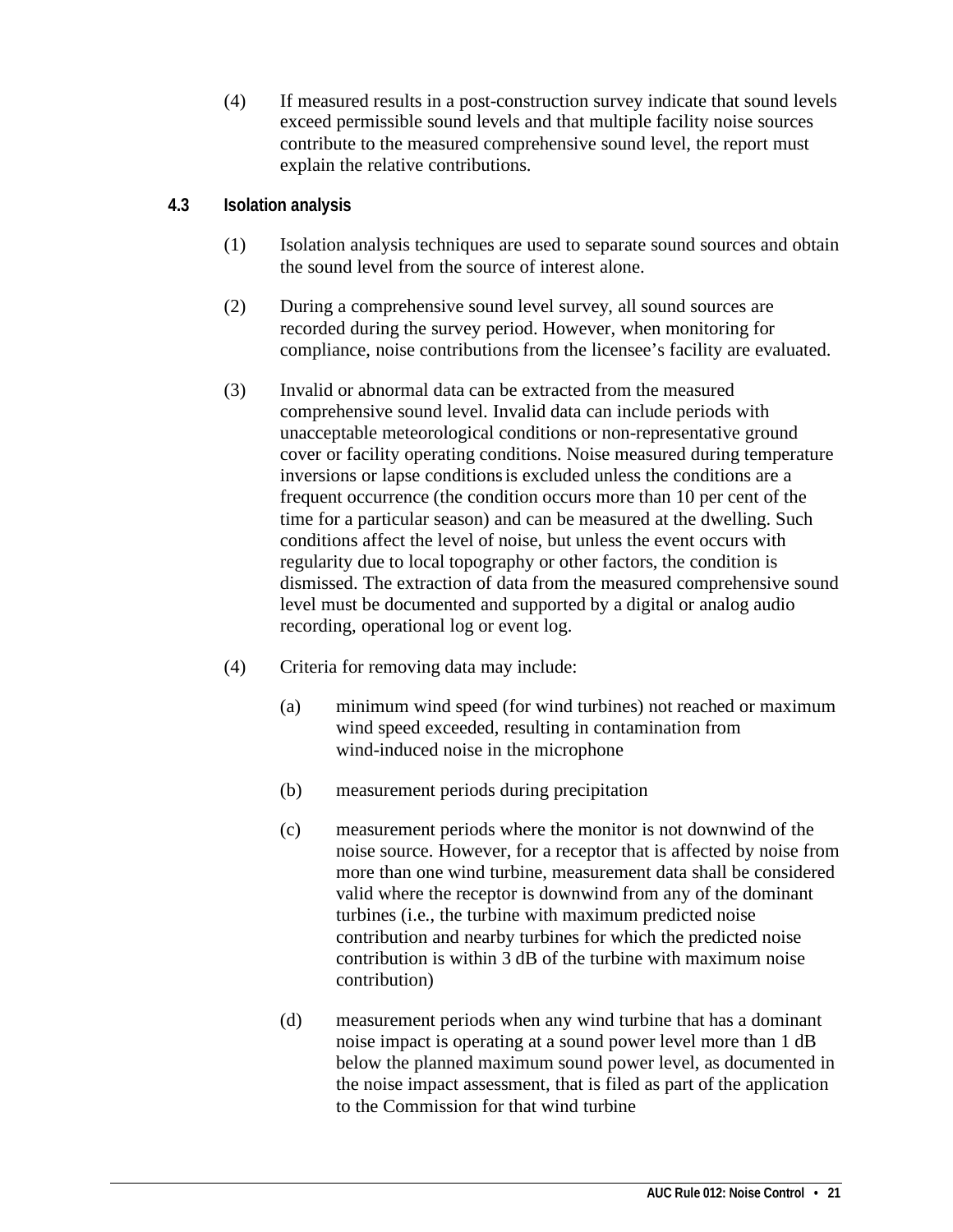- (e) periods of noise dominated by biological activity such as birdcalls, frogs, typically at dawn or dusk
- (f) abnormal noise events, including aircraft flyovers and off-plant site vehicular traffic
- (g) other non-energy related sources of noise
- (5) The following meteorological data or measurement data represent sufficient justification for the conclusion that downwind conditions are not prevalent:
	- (a) a minimum of 30 days of wind direction data collected at a location not more than 1.5 km from the noise monitoring receptor
	- (b) data collected from locally-installed meteorological towers and assessed by a qualified meteorological professional
- (6) The meteorological data or measurement data must show that the angle between the wind direction and the line joining source and receptor is greater than ±45 degrees (i.e., non-downwind conditions) at least 90 per cent of the time (i.e., representative condition).

#### <span id="page-25-0"></span>**4.4 Multiple nights or single night of monitoring**

- (1) Multiple nights of monitoring may be required in order to clearly demonstrate that noise has been measured during representative conditions.
- (2) If the intention of noise monitoring is to verify modelling predictions, and sufficient valid data under representative conditions has not been recorded after a minimum period of seven days, alternative methods of verification such as sound level measurements to assess the sound power level combined with noise model calculations as described in this rule, may be considered.
- (3) The selection of the multiple-night noise monitoring period must reflect efforts to measure under representative conditions, and supporting documentation (e.g. an analysis of historical weather records, production data) may be requested.
- (4) The following are some of the reasons to conduct a multiple-night monitoring:
	- (a) conditions not representative of the complaint conditions
	- (b) requirement for minimal hours of valid data not achieved
	- (c) changing weather conditions
	- (d) changing atmospheric conditions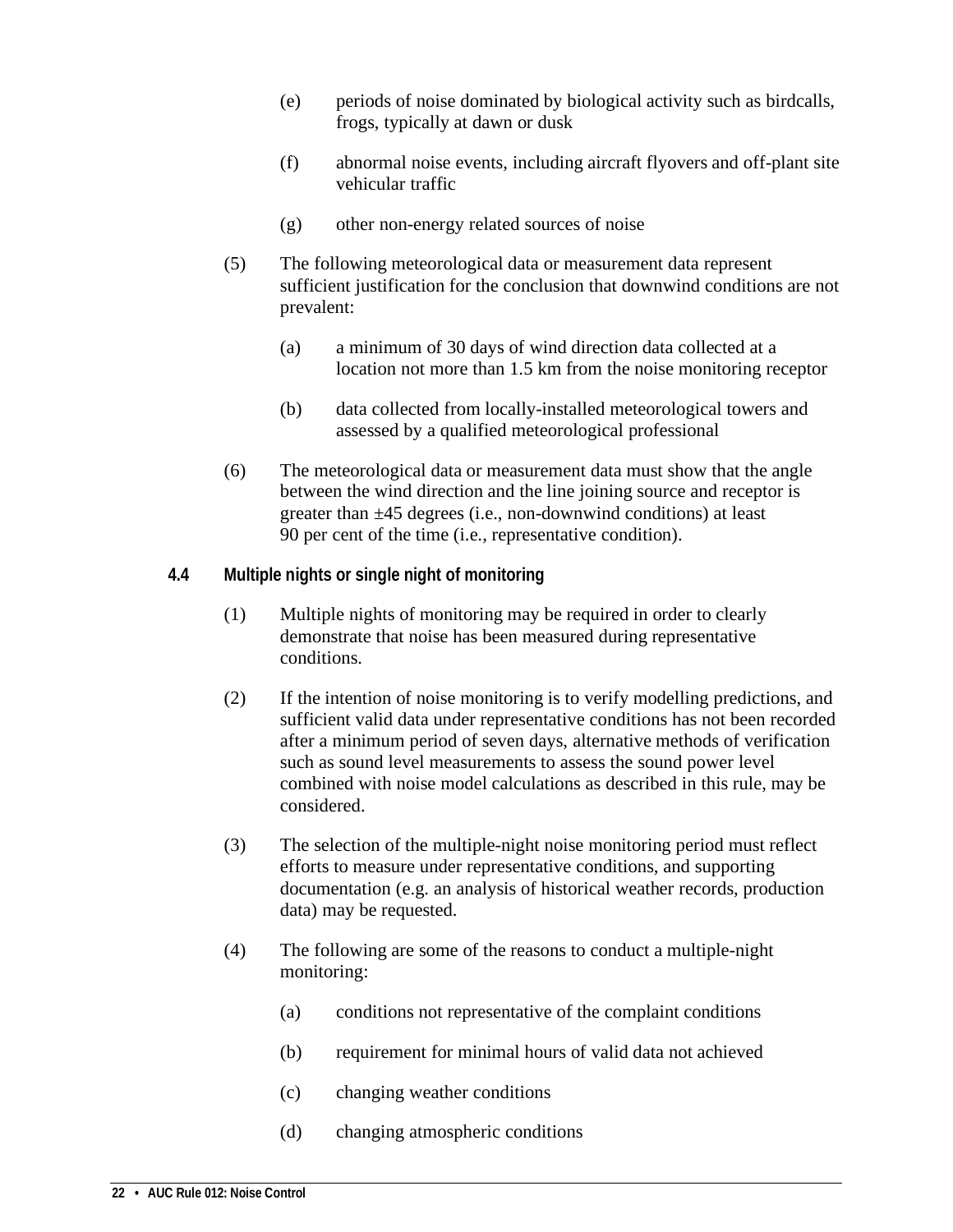- (e) changing plant operating conditions
- (f) variable seasonal effects
- (g) significant noise contamination from distant noise sources
- (h) insufficient local meteorological data
- (i) prior agreement on an extended monitoring period in order to satisfy mutual concerns between residents and licensees
- (5) The following are reasons for accepting single-night monitoring or for ending a multiple-night survey:
	- (a) favourable weather conditions
	- (b) achievement of representative conditions, as described in the noise complaint investigation forms (in Appendix 4)
	- (c) agreement from complainant that survey conditions were appropriate
	- (d) licensee acknowledgement that compliance is not achieved
- (6) Each nighttime result for multiple nights of monitoring must be evaluated against the requirements of this rule. If multiple nights are deemed to be representative, the worst-case condition (highest nighttime  $L_{eq}$ ) is compared to the permissible sound level.

#### <span id="page-26-0"></span>**4.5 Low frequency noise**

- (1) When low frequency noise is an issue, measurements must be conducted in both C-weighted and A-weighted scales concurrently. Measurements may be made using two monitoring sound level meters, a dual-channel capable sound level meter, or other equipment capable of obtaining both the C-weighted and A-weighted sound levels simultaneously.
- (2) The following two criteria indicate the presence of a low frequency noise measured at a dwelling. Rule 012 requires that both criteria be fulfilled for a low frequency noise issue to potentially exist. Satisfying only one criterion does not result in a finding that low frequency noise is present.
	- (a) The isolated (e.g. non-facility noise, such as wind noise, has been removed) time-weighted average dBC – dBA value for the measured daytime or nighttime period is equal to or greater than 20 dB, and
	- (b) A clear tonal component exists at a frequency between 20 to 250 hertz (Hz). For the one-third octave frequency bands between 20 to 250 Hz: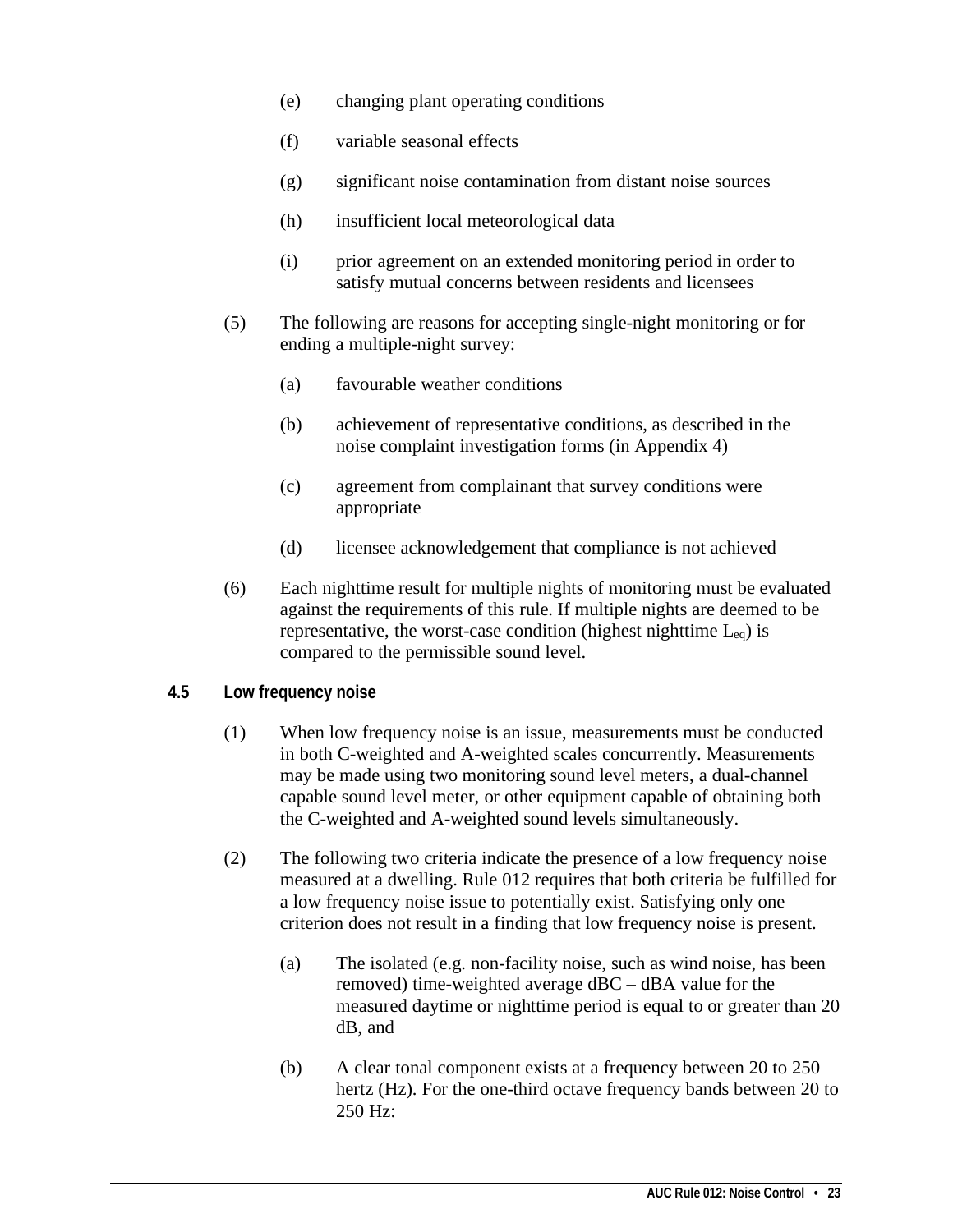- (i) the linear sound level of one band must be at least 10 dB or more above one of the adjacent bands within two one-third octave bandwidths, and
- (ii) there must be at least a five dB drop in level within two bandwidths on the opposite side of the frequency band exhibiting the high sound level
- (3) If a low frequency noise condition as defined above exists, five dBA must be added to the measured comprehensive sound level. If this value exceeds the permissible sound level, the licensee must identify the source of the low frequency noise and implement noise attenuation measure to address the issue in a timely way. Once low frequency noise control measures have been implemented, a follow-up comprehensive sound level and complaint investigation must be conducted to confirm that the low frequency noise condition has successfully been addressed.
- (4) Wind generates high levels of low frequency sound that can mask the assessment of low frequency noise. Measurements of low frequency noise should only be taken when atmospheric conditions are favourable for accurate measurement (see Table 8 and Appendix 5).
- <span id="page-27-0"></span>**4.6 Sound level surveys report requirements – ambient and comprehensive**
- (1) The following information must be provided in sound level survey reports (additional requirements applicable to wind turbines are described in sections 4.6.1 and 4.6.2):
	- (a) an explanation of the noise monitoring procedures and weather measurement methodologies
	- (b) a map and list of noise monitoring and weather measurement locations
	- (c) a list of noise monitoring and weather measurement equipment
	- (d) field calibration records
	- (e) the response setting for the sound level meter
	- (f) the time, duration and number of monitoring periods
	- (g) the averaging period or interval for both noise and weather measurements
	- (h) the weather and ground conditions: temperature, wind speed, wind direction, humidity, precipitation, topography and ground cover at the monitoring location
	- (i) graphs showing measured sound level during the measurement period
	- (j) a tabulated record of duration, description of extraneous noise events, and the methodology used to isolate and remove the noise source of interest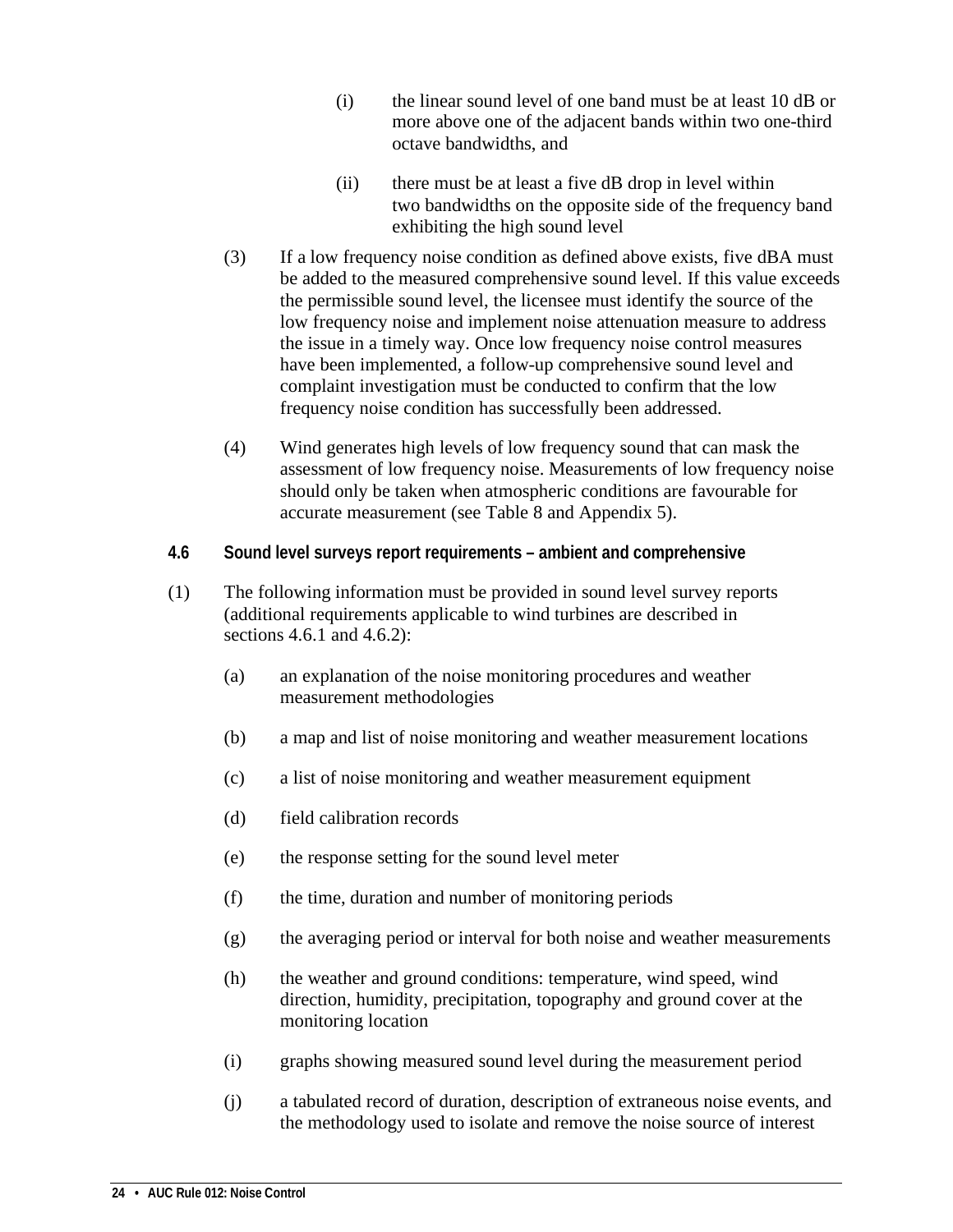- (k) the dwelling(s) for which a Class A2, Class C1 or Class C2 adjustment is applicable
- $(l)$  the distance and direction of dwelling(s) from the facility
- (m) a list of equipment and equipment calibration date
- (n) the operating conditions for energy-related facilities included in the survey
- (o) graphs showing measured sound levels and any isolation analysis (with noise sources identified)
- (p) an analysis of the validation of the samples
- (q) a summary table including the permissible sound level for the most affected dwelling(s), measured sound level, isolation analysis results, valid hours of the survey
- (r) in cases where low frequency noise was identified as a potential problem, provide an analysis and the results
- (s) completed noise complaint investigation forms (in Appendix 4) identifying the representative conditions for monitoring, or provide explanation if the form is not available
- (t) acoustical practitioner's information
- <span id="page-28-0"></span>**4.6.1 Comprehensive sound level survey requirements**
- (1) When ordered to do so by the Commission as a condition in the approval; or in response to a noise complaint, a licensee must conduct postconstruction noise monitoring. In circumstances where an approval was based on modelling of other nearby noise sources and those nearby noise sources have not been constructed before completion of the postconstruction noise survey, the licensee must provide:
	- (a) measured comprehensive sound levels from the post-construction noise survey, and
	- (b) total sound levels which are the sum of the measured comprehensive sound levels from the post-construction noise survey and the predicted results for any approved but not constructed facilities considered in the original application.
- (2) The data under Subsection  $4.6.1(1)(a)$  is used to demonstrate compliance of the current operating facility(ies) and the data under Subsection 4.6.1(1)(b) is used for information purposes (in future investigation).
- (3) When determining the comprehensive sound level for monitoring related to a condition in an approval for a wind turbine project, the following constitute representative conditions: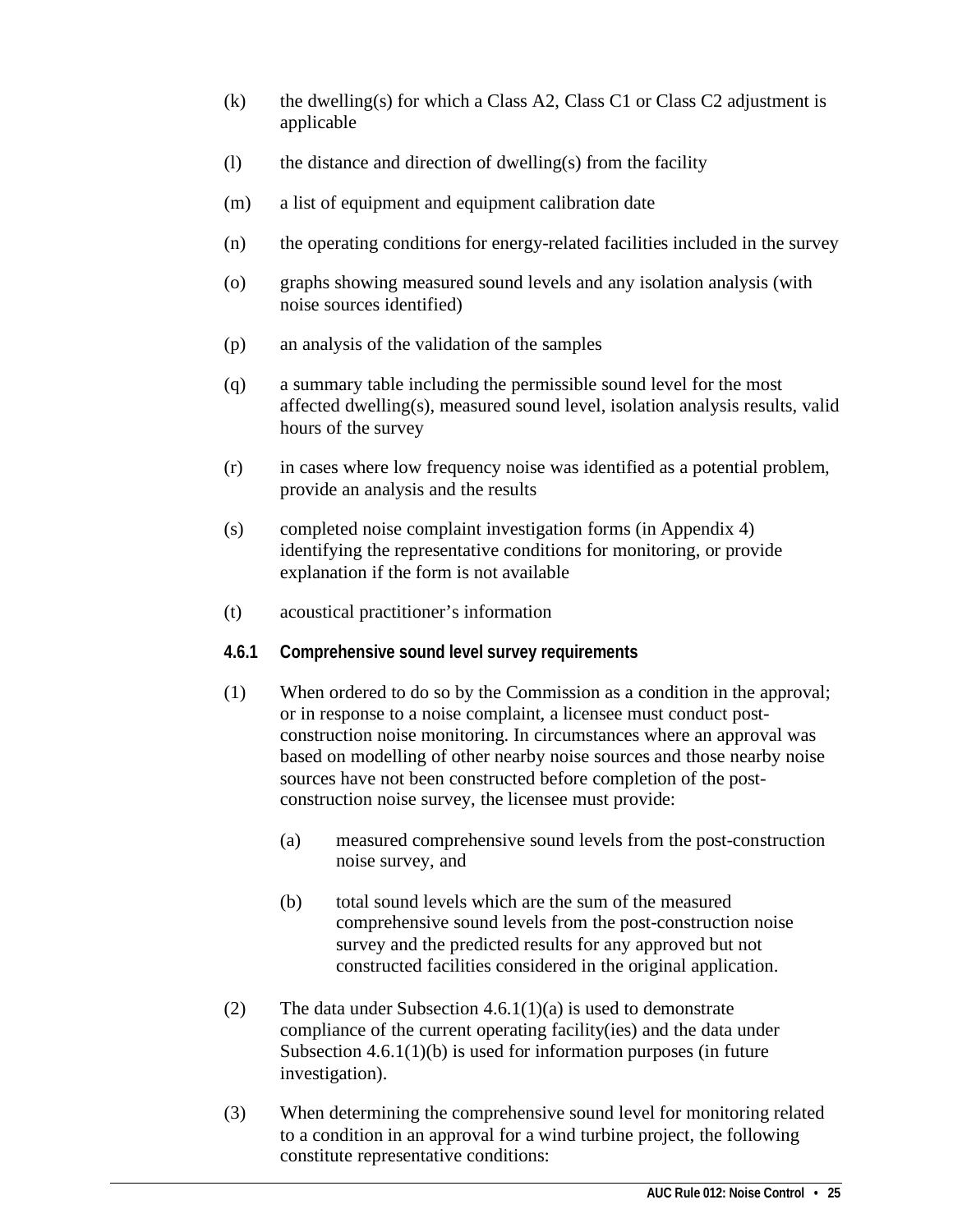- (a) The monitoring location must be at the dwelling(s) specified in the condition.
- (b) Wind turbines with dominant noise contribution consist of the turbine with maximum predicted noise contribution and nearby turbines for which the predicted noise contribution is within 3 dB of the turbine with maximum noise contribution.
- (c) Operation of wind turbines with dominant noise contribution at a sound power level no more than 1 dB below the planned maximum sound power level, as documented in the noise impact assessment.
- (d) Downwind conditions from the wind turbines with dominant noise contribution towards the dwelling(s).
- (e) If the signal-to-noise ratio is weak, compliance with the permissible sound level may be demonstrated by determining the sound power level of the dominant wind turbines for the maximum approved operating conditions according to standard International Electrotechnical Commission (IEC 61400-11), combined with noise modelling techniques and standards as described in this rule. Other generally accepted acoustic methods may be used as well.
- (f) Noise level measurement conducted at wind speeds higher than five m/s should have consideration for wind induced noise. The validity of noise data during such high wind conditions must be justified by using specially designed wind screens or other industry-accepted methods. The Commission may request supporting documentation.
- (4) In a post-construction non-compliance situation, the licensee may be required to reduce the wind turbine noise emitted from the turbine. The operator must indicate how the mitigation plan would result in compliance with the permissible sound level.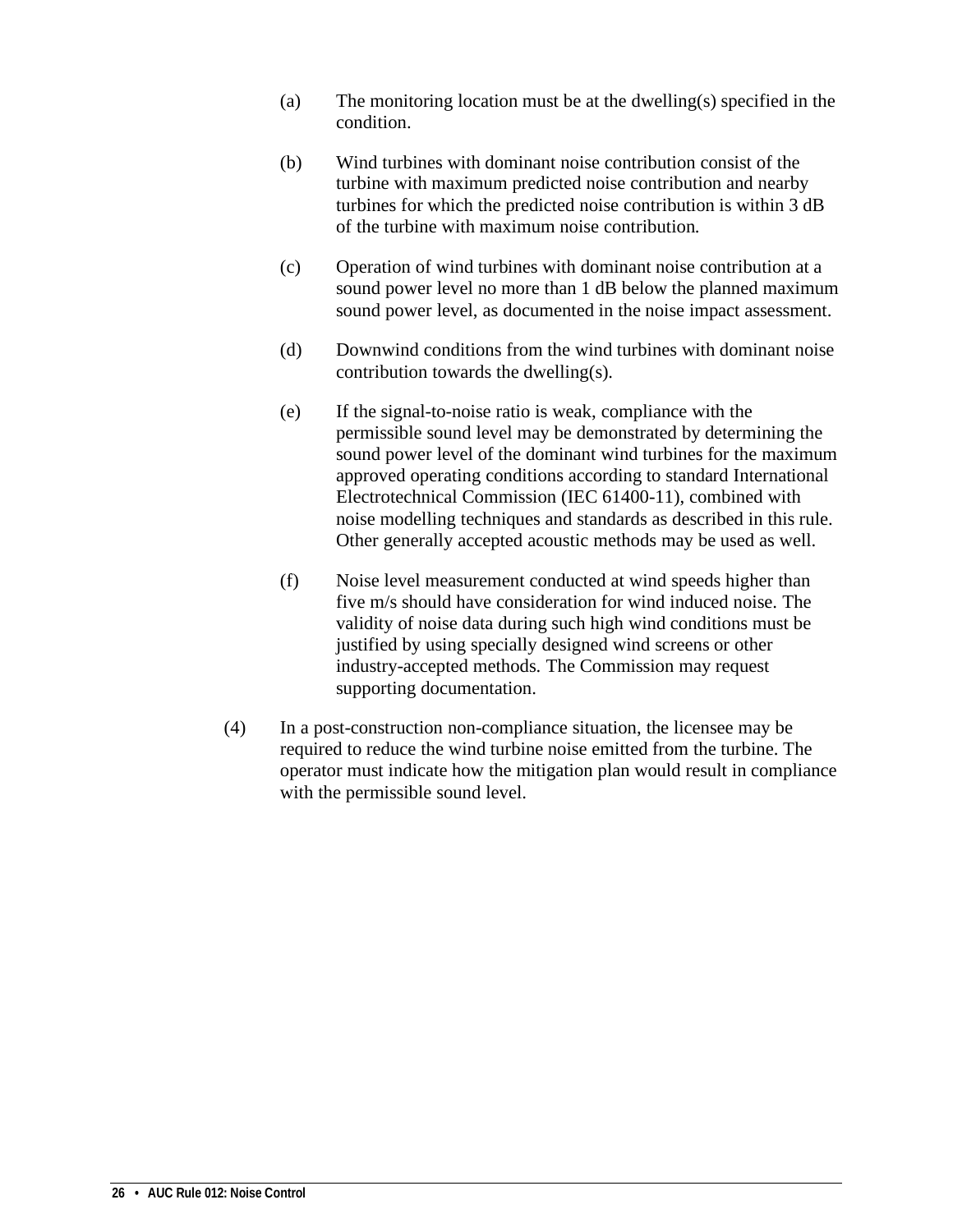#### <span id="page-30-0"></span>**4.6.2 Noise measurement specifications for wind turbine project monitoring**

(1) The specifications for conducting comprehensive sound level surveys for wind turbines are provided in Table 5.

| #              | <b>Description</b> | <b>Specifications</b>                                                                          |
|----------------|--------------------|------------------------------------------------------------------------------------------------|
|                | Measurement        | Ambient wind sound level<br>10 minutes<br>$\bullet$                                            |
|                | intervals          | Noise impact<br>1 to 10 minutes                                                                |
| $\mathfrak{D}$ | Measurement        | Ambient wind sound level<br>$L_{90}$<br>$\bullet$                                              |
|                | parameters         | Noise impact<br>$L_{eq}$                                                                       |
| 3              | Frequency          | A-weighted<br>٠                                                                                |
|                | weighting          | C-weighted                                                                                     |
| 4              | Frequency content  | Octave band centre frequency                                                                   |
|                |                    | 1/3 octave band for tonality analysis<br>٠                                                     |
| 5              | Audio recording    | For identification of abnormal noise event during unattended noise monitoring                  |
|                |                    | period                                                                                         |
| 6              | Microphone         | At least 15 m from a facade or other reflecting surface<br>$\bullet$                           |
|                | placement          |                                                                                                |
| 7              | Microphone height  | 1.5 m above ground<br>٠                                                                        |
|                |                    | If applicable, 4.5 m above ground in complaint situation (i.e. nighttime complaint             |
|                |                    | with second storey bedroom)                                                                    |
| 8              | Minimum            | Ambient wind sound level survey: sufficient valid samples in each wind bin so the<br>$\bullet$ |
|                | monitoring         | 90% confidence interval on the calculated mean over the valid samples is $\pm 3$ dB.           |
|                | duration           | Comprehensive sound survey: at least 24 hour duration with a minimum of three                  |
|                |                    | cumulative hours of valid data in the daytime and three cumulative hours in the                |
|                |                    | nighttime period after isolation analysis.                                                     |

<span id="page-30-1"></span>**Table 5. Noise measurement specifications for wind turbine project monitoring** 

#### (2) Information requirements for wind turbine monitoring are listed in Table 6.

<span id="page-30-2"></span>

| #  | Information requirements                                                                                      |  |
|----|---------------------------------------------------------------------------------------------------------------|--|
|    | Description of sound level meter and other associated equipment                                               |  |
| 2  | Location of the sound level meter including microphone height                                                 |  |
| 3  | Description of the anemometry equipment                                                                       |  |
| 4  | Location of the anemometry equipment including height of wind speed measurement                               |  |
| 5  | Field equipment calibration records                                                                           |  |
| 6  | Number of noise measurement data points used in the determination of daytime or nighttime comprehensive       |  |
|    | sound level                                                                                                   |  |
| 7  | Graphs showing measured sound levels and any isolated portion of the measurement data                         |  |
| 8  | Tabulated record of the time, duration, and description of abnormal noise events isolated                     |  |
| 9  | Make and model of wind turbine(s)                                                                             |  |
| 10 | Number of operational wind turbines during the measurement period                                             |  |
| 11 | Power output of each wind turbine during the measurement period                                               |  |
| 12 | Date, time and duration of monitoring period                                                                  |  |
| 13 | Averaging sample period for noise and wind measurements                                                       |  |
| 14 | Wind shear conditions at site, if any                                                                         |  |
| 15 | Atmospheric conditions (wind speed and direction at the wind turbine location and the monitoring location,    |  |
|    | precipitation record)                                                                                         |  |
| 16 | Map showing all wind turbines, the noise monitoring location(s), all energy-related facilities, dwellings and |  |
|    | any heavily travelled roads, railroads or airports that affect ambient noise levels                           |  |
| 17 | Acoustical practitioner's information                                                                         |  |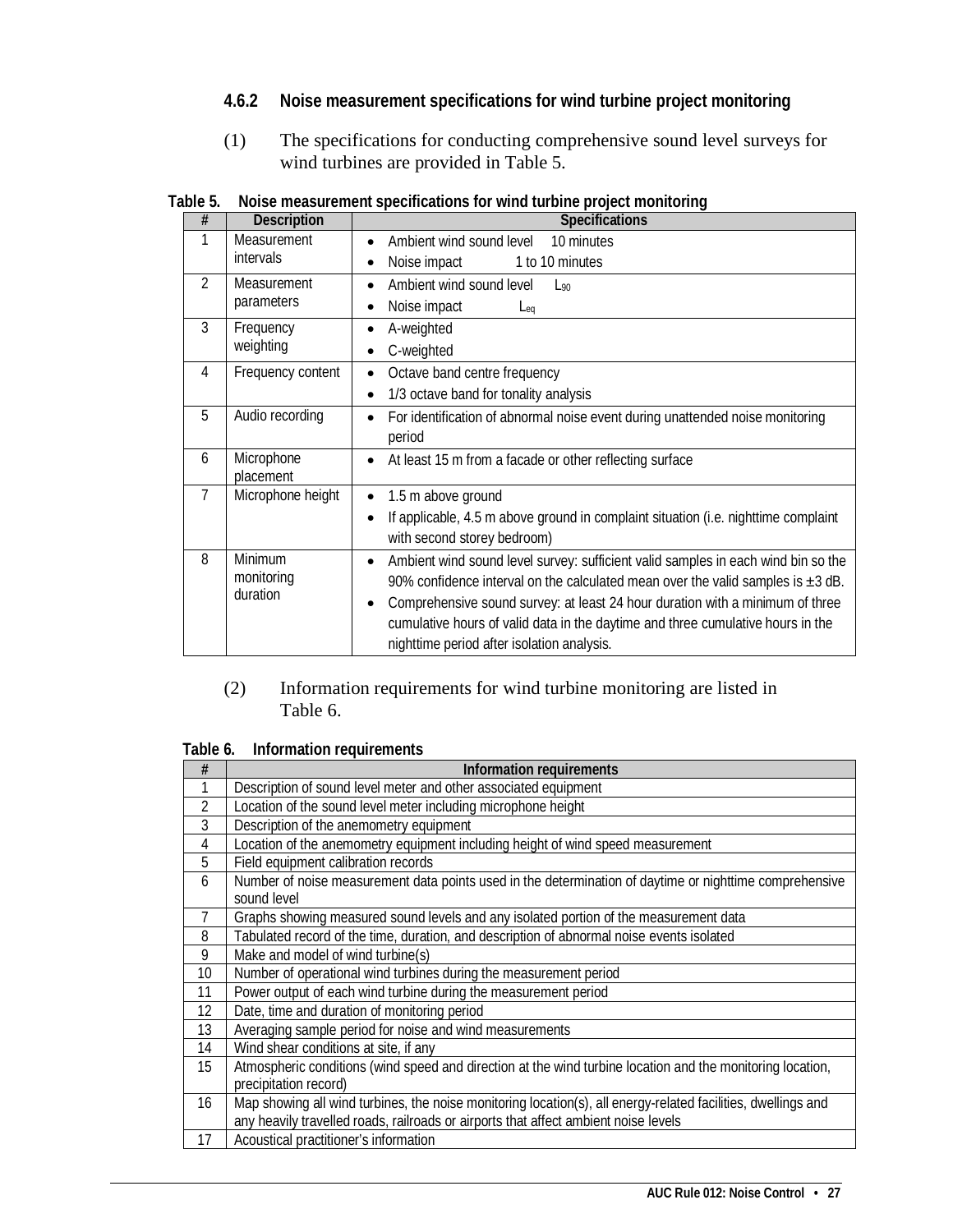#### <span id="page-31-0"></span>**4.6.3 Measurements required for a Class C2 adjustment**

- (1) An application for a Class C2 adjustment requires, for each (group of acoustically comparable) dwelling(s), the measurement of the available wind noise masking for each wind speed of at least 3 m/s, and at the height relevant for that dwelling, for the nighttime period.
- (2) Noise measurements and the simultaneous measurement of meteorological parameters should be executed in 10-minute intervals, with each 10-minute interval resulting in one sound sample and one simultaneously recorded meteorological sample. To account for lulls in wind speed in each 10-minute interval with the associated decrease in available wind noise masking, the acoustical parameter to be established in each 10-minute interval is L90 in dBA. The meteorological parameter to be established simultaneously in the same 10-minute interval is the average wind speed in m/s.
- (3) The 10-minute sound and meteorological samples will be grouped in wind bins for wind speeds for each dwelling, with each wind bin representing the average wind speed  $(\pm 0.5 \text{ m/s})$ . The wind speed bin for an average wind speed of three m/s will thus contain samples for wind speeds ranging from 2.5 m/s up to and including 3.4 m/s. Each bin will contain sufficient samples to limit the calculated confidence interval for the mean value over the valid samples to plus or minus three dB with a confidence level of 90 per cent. For each bin, the arithmetic average value over the L90 values in that bin will be considered to be the representative value.

#### <span id="page-31-2"></span><span id="page-31-1"></span>**4.7 Measurement equipment**

- **4.7.1 Sound level meters**
- (1) Instrumentation used to conduct sound monitoring surveys must be able to measure the A-weighted (dBA) and/or C-weighted (dBC) continuous energy equivalent sound level  $(L_{eq})$  of steady, intermittent, and fluctuating sounds. If used for a survey that includes measurements to determine the ambient wind sound level, the sound monitoring instrumentation must be able to determine statistical parameters  $L_n$ , such as  $L_{90}$ . It must be able to accumulate the data and calculate the  $L_{eq}$  and  $L_{90}$  values over the time required and must meet the minimum technical specifications in the IEC 61672-2 Ed.01.0 2003 (latest version), for type I sound level meters.
- (2) The sound measurement instrumentation necessary to conduct the one-third octave band sound pressure level measurements to characterize the presence of tonal components must meet the minimum technical specification in IEC publication 225-1966 or American National Standards Institute (ANSI) publication S1.11-1966 for Class I filter sets used in conjunction with conventional sound level meters that meet the minimum technical specifications in IEC publication 61672-1 or ANSI publication S1.11-2004 (R2009) for type I sound level meters.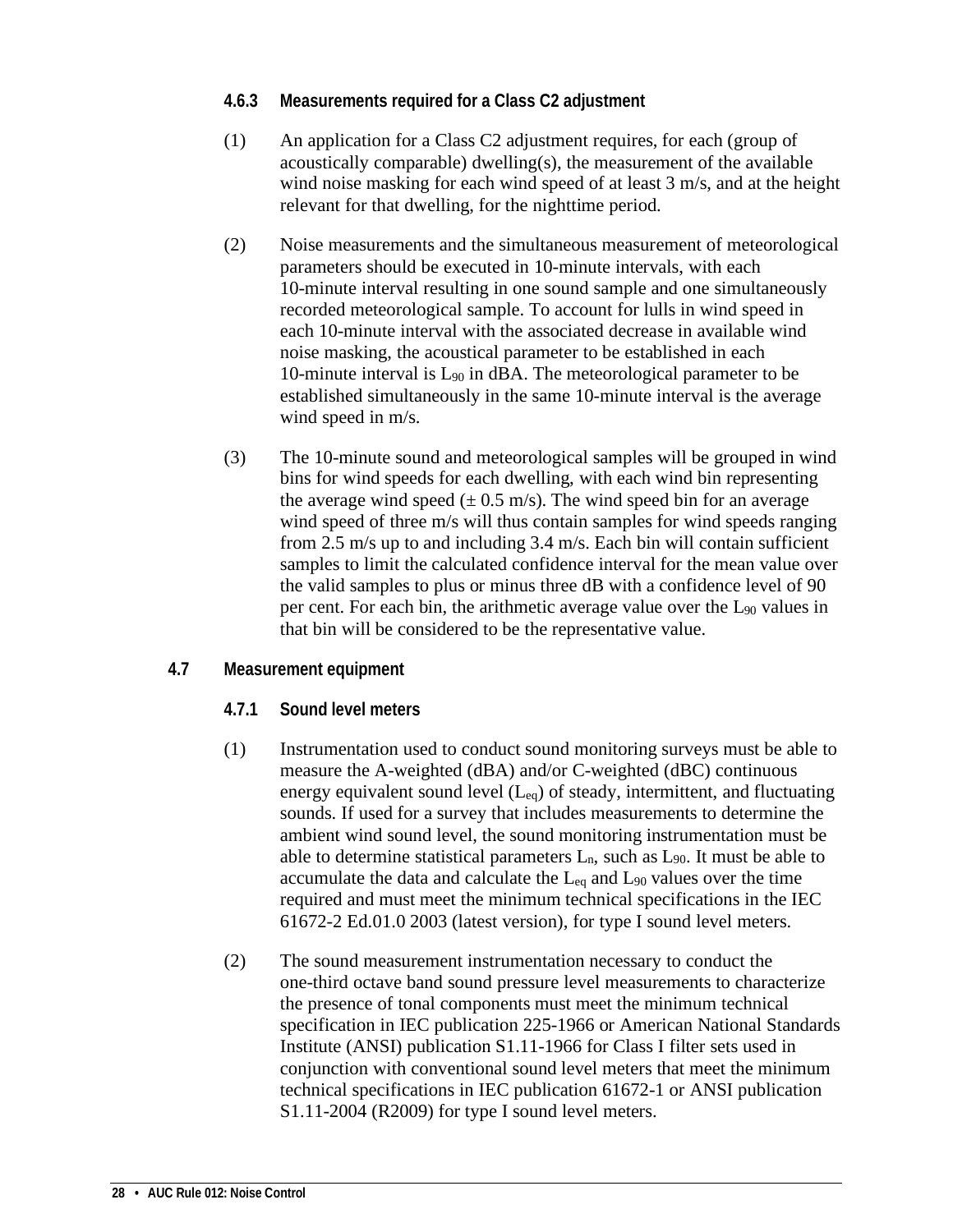#### <span id="page-32-0"></span>**4.7.2 Sound level meter calibration requirements**

- (1) In this section and Section 4.7.4, manufacturer certificate means a certificate indicating the new equipment, identified by a serial number has passed all production tests in a certified facility and that the final tests have been performed using calibrated equipment.
- (2) The sound level meters used for noise measurements made under this rule must:
	- (a) Be field calibrated, or have their calibration tested using a Class 1 calibrator, immediately prior to the measurement using a sound calibrator meeting the requirements of EN/IEC 60942 (2003) Class LS, and ANSI S1.40-2006 (latest revision) for Class 1 calibrators.
	- (b) Have their calibration checked immediately after the measurement using the same calibrator and a record of calibration results must be included in the report.
	- (c) Be calibrated by the instrument manufacturer, an authorized instrument calibration facility, or another agency acceptable to the Commission within a two-year period immediately preceding the measurements. Records of calibration must be maintained, although formal calibration certificates are not necessary. Meters which fail a pre-use or post-use calibration test (e.g. the meter does not read within plus or minus one dB) must not be used until re-calibrated for accuracy, applicability and the cause of deviation has been removed. Data collected from noise meters that fail a pre-use or post-use field calibration test (e.g., the meter does read within plus or minus one dB) must not be used.
- (3) The sound level meter may be used for a two-year period dated from the manufacturer certificate prior to requiring recalibration. The manufacturer certificate must be kept on record, the same as a certificate of calibration. If the sound level meter does not come with a manufacturer certificate as described above, an initial certificate of calibration for the sound level meter is required prior to use.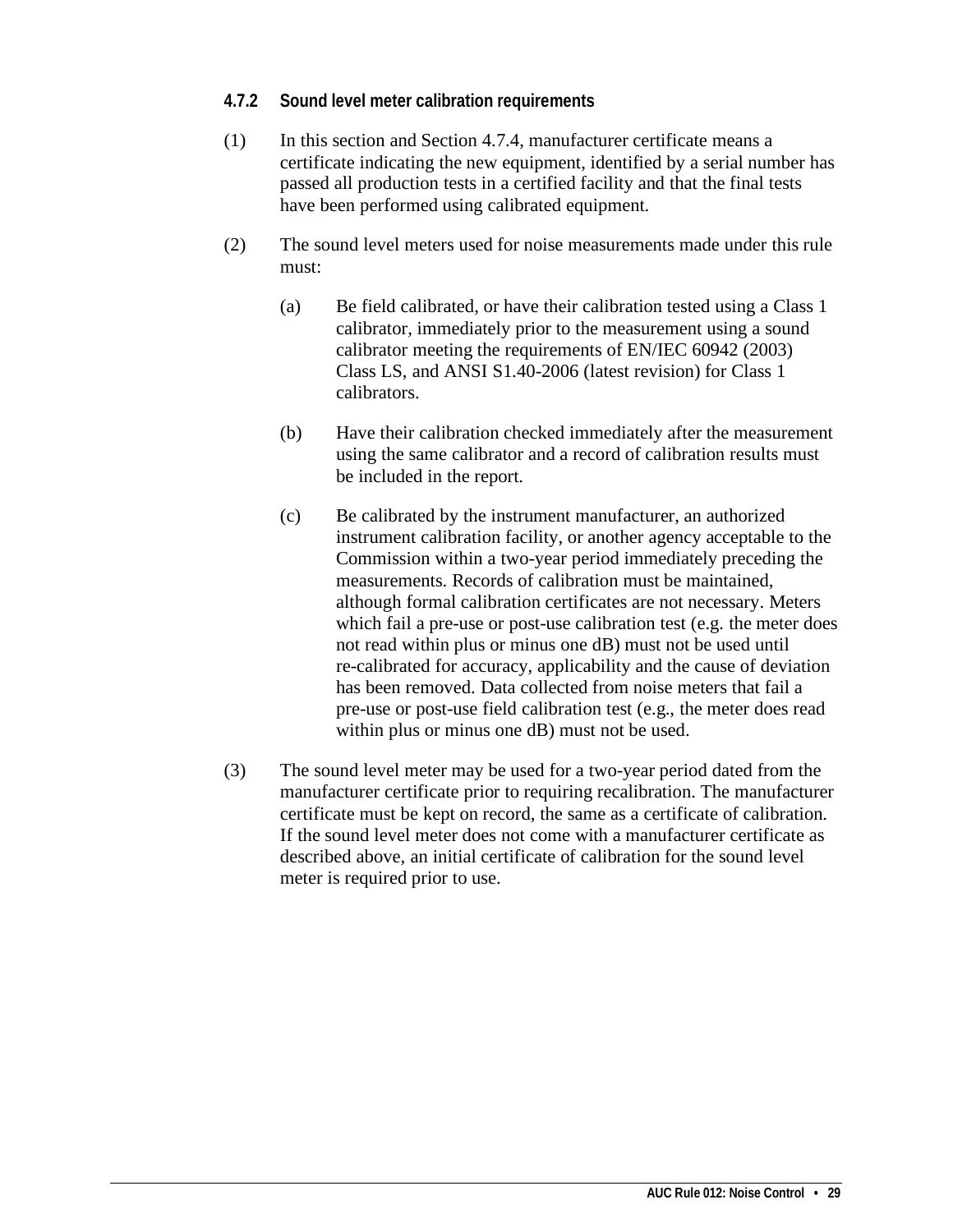#### <span id="page-33-0"></span>**4.7.3 Instrumentation for wind measurement**

Table 7 defines the instrumentation setting or specifications for wind measurement.

<span id="page-33-4"></span>

| . | ווטווואווטוווא ווטווויט ושכטטווו שווויש |                                                                                                                                                                   |
|---|-----------------------------------------|-------------------------------------------------------------------------------------------------------------------------------------------------------------------|
|   | <b>Description</b>                      | Setting/specifications                                                                                                                                            |
|   | Anemometer resolution                   | $0.1$ m/s (maximum)                                                                                                                                               |
|   | Anemometer precision                    | $+/- 0.2$ m/s (maximum)                                                                                                                                           |
|   | Anemometer location                     | In the direction of the nearest noise sources and within 100 m of<br>the sound level meter with no obstruction in between the<br>anemometer and sound level meter |
|   | Anemometer height                       | Same as the microphone of sound level meter                                                                                                                       |
|   | Sampling period                         | 10 minutes (maximum)                                                                                                                                              |

**Table 7. Wind measurement instrumentation**

<span id="page-33-1"></span>Note: Allowance for a variance of the location or height specification may be considered. The variance must be documented and justified by the acoustical practitioner in the report.

- **4.7.4 Calibrator certification requirements**
- (1) Calibrators must be recertified in accordance with ANSI publication SI.40-1984 (or latest revision), which requires that a calibrator be recalibrated at least once a year. The calibrator may be used for a one-year period dated from the manufacturer certificate prior to requiring recalibration.
- (2) The manufacturer certificate must be kept on record, the same as a certificate of calibration. If the calibrator does not come with a manufacturer certificate as described above, an initial certificate of calibration for the calibrator is required prior to use.

#### <span id="page-33-3"></span><span id="page-33-2"></span>**4.8 Measurement conditions**

- **4.8.1 Sound level**
- (1) In the noise impact assessment, if the facility was modelled to operate with doors and windows closed; then this is a condition of operation to ensure that the permissible sound level is met.
- (2) If wind turbines are modelled in an operating mode or setting that restricts the sound power level, as documented in the noise impact assessment that was submitted to the Commission as part of an application, then this is the condition to be measured to ensure that the permissible sound level is met and the turbines must operate with their settings restricted as documented in the noise impact assessment.
- (3) Representative conditions do not constitute absolute worst-case conditions, or the exact conditions the complainant has identified if those conditions are not easily duplicated. In order to expedite complaint resolution, comprehensive sound level surveys should be conducted at the earliest opportunity when sound propagation towards the complainant's dwelling is likely and representative conditions might exist.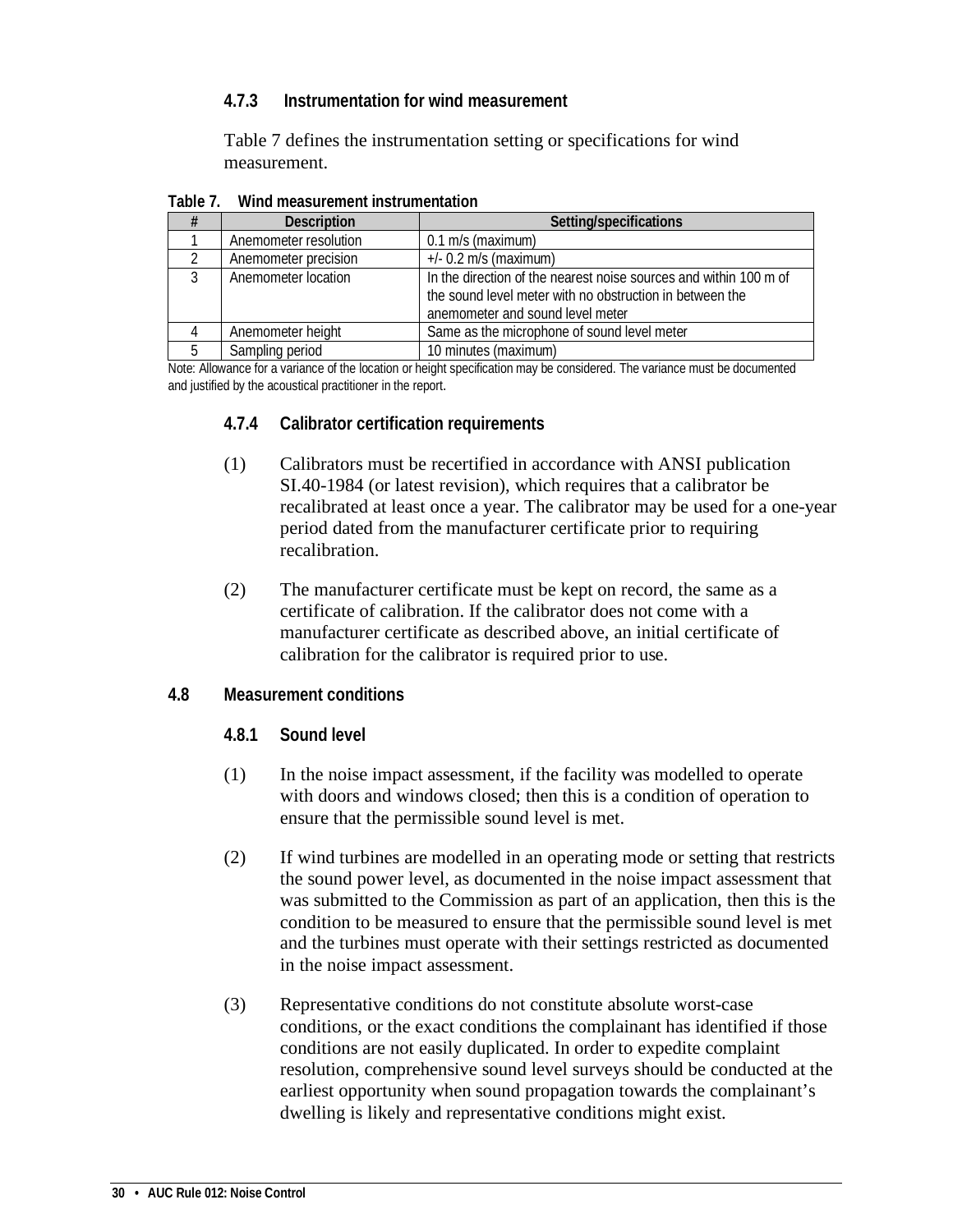- (4) When the measured comprehensive sound level exceeds the permissible sound level, but noise from the facility is not considered to be responsible for the exceedance, isolation analysis to further separate the facility noise contribution may be carried out (see Section 4.3).
- (5) Invalid data (except in the case of wind turbine noise monitoring) may result if wind speeds are greater than those shown in Table 8. Wind gradients can greatly affect the sound levels measured. Table 8 is less applicable in situations where hills exist between the facility and the measurement location. Judgment must be used in determining the applicability of the table; short-term wind gusts less than five minutes in duration and up to 20 km/h may be acceptable.
- (6) The limits for wind speed and precipitation apply in the vicinity of the measurement, not at a remote sensing position many kilometres away. While data from a nearby meteorological station may serve as an indicator, that data does not guarantee that the same conditions exist at the measurement position.
- (7) Table 8 describes favourable summertime weather conditions. The requirements in Table 8 regarding wind speed do not apply for wind turbines. Higher wind speeds during sound surveys for wind turbines are acceptable, provided measures (e.g. a large diameter windscreen or a second windscreen) have been taken to prevent wind induced noise in the microphone.

| Parameter                                                       | <b>Preferred condition</b>                                                                                                                                                                                                                                                                                                                                                                                                                                                                                                                                                                                                                                                                                                                                                                                                                                                  |
|-----------------------------------------------------------------|-----------------------------------------------------------------------------------------------------------------------------------------------------------------------------------------------------------------------------------------------------------------------------------------------------------------------------------------------------------------------------------------------------------------------------------------------------------------------------------------------------------------------------------------------------------------------------------------------------------------------------------------------------------------------------------------------------------------------------------------------------------------------------------------------------------------------------------------------------------------------------|
| Ground cover                                                    | No snow, water, or ice (frozen) ground cover                                                                                                                                                                                                                                                                                                                                                                                                                                                                                                                                                                                                                                                                                                                                                                                                                                |
| Precipitation                                                   | No steady precipitation                                                                                                                                                                                                                                                                                                                                                                                                                                                                                                                                                                                                                                                                                                                                                                                                                                                     |
| Wind speed<br>measured at a<br>height between<br>1.2 m and 10 m | Wind speed limits (noise data may be invalid if limits are exceeded):<br>Less than 500 m from noise source:<br>Downwind: 15 km/h limit<br>$500 - 1,000$ m from noise source:<br>Downwind: 10 km/h limit<br>Greater than 1,000 m from noise source:<br>Downwind: 10 km/h limit<br>A 24-hour noise sampling period: unless exceptional circumstances are encountered,<br>there must be at least three cumulative hours of valid data (after isolation analysis) in<br>the nighttime sampling period (10 p.m. to 7 a.m.) and three cumulative hours in the<br>daytime sampling period (7 a.m. to 10 p.m.) If exceptional circumstances are<br>encountered, the licensee must provide details of such circumstances and the reasons<br>that these circumstances justify the use of a lesser amount of valid data, or the use of<br>data during upwind or cross-wind directions. |

<span id="page-34-0"></span>**Table 8. Favourable summertime weather conditions**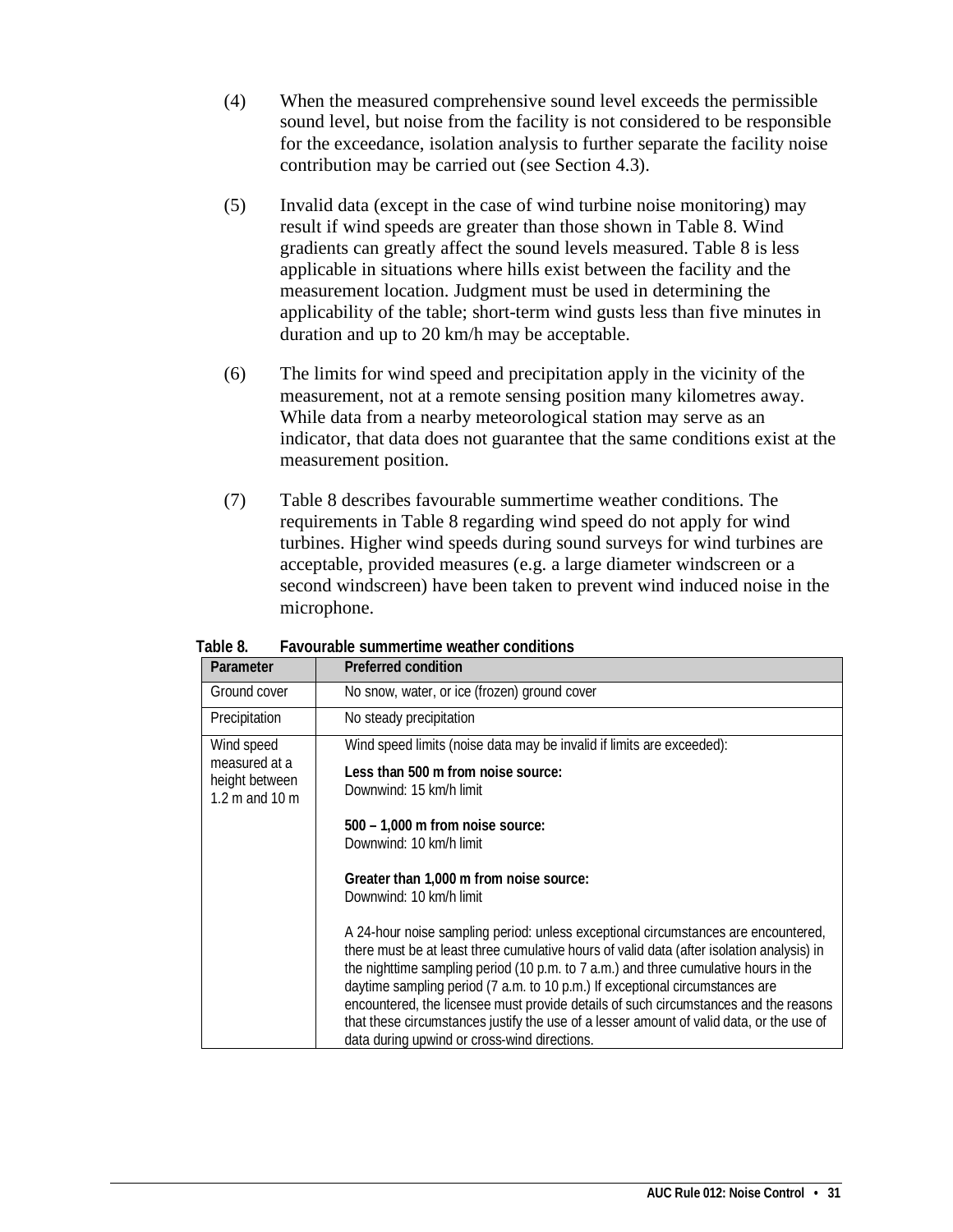#### <span id="page-35-0"></span>**4.8.2 Wind measurement for wind turbine projects**

- (1) Wind measurement data recorded during noise monitoring is used to verify representative conditions and to:
	- define the wind speed and direction in the vicinity of the sound level meter
	- identify wind-induced noise contamination on the microphone
	- define wind speed and direction at the operating wind turbine hub height
	- determine if downwind conditions are being measured
	- identify wind shear conditions
- (2) Wind speed and direction information is required at two locations during the monitoring period. One location is at the wind turbine hub height (either the closest turbine upwind from the sound level meter, or at a meteorological tower present within the project) and the other location is in the vicinity of the sound level meter at the monitoring location. This information must be documented.

#### **4.8.3 Measurement techniques**

References for sound measurement techniques are listed in Appendix 7.

#### <span id="page-35-3"></span><span id="page-35-2"></span><span id="page-35-1"></span>**5 Noise complaint**

- **5.1 General**
	- (1) If a noise complaint is filed by a resident of a dwelling near the facility after the facility is in operation, the licensee must meet the permissible sound level as determined in accordance with Section 2. This section does not apply where the resident is the person who constructed a dwelling under the circumstances set out in sections 2.3 and 2.4.
	- (2) When a noise complaint is filed with the Commission, the Commission may require the licensee to conduct a comprehensive sound level survey to determine compliance with this rule.
	- (3) If a facility is found to be non-compliant, the licensee must provide both a detailed noise control mitigation plan and a timeline as to when compliance will be met.
	- (4) When the facility meets the requirements in this rule, the Commission investigation is complete.
	- (5) If conditions at the facility change, a new complaint may be filed.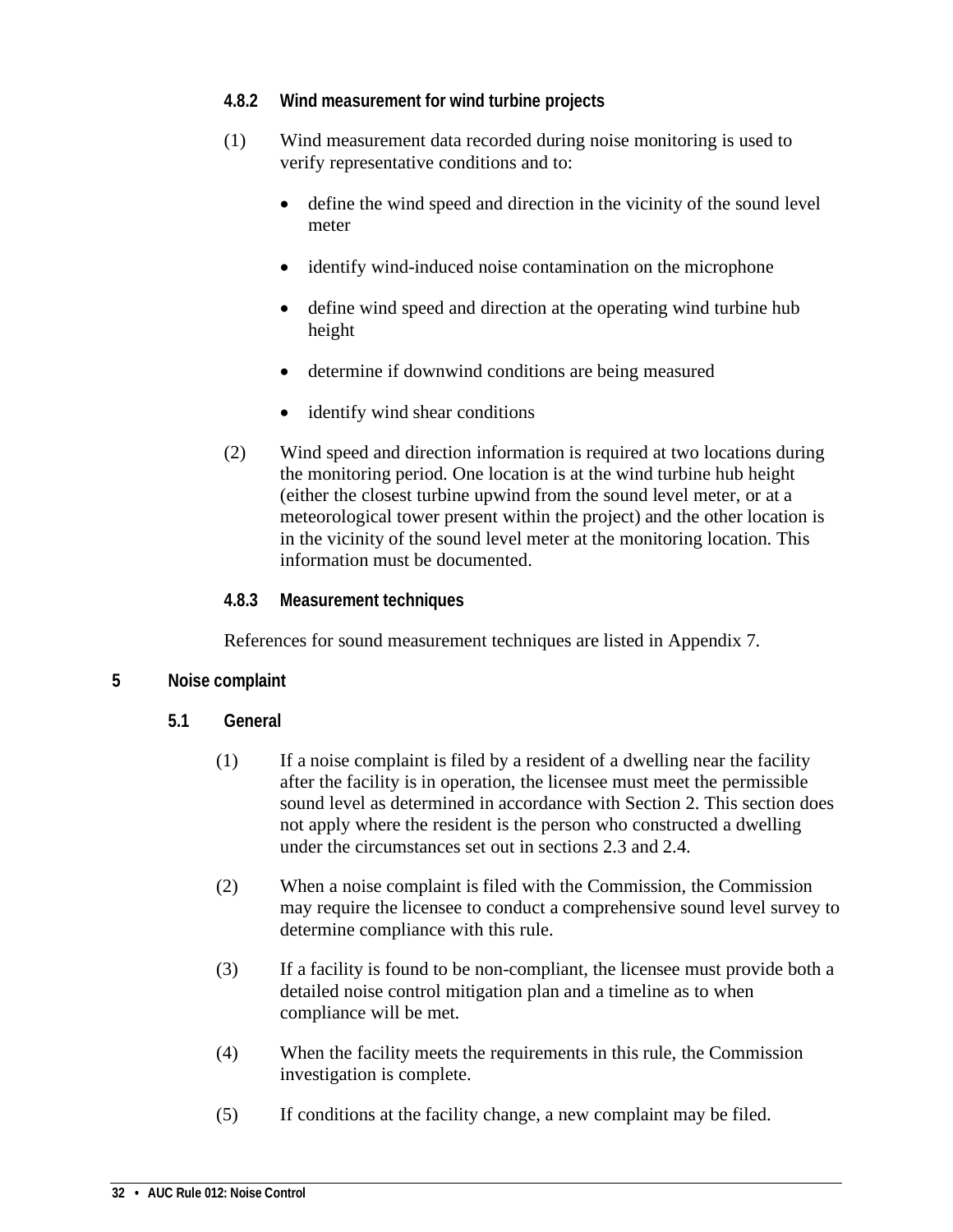### **5.2 Investigation**

- (1) When a noise complaint has been filed, licensees must first attempt to resolve the issue through direct contact by way of telephone calls or meetings with the complainant(s) to understand the concerns and establish a dialogue. Licensees must document telephone calls made or meetings held.
- (2) Licensees must make every reasonable attempt to resolve any noise complaint in a timely manner.
- (3) If monitoring is conducted due to a noise complaint, completed noise complaint investigation forms (see Appendix 4) identifying the representative conditions for monitoring must be completed and submitted to the Commission.

### **5.3 Investigation form**

- (1) In the noise complaint investigation form (to be completed by licensee), the licensee must enter information from the complainant(s) about the character of the noise and the weather and ground cover conditions that exist when the noise is most annoying. These and the facility operating conditions (as described in Appendix 4) are the representative conditions of the noise complaint when the comprehensive sound level survey should take place.
- (2) The noise complaint investigation form (to be completed by complainant), the event log, is for use by the complainant(s) to record details about environmental and facility operating conditions under which noise adversely affects them. If the complainant(s) does not complete the noise complaint investigation form (to be completed by complainant), the licensee must describe efforts to involve the complainant, use its judgment to approximate representative conditions, and explain how those conditions were determined.
- (3) A licensee must provide a copy of the completed noise complaint investigation forms to the complainant(s) and include a copy in the comprehensive sound level report to demonstrate that the representative conditions were met.
- (4) The completed noise complaint investigation form is used to determine conditions representative of the complaint. If this completed form is not available, Table 8 outlines the favourable summertime weather conditions for noise monitoring.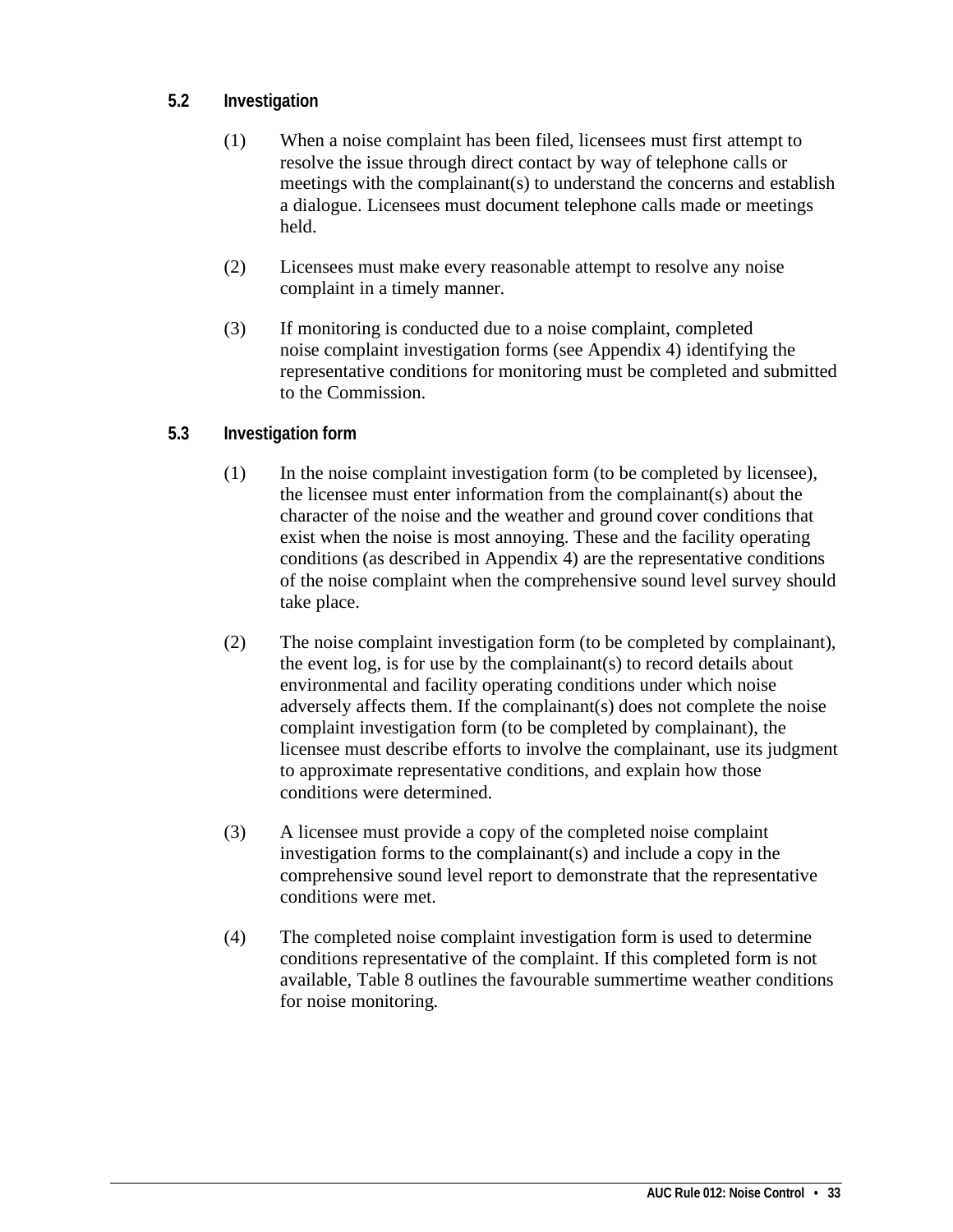## **Appendix 1 – Glossary**

Some of the terms used in this rule are defined for this particular context; these definitions are not necessarily the same as the generally accepted broader definitions of the terms.

| Abnormal noise events              | Noises that are sufficiently infrequent as to be uncharacteristic of<br>an area or that occur so close to the microphone as to dominate the<br>measurements in an unrealistic manner. Consideration must be<br>given to deleting occurrences of abnormal noise from the<br>measurements to obtain a reasonably accurate representation of<br>the sound environment. Examples of abnormal noises include a<br>dog barking close to the microphone, a vehicle passing nearby,<br>people talking in the vicinity of the microphone in a quiet<br>environment, or a passing road grader. |
|------------------------------------|--------------------------------------------------------------------------------------------------------------------------------------------------------------------------------------------------------------------------------------------------------------------------------------------------------------------------------------------------------------------------------------------------------------------------------------------------------------------------------------------------------------------------------------------------------------------------------------|
| Acoustical practitioner            | An acoustical practitioner is an individual with acoustical<br>expertise and knowledge capable of preparing assessments,<br>surveys and reports in accordance with this rule.                                                                                                                                                                                                                                                                                                                                                                                                        |
| Ambient sound level<br>(ASL)       | The sound level that is a composite of different airborne sounds<br>from many sources far away from and near the point of<br>measurement. The ambient sound level does not include noise<br>from any energy-related facilities or from wind and must be<br>determined without it.                                                                                                                                                                                                                                                                                                    |
| Ambient wind sound<br>level (AWSL) | The ambient sound level $L_{90}$ in dBA near the dwelling, caused by<br>the sound of the wind through vegetation and around structures<br>such as dwellings in excess of the ambient sound level L <sub>eq</sub> . The<br>ambient wind sound level is measured in 10-minute intervals. The<br>ambient wind sound level is wind speed dependent.                                                                                                                                                                                                                                      |
| <b>Approved Facility</b>           | A facility that has been approved by the Commission, or another<br>regulatory agency, but is not yet constructed.                                                                                                                                                                                                                                                                                                                                                                                                                                                                    |
| A-weighted sound<br>level          | The sound level as measured on a sound level meter using a<br>setting that emphasizes the middle frequency components similar<br>to the frequency response of the human ear at levels typical of<br>rural backgrounds in mid frequencies. See Figure 2 below.                                                                                                                                                                                                                                                                                                                        |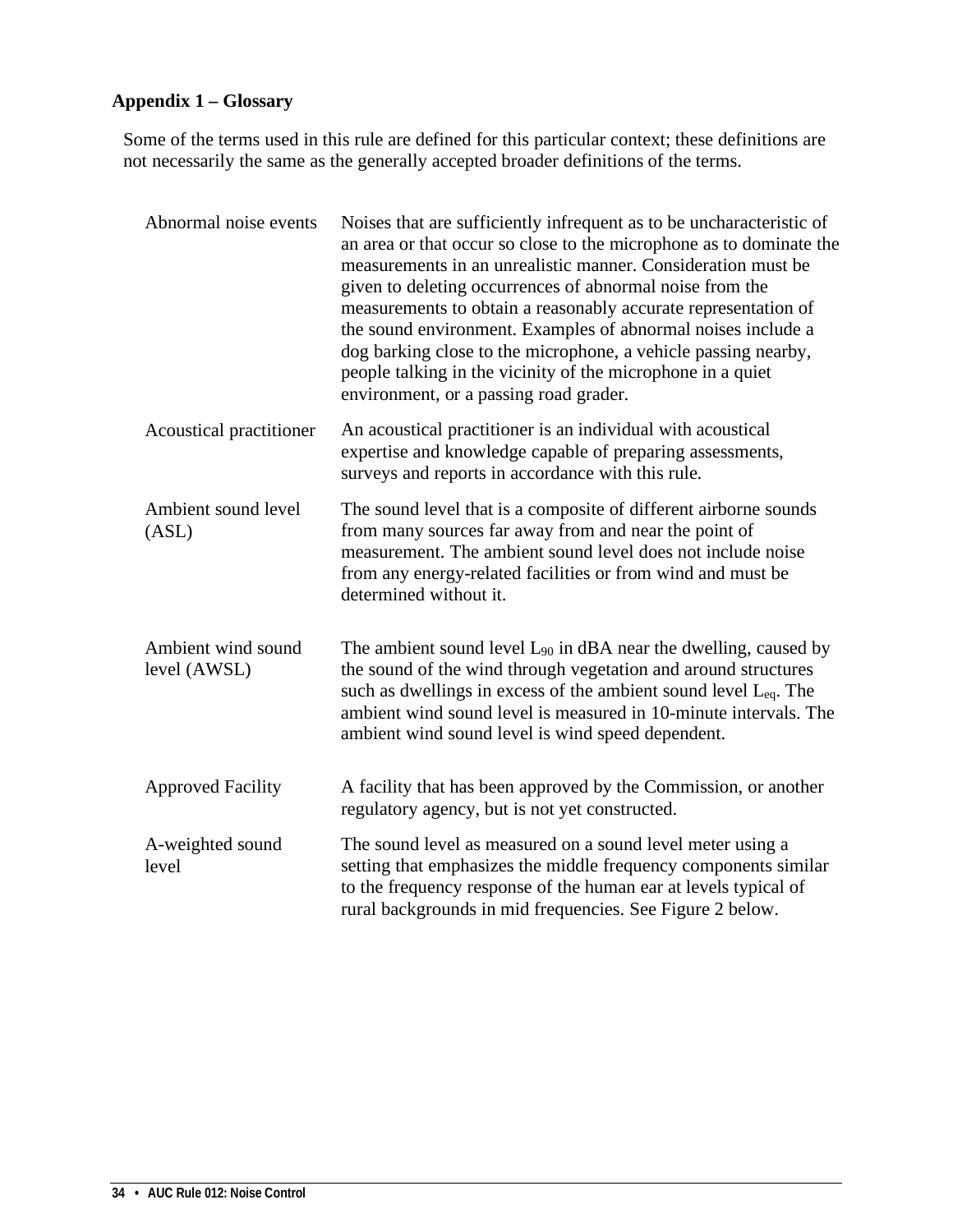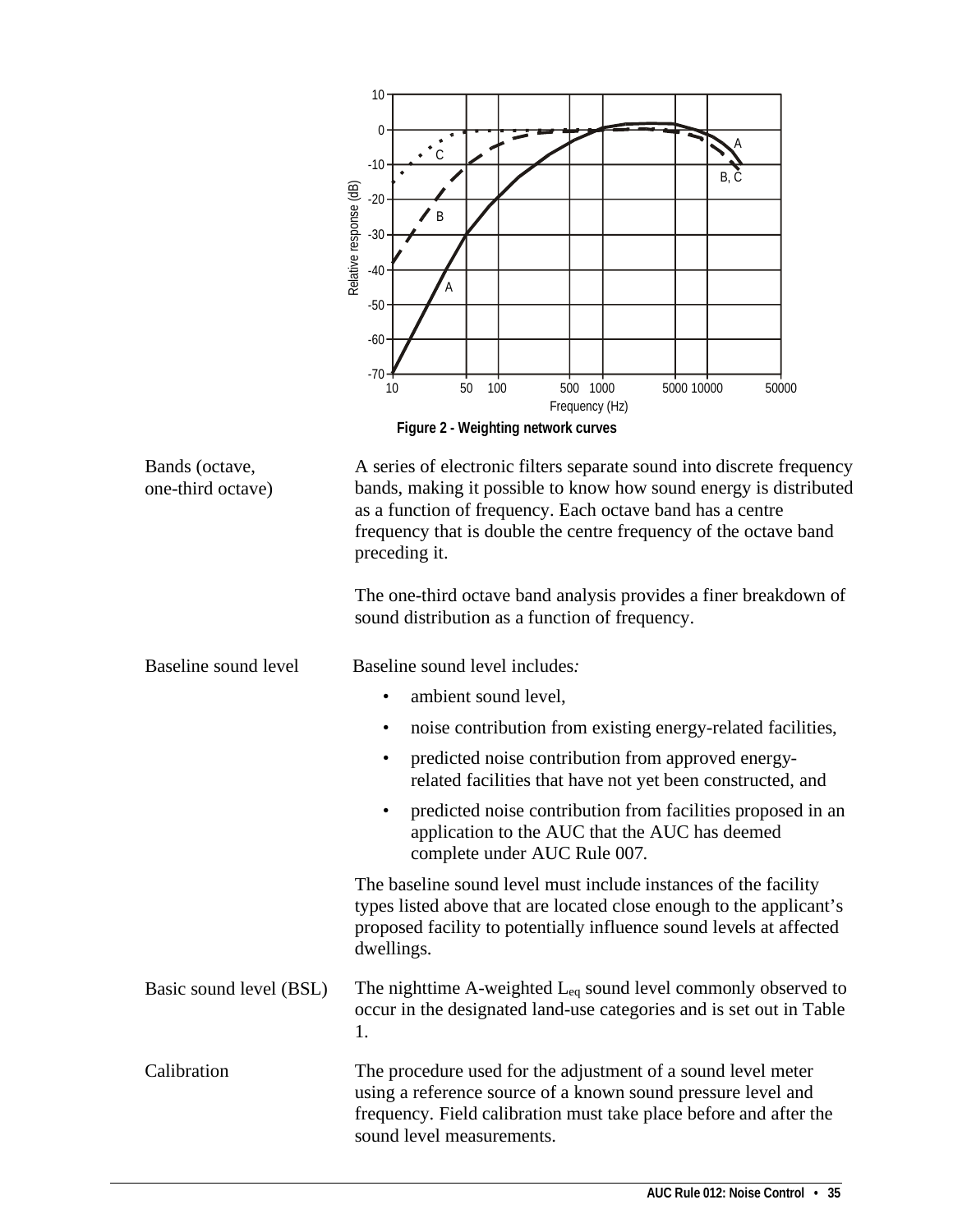| Category                     | A classification of a dwelling in relation to transportation routes<br>used to arrive at a basic sound level, using Table 1 in this rule.                                                                                                                                                                                                                 |  |
|------------------------------|-----------------------------------------------------------------------------------------------------------------------------------------------------------------------------------------------------------------------------------------------------------------------------------------------------------------------------------------------------------|--|
| Category 1                   | Dwelling(s) distance is more than or equal to 500 m from heavily<br>travelled roads or rail lines and not subject to frequent aircraft<br>flyovers.                                                                                                                                                                                                       |  |
| Category 2                   | Dwelling(s) distance is more than or equal to $30 \text{ m}$ , but less than<br>500 m from heavily travelled roads or rail lines and not subject to<br>frequent aircraft flyovers.                                                                                                                                                                        |  |
| Category 3                   | Dwelling(s) distance is less than 30 m from heavily travelled<br>roads or rail lines or subject to frequent aircraft flyovers.                                                                                                                                                                                                                            |  |
| Class A adjustment           | Consists of the sum of adjustments that account for the seasonal<br>nature of the noise source (A1 cannot be used for design<br>purposes) and the actual ambient sound level in an area (A2). The<br>Class A adjustment is added to the basic sound level to arrive at<br>the permissible sound level and cannot exceed $+/-10$ dBA.                      |  |
| Class B adjustment           | An adjustment applied for temporary noise generating activities<br>which are activities lasting 60 or fewer days and not expected to<br>occur more than once in any 12-month period. The adjustment<br>recognizes that additional noise can be tolerated if it is known<br>that the duration will be limited.                                             |  |
| Class C adjustment           | An adjustment to the permissible sound level for a wind turbine<br>project to account for the masking of the noise from wind<br>turbines by the sound of the wind through vegetation and around<br>structures, when the wind reaches a wind speed $WS_{10,avg}$ of<br>three m/s or greater near the dwelling to which the Class C<br>adjustment pertains. |  |
| Comprehensive sound<br>level | The comprehensive sound level includes the ambient sound level,<br>and noise contribution from existing energy-related facilities. The<br>comprehensive sound level should be collected under<br>representative conditions and should exclude abnormal noise<br>events.                                                                                   |  |
| Cumulative sound level       | The cumulative sound level includes:                                                                                                                                                                                                                                                                                                                      |  |
|                              | ambient sound level                                                                                                                                                                                                                                                                                                                                       |  |
|                              | noise contribution from existing energy-related facilities                                                                                                                                                                                                                                                                                                |  |
|                              | predicted noise contribution from approved<br>energy-related facilities that have not yet been constructed                                                                                                                                                                                                                                                |  |
|                              | predicted noise from facilities proposed in an application<br>٠<br>to the AUC that the AUC has deemed complete under<br>AUC Rule 007                                                                                                                                                                                                                      |  |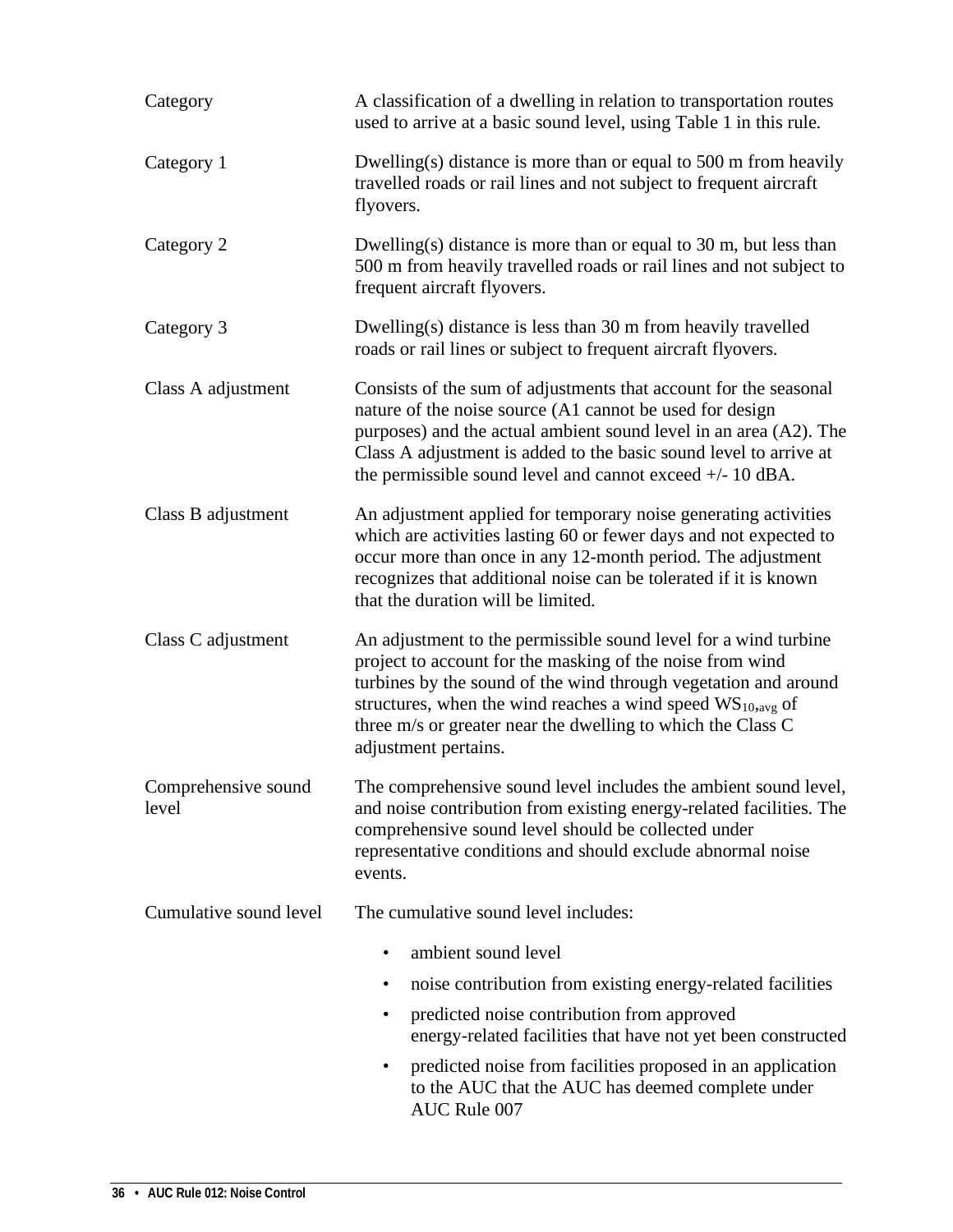|                        | predicted noise contribution from the applicant's<br>proposed facility                                                                                                                                                                                                                                                                                                 |
|------------------------|------------------------------------------------------------------------------------------------------------------------------------------------------------------------------------------------------------------------------------------------------------------------------------------------------------------------------------------------------------------------|
|                        | The cumulative sound level must include facilities listed<br>above that are located close enough to the applicant's<br>proposed facility to potentially influence sound levels at<br>affected dwellings.                                                                                                                                                               |
| C-weighted sound level | The C-weighting approximates the sensitivity of human hearing<br>at industrial noise levels (above about 85 dBA). The C-weighted<br>sound level (e.g., measured with the C-weighting) is more<br>sensitive to sounds at low frequencies than the A-weighted sound<br>level and is sometimes used to assess the low-frequency content<br>of complex sound environments. |
| Daytime                | Defined as the hours from 7 a.m. to 10 p.m.                                                                                                                                                                                                                                                                                                                            |
| Daytime adjustment     | An adjustment that allows a 10 dBA increase because daytime<br>ambient sound levels are generally about 10 dBA higher than<br>nighttime values.                                                                                                                                                                                                                        |
| $dB$ (decibel)         | A unit of measure of sound pressure that compresses a large<br>range of numbers into a more meaningful scale. Hearing tests<br>indicate that the lowest audible pressure is about $2 \times 10^{-5}$ Pa<br>(0 dB), while the sensation of pain is about $2 \times 10^2$ Pa (140 dB).<br>Generally, an increase of 10 dB is perceived as twice as loud.                 |
|                        | The decibel is a linear weighting and can also be used when<br>referring to differences in weightings.                                                                                                                                                                                                                                                                 |
|                        | Sound pressure level (dB) = $10 \log \left(\frac{p^2}{p_o^2}\right)$                                                                                                                                                                                                                                                                                                   |
|                        | $=20\log\left(\frac{p}{p_o}\right)$                                                                                                                                                                                                                                                                                                                                    |
|                        | $p =$ root-mean-square sound pressure (Pa)                                                                                                                                                                                                                                                                                                                             |
|                        | $po$ = reference root-mean-square-sound pressure, generally<br>$2 \times 10^{-5}$ Pa                                                                                                                                                                                                                                                                                   |
| dBA                    | The decibel (dB) sound pressure level filtered through the<br>A filtering network that approximates human hearing response at<br>low intensities. Also see dB and A-weighted sound level.                                                                                                                                                                              |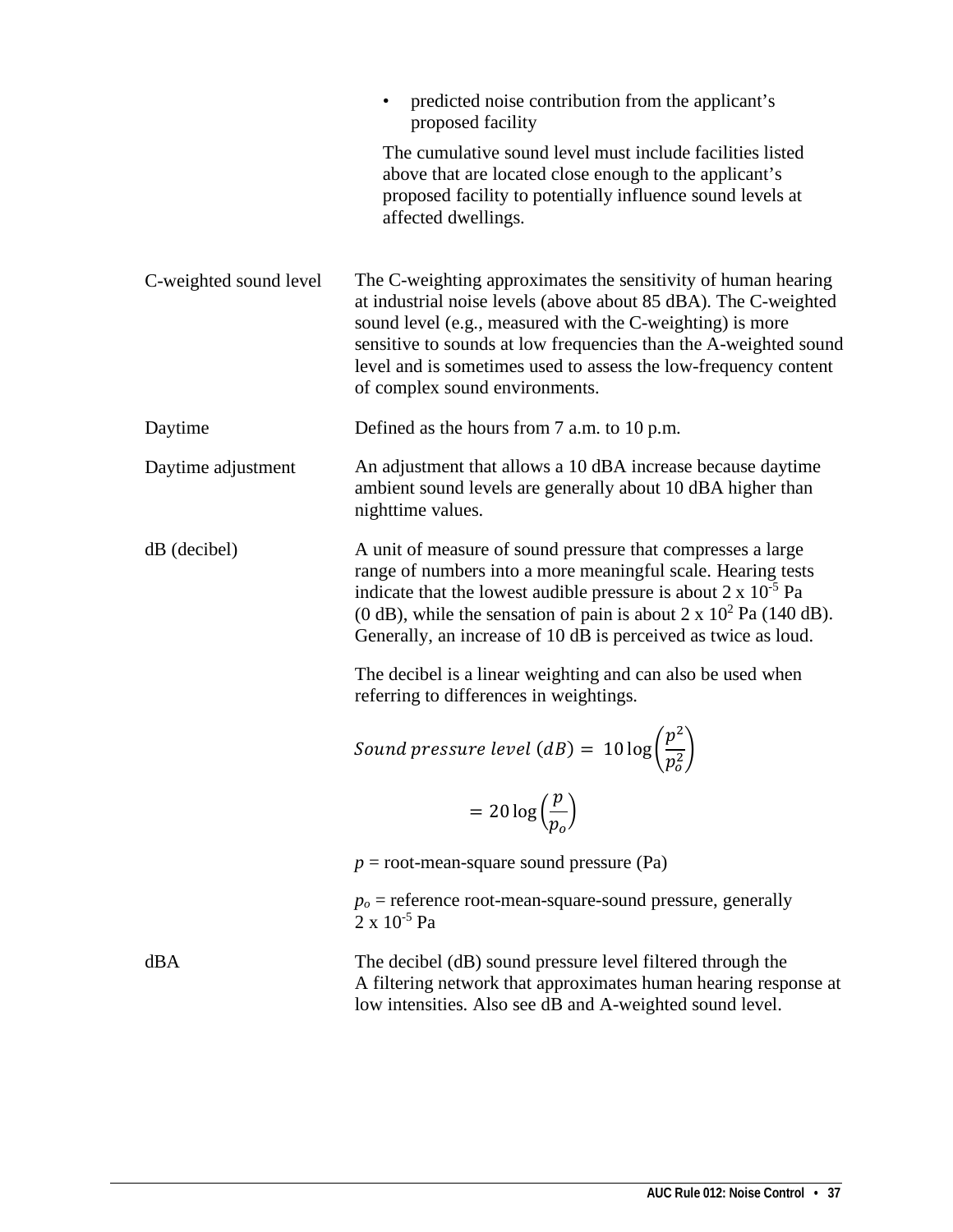| Deemed complete                | As defined in Rule 007, the Commission will issue an application<br>complete letter in a proceeding when it has deemed an<br>application to be complete.                                                                                                                                                                                                                                                                                                                                                                                                                                                 |
|--------------------------------|----------------------------------------------------------------------------------------------------------------------------------------------------------------------------------------------------------------------------------------------------------------------------------------------------------------------------------------------------------------------------------------------------------------------------------------------------------------------------------------------------------------------------------------------------------------------------------------------------------|
| Deferred facility              | Energy-related facilities constructed and in operation prior to<br>October 1988. Effective October 17, 2018, the deferred status<br>provision for facilities built and in operation prior to 1988<br>expired.                                                                                                                                                                                                                                                                                                                                                                                            |
| Density per quarter<br>section | Refers to a quarter section with the affected dwelling at the centre<br>(a 451-metre radius). For quarter sections with various land uses<br>or with mixed densities, the density chosen must be factored for<br>the area under consideration on a prorated basis.                                                                                                                                                                                                                                                                                                                                       |
| Down wind                      | The wind direction from the noise source towards the receiver<br>$(\pm 45$ degrees), measured at either dwelling height or source<br>height. The 45 degrees requirement is consistent with the<br>definition for downwind conditions, as included in ISO 9613-<br>1996, Attenuation of Sound During Propagation Outdoors -<br>Part 2: general method of calculation, amongst others.                                                                                                                                                                                                                     |
| Dwelling                       | Any permanently or seasonally occupied structure used for<br>habitation for the purpose of human rest; including a nursing<br>home or hospital with the exception of an employee or worker<br>residence, dormitory, or construction camp located within an<br>energy-related industrial plant boundary. Trailer parks and<br>campgrounds may qualify as a dwelling if it can be demonstrated<br>that they are in regular and consistent use.                                                                                                                                                             |
|                                | A permanent dwelling is a fixed residence occupied on a<br>full-time basis.                                                                                                                                                                                                                                                                                                                                                                                                                                                                                                                              |
|                                | In the case of a condominium or apartment complex, each unit is<br>considered a dwelling.                                                                                                                                                                                                                                                                                                                                                                                                                                                                                                                |
|                                | A seasonally occupied dwelling is a fixed residence that, while<br>not being occupied on a full-time basis, is occupied on a regular<br>basis. A regular basis does not imply a scheduled occupancy but<br>implies use of six weeks per year or more. The dwelling must not<br>be mobile and should have some sort of foundation or features of<br>permanence (e.g., electrical power, domestic water supply, septic<br>system) associated with it. Summer cottages or manufactured<br>homes are examples of seasonally-occupied dwellings, while a<br>holiday trailer simply pulled onto a site is not. |
|                                | The most affected dwelling(s) are those subject to the highest<br>average weighted sound level relative to the permissible sound<br>level.                                                                                                                                                                                                                                                                                                                                                                                                                                                               |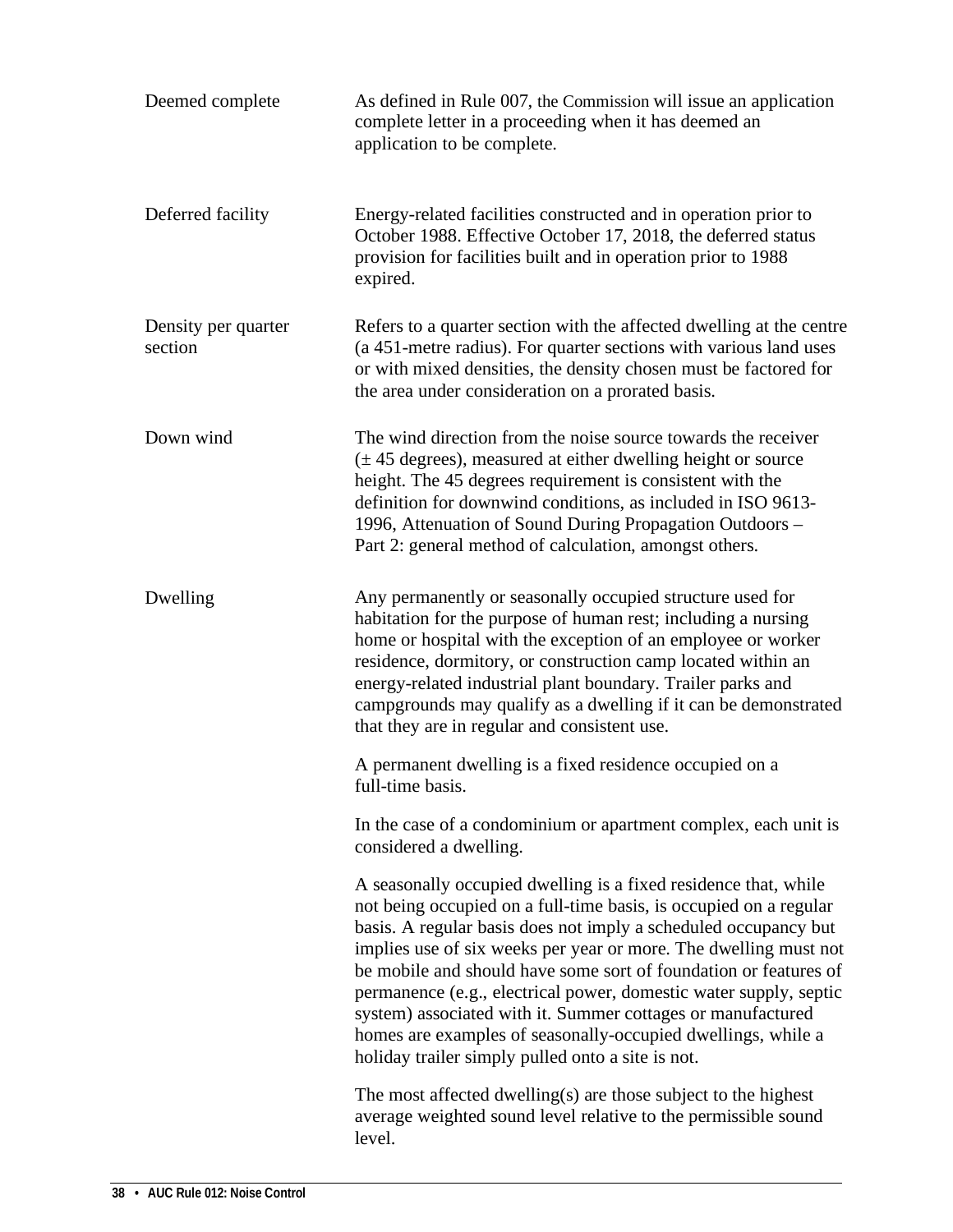The nearest dwelling may not necessarily be the one most affected by noise because of factors such as topography or manmade features. For example the nearest dwelling to a facility may be behind an intervening ridge, while a more distant dwelling may be in direct line of sight of the facility and experience louder noise.

Emergency An unplanned event requiring immediate action to prevent loss of life or property. Events occurring more than four times a year are not considered unplanned.

Energy equivalent sound level  $(L_{eq})$ The L<sub>eq</sub> is the average weighted sound level over a specified period of time. It is a single-number representation of the cumulative acoustical energy measured over a time interval. The time interval used should be specified in brackets following the Leq—e.g., Leq (9 hours) is a nine-hour Leq. If a sound level is constant over the measurement period, the  $L_{eq}$  will equal the constant sound level. If the sound level shows a variety of constant levels for different intervals, then fi is the fraction of time the constant level Li, is present.

$$
L_{eq} = 10 \log \left( \sum_{i=1}^{n} f_i \times 10^{L_i/10} \right)
$$

See Appendix 2 for more detail on the Leq concept.

Energy-related facility A facility under the jurisdiction of the Commission or other regulatory agency, used for energy generation, and resource extraction. These include mining, extraction, processing and transportation (except by road or rail line) as well as federally regulated electrical transmission lines and pipelines.

Existing facility A facility that has been approved by the Commission, or other regulatory agency, for which construction is complete and operations have commenced.

## Facility Facility means a gas utility pipeline, hydro development, power plant, substation or transmission line.

Facility property The facility property is used to establish the 1.5 km compliance distance from a facility. The boundary of the facility property is defined by the legal interest in the land (e.g., property line, right-of-way, easement or lease), and from the centre point of the tower for wind turbines. Lands optioned for future developments or for wind power projects may not be used to define the boundary.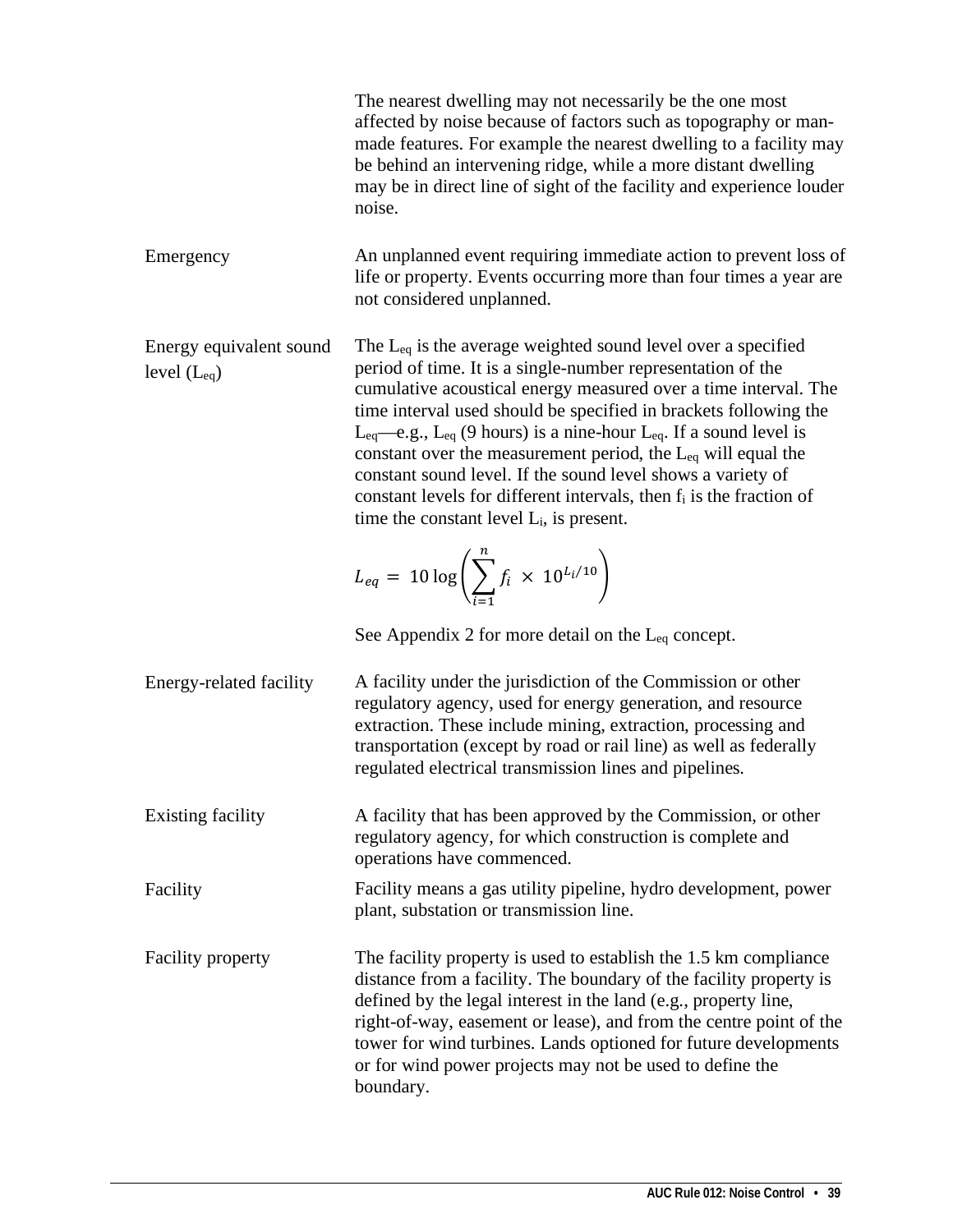| Fast response                    | A standardized detector response on a sound level meter. Fast<br>response has a time constant of 1/8 second (125 milliseconds)<br>and is used to assess the ambient wind sound level $L_{90}$ .                                                                                                                                                                                                                                                                                                                                                                                                                                                                                  |  |
|----------------------------------|----------------------------------------------------------------------------------------------------------------------------------------------------------------------------------------------------------------------------------------------------------------------------------------------------------------------------------------------------------------------------------------------------------------------------------------------------------------------------------------------------------------------------------------------------------------------------------------------------------------------------------------------------------------------------------|--|
| Far field                        | The far field is that area far enough away from the noise source<br>that the noise emissions can be treated as if they come from a<br>single point or line source and the individual components of the<br>noise source are not apparent as separate sources. This is<br>typically at a distance of at least three to five times the major<br>dimensions of the noise source, such as length, width, height or<br>diameter.                                                                                                                                                                                                                                                       |  |
| Filter                           | A device separating the components of an incoming noise by its<br>frequencies.                                                                                                                                                                                                                                                                                                                                                                                                                                                                                                                                                                                                   |  |
| Frequent aircraft flyovers       | A location that has a minimum of nine aircraft takeoffs or<br>landings over the nighttime period. A dwelling must be within<br>five km of the airport to qualify for the BSL adjustment in the<br>assessment of categories as part of a site-specific analysis for<br>dwellings that lie within a noise exposure forecast contour area<br>with a noise exposure forecast 25 or greater, as designated by<br>Transport Canada. In the absence of any noise exposure forecast<br>contours for a local airport, Transport Canada can be contacted<br>for current air traffic statistics. Also see Noise exposure forecast.                                                          |  |
| Heavily travelled road           | Includes highways and any other road where 90 or more vehicles<br>travel during the nine-hour nighttime period consistently for any<br>one-month period in a year. The following methods to validate<br>the travel volume are acceptable:                                                                                                                                                                                                                                                                                                                                                                                                                                        |  |
|                                  | traffic count by attended technician for the entire nighttime<br>period with the dates documented<br>traffic count by audio recording during the sound monitoring<br>$\bullet$<br>period with the dates documented<br>hourly traffic volume data from Alberta Transportation or<br>other municipalities<br>Alberta Transportation's Average Annual Summer Daily<br>$\bullet$<br>Traffic (ASDT) value<br>if the ASDT is not available, the Alberta Transportation's<br>$\bullet$<br>Average Annual Daily Traffic (AADT) value can be used<br>In the case of using the ASDT or AADT, 10 per cent of the daily<br>traffic volume can be assumed to be the nighttime period traffic. |  |
| Isolation analysis<br>techniques | Analytical techniques used to screen extraneous sound<br>measurement data to determine the sound level that is<br>representative of the sound source(s) and acoustic conditions at<br>the location of interest.                                                                                                                                                                                                                                                                                                                                                                                                                                                                  |  |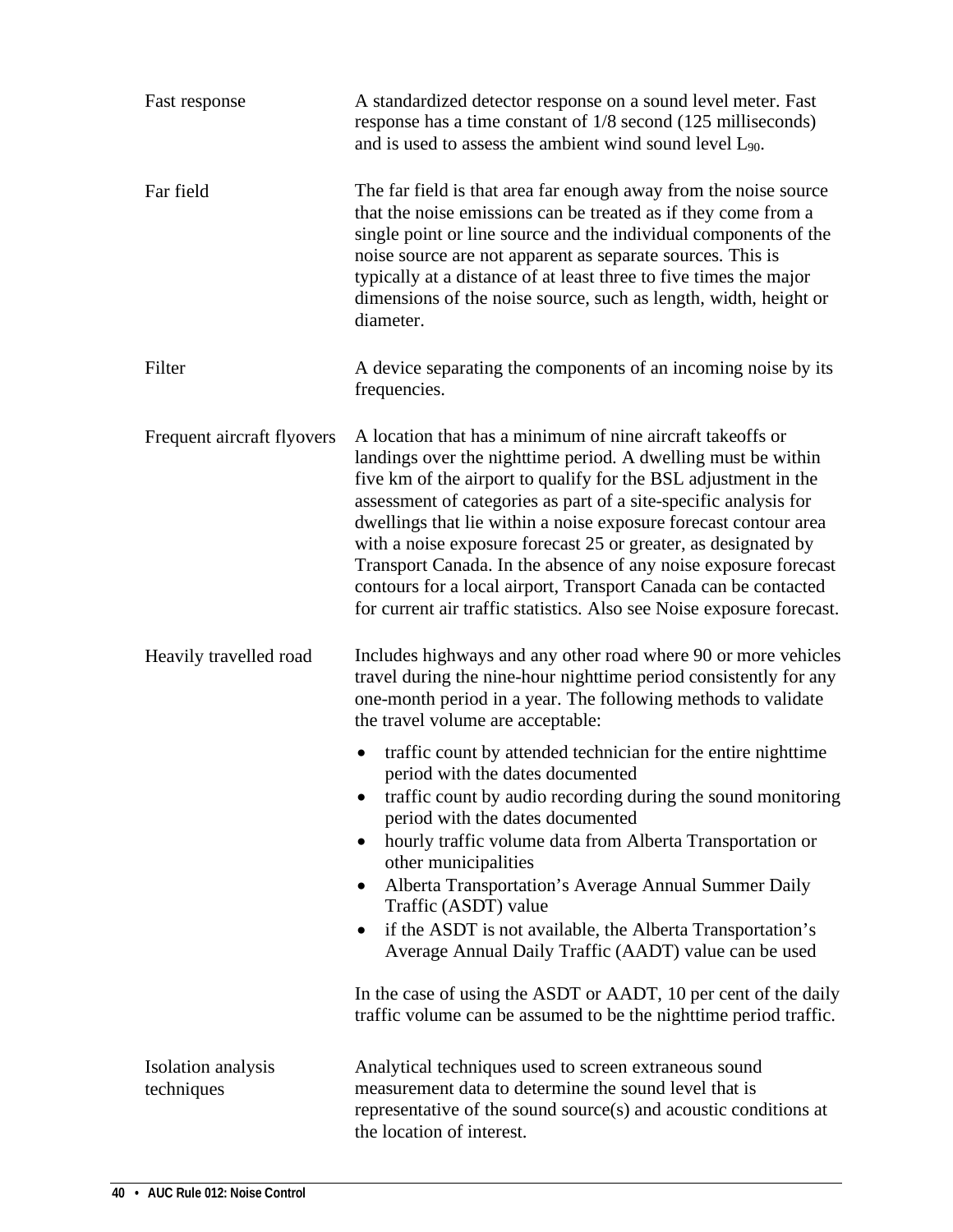| $L_{eq}$                             | See Energy equivalent sound level.                                                                                                                                                                                                                                                                                                                                                                                                                          |  |
|--------------------------------------|-------------------------------------------------------------------------------------------------------------------------------------------------------------------------------------------------------------------------------------------------------------------------------------------------------------------------------------------------------------------------------------------------------------------------------------------------------------|--|
| $L_n$                                | A generic notation for the sound level that is exceeded $n\%$ of the<br>time, e.g. $L_{90}$ , $L_{50}$ or $L_{10}$ .                                                                                                                                                                                                                                                                                                                                        |  |
| $L_{90}$                             | The sound level that is exceeded 90 per cent of the time. The $L_{90}$<br>must be measured in the setting "fast" on the sound level meter<br>and is expressed in dBA. This parameter is used to assess the<br>AWSL in 10-minute intervals, to account for lulls in wind speed<br>and will thus represent the quietest 10 per cent of the time in a<br>10-minute interval.                                                                                   |  |
| Linear weighting (or<br>Z-weighting) | The sound level measured without any adjustment for the<br>sensitivity of human hearing. It is a direct measure in decibels of<br>the variation in air pressure and is often referred to as the "sound<br>pressure level". This level is sometimes called the "linear"<br>weighted level" or "the unweighted level," as it includes no<br>frequency weighting beyond the tolerances and limits of the<br>sound level meter being used for the measurements. |  |
| Low frequency noise                  | Where a clear tone is present at or below 250 Hz and the<br>difference between the overall C-weighted sound level (dBC) and<br>the overall A-weighted sound level (dBA) exceeds 20 dB.                                                                                                                                                                                                                                                                      |  |
| Manufacturer's<br>certificate        | A certificate issued by the manufacturer indicating that the<br>instrument has passed tests performed in an ISO 9001: 2008<br>certified facility.                                                                                                                                                                                                                                                                                                           |  |
| Major facility<br>amendment          | Any facility amendment (i.e., revision of project design or<br>location) that could increase the noise contribution from the<br>facility at dwellings located within 1.5 km of the proposed<br>facility boundary.                                                                                                                                                                                                                                           |  |
| Minor facility<br>amendment          | Any facility-amendment that will not increase the noise<br>contribution from the facility at dwellings located within 1.5 km<br>of the proposed facility boundary.                                                                                                                                                                                                                                                                                          |  |
| Near field                           | The region close to the source where the inverse-square law (six<br>dBA loss per doubling of distance for a point source) does not<br>apply. Usually this region is closer than three to five times the<br>major dimensions of the noise source such as length, width,<br>height or diameter.                                                                                                                                                               |  |
| New dwelling                         | A dwelling that is built after submission of the noise impact<br>assessment for a proposed facility (i.e., a circumstance in which<br>the noise impact assessment does not present modelled<br>cumulative sound levels at the new dwelling).                                                                                                                                                                                                                |  |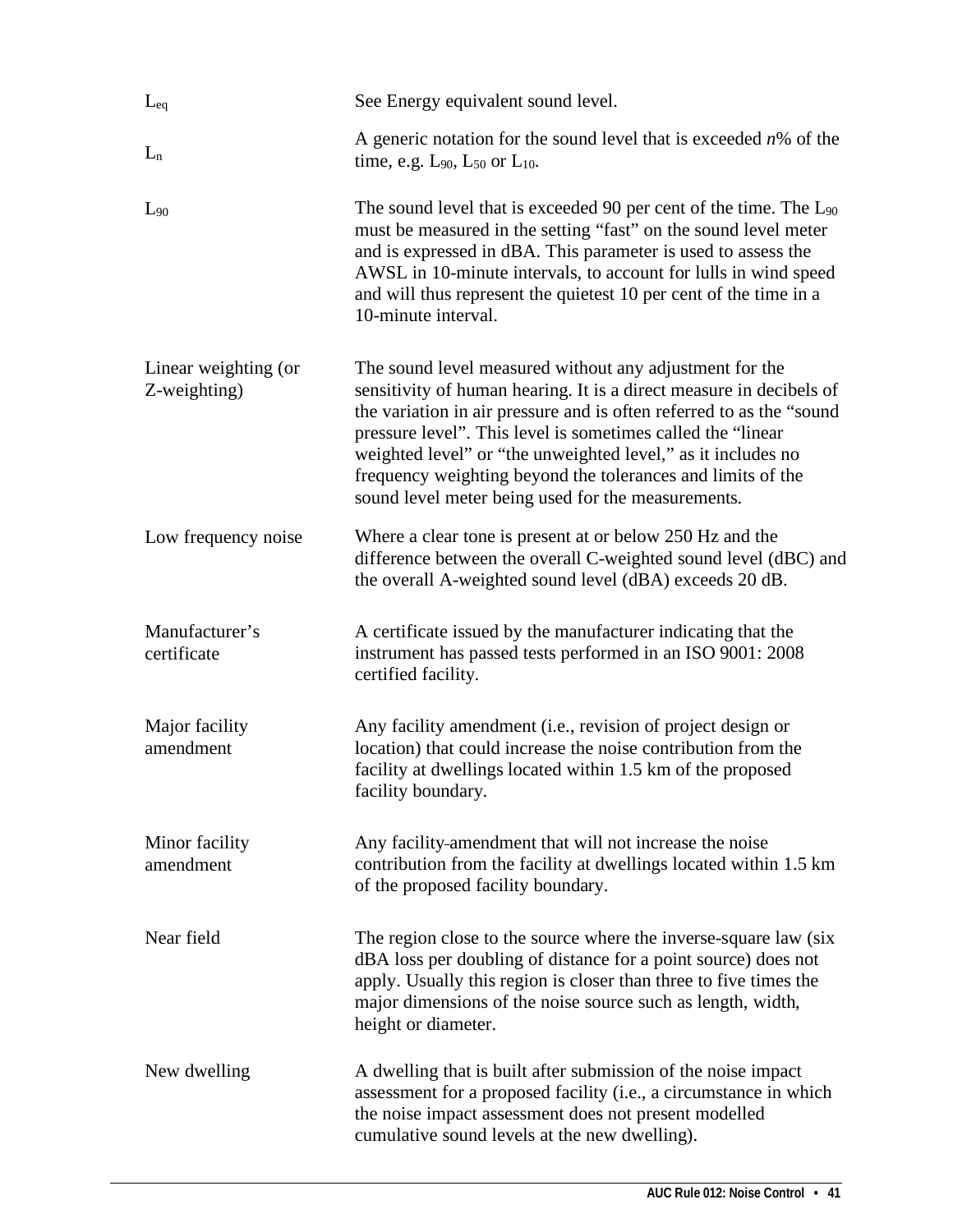| Nighttime                        | Defined as the hours from 10 p.m. to 7 a.m.                                                                                                                                                                                                                                                                                                                                                                                             |  |
|----------------------------------|-----------------------------------------------------------------------------------------------------------------------------------------------------------------------------------------------------------------------------------------------------------------------------------------------------------------------------------------------------------------------------------------------------------------------------------------|--|
| Noise                            | The unwanted portion of sound.                                                                                                                                                                                                                                                                                                                                                                                                          |  |
| Noise exposure forecast          | The noise exposure forecast contours are site specific to each<br>airport and take into account such factors as traffic levels,<br>proximity to runways, flight paths, and aircraft type and size.                                                                                                                                                                                                                                      |  |
| Noise impact assessment<br>(NIA) | A noise impact assessment predicts the expected sound level<br>emanating from a facility as measured 15 m from the most<br>affected dwelling(s). It also identifies what the permissible sound<br>level is and how it was calculated. This rule requires that a noise<br>impact assessment predict compliance for a facility by comparing<br>cumulative sound levels with permissible sound levels applicable<br>at affected dwellings. |  |
| Permissible sound level<br>(PSL) | The maximum daytime or nighttime sound level as set out in<br>Table 1 at a point 15 m from the dwelling(s) in the direction of<br>the facility. The permissible sound level is the sum of the basic<br>sound level, daytime adjustment, Class A adjustments and<br>Class B adjustments or Class C adjustments.                                                                                                                          |  |
| Pristine area                    | A natural area that might have a dwelling but no industrial<br>presence, including energy, agricultural, forestry, manufacturing,<br>recreational or other industries that affect the noise environment.                                                                                                                                                                                                                                |  |
| Proposed facility                | A facility for which an application has been submitted to the<br>Commission or another regulatory agency, but is not yet<br>approved.                                                                                                                                                                                                                                                                                                   |  |
| Rail lines                       | Includes any rail line where there is a minimum of one train<br>passage during every nighttime period consisting of 25 cars.                                                                                                                                                                                                                                                                                                            |  |
| Representative<br>conditions     | For ambient sound levels, these are conditions that portray the<br>typical activities for an area, do not include an unusually quiet or<br>noisy time, and exclude any non-frequent occurrence that takes<br>place less than 10 per cent of the time during a particular season.                                                                                                                                                        |  |
| Signal to noise ratio            | Signal to noise ratio (SNR) is the ratio of the sound level<br>generated by the source of interest to the sound level generated<br>by other sources. A weak signal to noise ratio will depend on<br>many conditions, but as a rule of thumb, if the signal from the<br>source of interest is less than 3 dB louder than the combined<br>other sources, the SNR can be considered weak.                                                  |  |
| Slow response                    | A standardized detector response on a sound level meter that<br>dampens the movement of displays so that rapidly fluctuating                                                                                                                                                                                                                                                                                                            |  |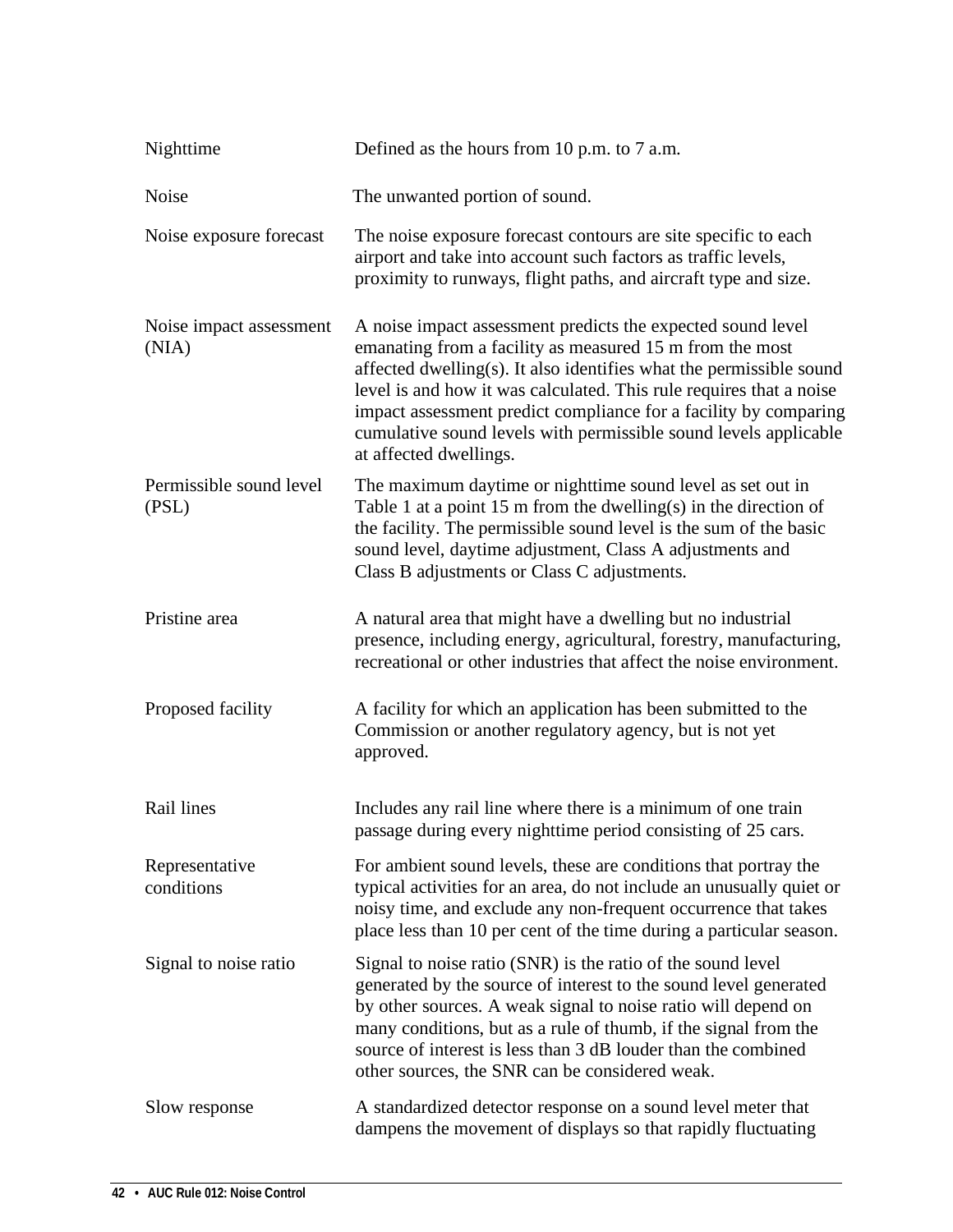|                         | sound levels may be read. Slow response has a time constant of<br>one second.                                                                                                                                                                              |  |  |
|-------------------------|------------------------------------------------------------------------------------------------------------------------------------------------------------------------------------------------------------------------------------------------------------|--|--|
| Sound level meter       | An instrument designed and calibrated to respond to sound and to<br>give objective, reproducible measurements of sound pressure<br>level. Its frequency response and averaging times may be<br>adjusted to simulate the response of the human ear.         |  |  |
| Sound monitoring survey | The measurement and recording of sound levels and pertinent<br>related information over a given time period.                                                                                                                                               |  |  |
| Sound power level       | The decibel equivalent of the rate of energy emitted in the form<br>of sound. The sound power level is given by:                                                                                                                                           |  |  |
|                         | Sound Power Level = $10 \log \left( \frac{\text{sound as power (watts)}}{W_0} \right)$                                                                                                                                                                     |  |  |
|                         | By international agreement, $W_O = 10^{-12}$ watts (W)                                                                                                                                                                                                     |  |  |
|                         | The sound power level is an inherent property of a sound source.                                                                                                                                                                                           |  |  |
| Sound pressure level    | The decibel equivalent of the pressure of sound waves at a<br>specific location, which is measured with a sound level meter.<br>The sound pressure level depends on the noise sources, as well as<br>the location and environment of the measurement path. |  |  |
| Spectrum                | A wide range or sequence of frequencies. Octave band center<br>frequency 31.5 Hz to 8,000 Hz. One third octave band frequency<br>16 Hz to 250 Hz.                                                                                                          |  |  |
| Summertime conditions   | Ground cover and temperatures that do not meet the definition<br>for wintertime conditions. These can occur at any time of the<br>year.                                                                                                                    |  |  |
| Tonal components        | For the one-third octave frequency bands between 20 and 250<br>Hz, the following criteria must be fulfilled to verify a tonal<br>component:                                                                                                                |  |  |
|                         | the linear sound level of one band must be at least 10 dB<br>or more above one of the adjacent bands within two one-<br>third octave bandwidths, and                                                                                                       |  |  |
|                         | there must be at least a five dB drop within two<br>bandwidths on the opposite side of the frequency band<br>exhibiting the high sound level.                                                                                                              |  |  |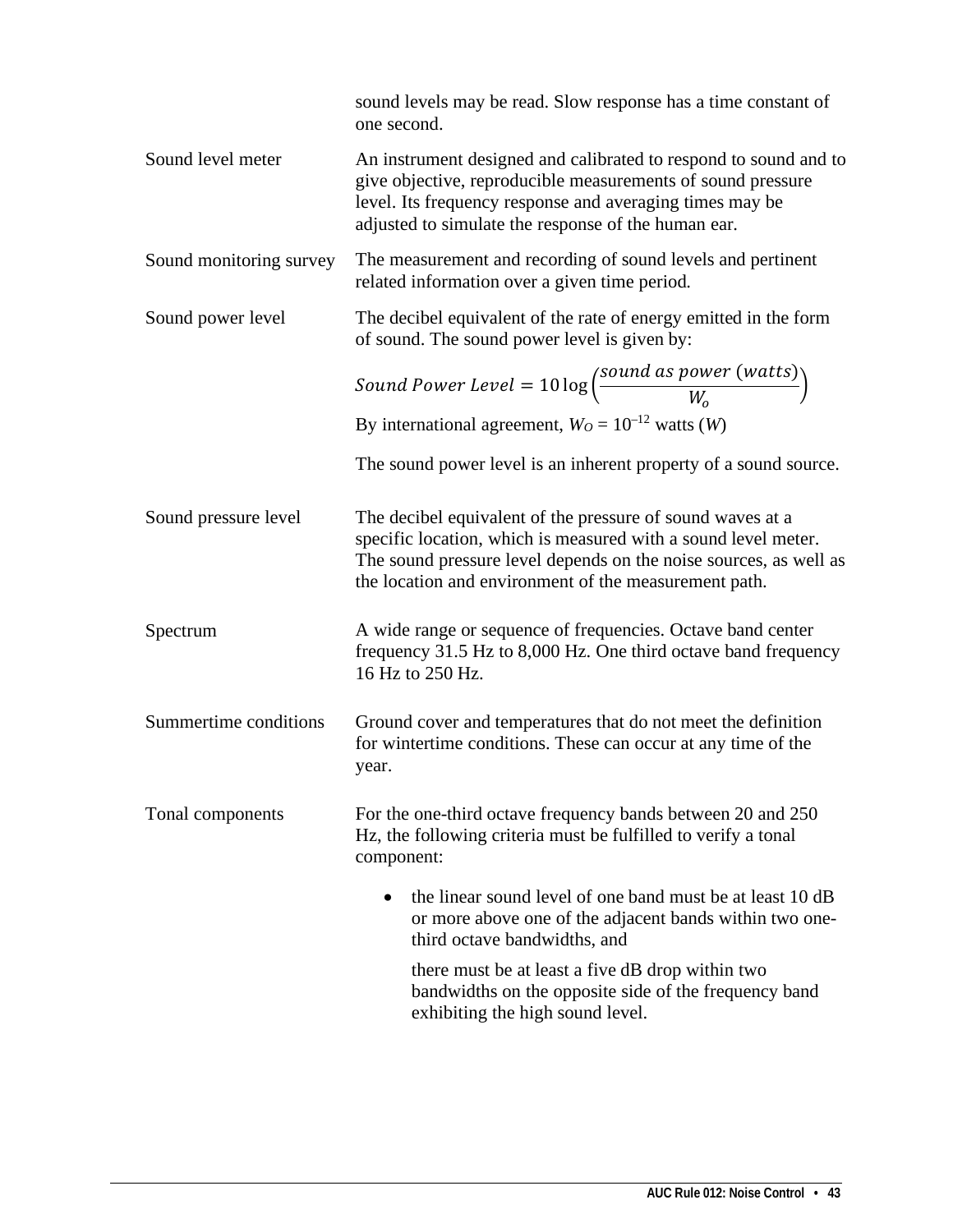| Temperature inversions<br>or<br>lapse conditions | Temperature inversions or lapse conditions occur when<br>temperatures in the atmosphere (usually measured at a height of<br>10 metres) are one degree Celsius or more above the<br>temperatures at ground level (usually measured at a height of<br>two metres).                                                                                                                                                                                                                                                                                                                                                                                                                                                                                                                                          |
|--------------------------------------------------|-----------------------------------------------------------------------------------------------------------------------------------------------------------------------------------------------------------------------------------------------------------------------------------------------------------------------------------------------------------------------------------------------------------------------------------------------------------------------------------------------------------------------------------------------------------------------------------------------------------------------------------------------------------------------------------------------------------------------------------------------------------------------------------------------------------|
| Valid sound sample                               | An individual sample of measurement data, that is representative<br>of the noise source(s) and conditions of interest and meets the<br>requirements of this rule. Isolation analysis may be performed to<br>determine if a sample is valid or not. Rejected (not valid) samples<br>must be listed, together with the reason for their rejection.                                                                                                                                                                                                                                                                                                                                                                                                                                                          |
| Wind bin (for wind<br>speeds)                    | Wind bin or bin refers to the grouping of sound samples<br>according to wind speed. For instance, all sound samples<br>collected at wind speeds between 3.5 m/s and 4.4 m/s are<br>grouped in the four m/s bin.                                                                                                                                                                                                                                                                                                                                                                                                                                                                                                                                                                                           |
| Wind noise masking                               | The masking of the sound from wind turbines due to the sound of<br>the wind through vegetation and around structures near a<br>dwelling. Masking results in a decreased audibility of the wind<br>turbines.                                                                                                                                                                                                                                                                                                                                                                                                                                                                                                                                                                                               |
| Wind speed                                       | The speed of the wind, expressed in metres per second $(m/s)$ . For<br>purposes of determining the amount of wind for wind noise<br>masking, the speed of the wind is measured in and averaged over<br>10-minute intervals at the same height as the microphone, but not<br>more than 10 metres above ground level and not more than<br>100 metres away from the dwelling or group of dwellings to<br>which it applies, unless the Commission has granted permission<br>to establish the wind speed at a different location and/or height.<br>This wind speed is referred to in this rule as $WS_{avg,10min}$ . To<br>assure compliance with a Class C adjusted permissible sound<br>level, the $WS_{avg,10 \text{ min}}$ is typically assessed as the average wind<br>speed in the preceding 10 minutes. |
| Wind turbine                                     | A machine for converting the kinetic energy in wind into<br>mechanical energy, which is then converted into electricity.                                                                                                                                                                                                                                                                                                                                                                                                                                                                                                                                                                                                                                                                                  |
| Wintertime conditions                            | There is snow, ice, or frozen ground cover and temperatures are<br>typically below minus 10 degrees Celsius.                                                                                                                                                                                                                                                                                                                                                                                                                                                                                                                                                                                                                                                                                              |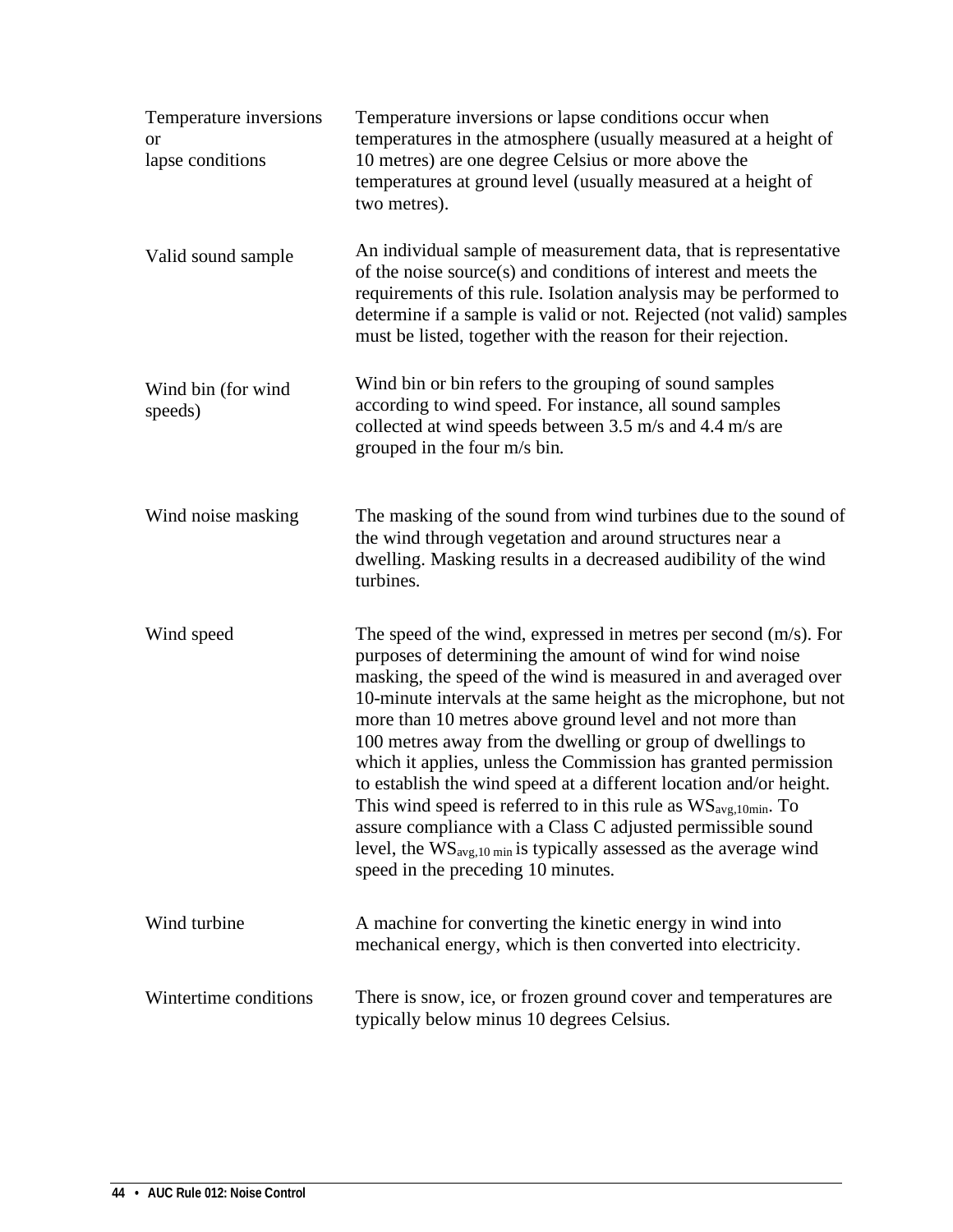### **Appendix 2 – Sound level descriptors**

### **2.1 dB and dBA**

The human ear is capable of hearing a large range of levels of sound pressure from 2 x 10<sup>-5</sup> pascals (Pa) (just audible, 0 dB) to 2 x 10<sup>2</sup> Pa (sensation of pain, 140 dB)—a difference of seven orders of magnitude. The decibel is a logarithmic scale and is used to compress the range of sound pressure levels into a more meaningful scale. The symbol used to represent the linear decibel scale is dB (Lin), or simply dB.

The subjective or perceived loudness of a sound is determined by several factors, including the fact that the human ear is not equally sensitive to all frequency ranges. The ear emphasizes middle frequency sounds. The A-weighted decibel scale approximates the way the human ear hears different frequencies and is represented by dB(A) or dBA (see Appendix 1 - Glossary for A-weighted sound level and Figure 2 - Weighting network curves).

Low frequency sounds (hum) are harder for the human ear to hear than higher frequency sounds (whine). This means a low frequency sound has a higher sound pressure level on the linear scale (dB) than a high frequency sound and is perceived to be equally loud to the ear. These two sounds have the same dBA rating on the A-weighting scale because they are perceived to be equally loud.

### **2.2 Leq concept**

This rule uses Leq measurements, which represent energy-equivalent sound levels. The  $L_{eq}$  is the average weighted sound level over a specified period of time — a singlenumber representation of the cumulative acoustical energy measured over the interval. The time interval used should be specified in brackets following the  $L_{eq}$  (e.g.,  $L_{eq}$ ) (nine hours) is a 9-hour  $L_{eq}$ ). If a sound level is constant over the measurement period, the Leq will equal the constant sound level. Figure 3 illustrates this concept.



**Figure 3 - Illustration of Leq concept**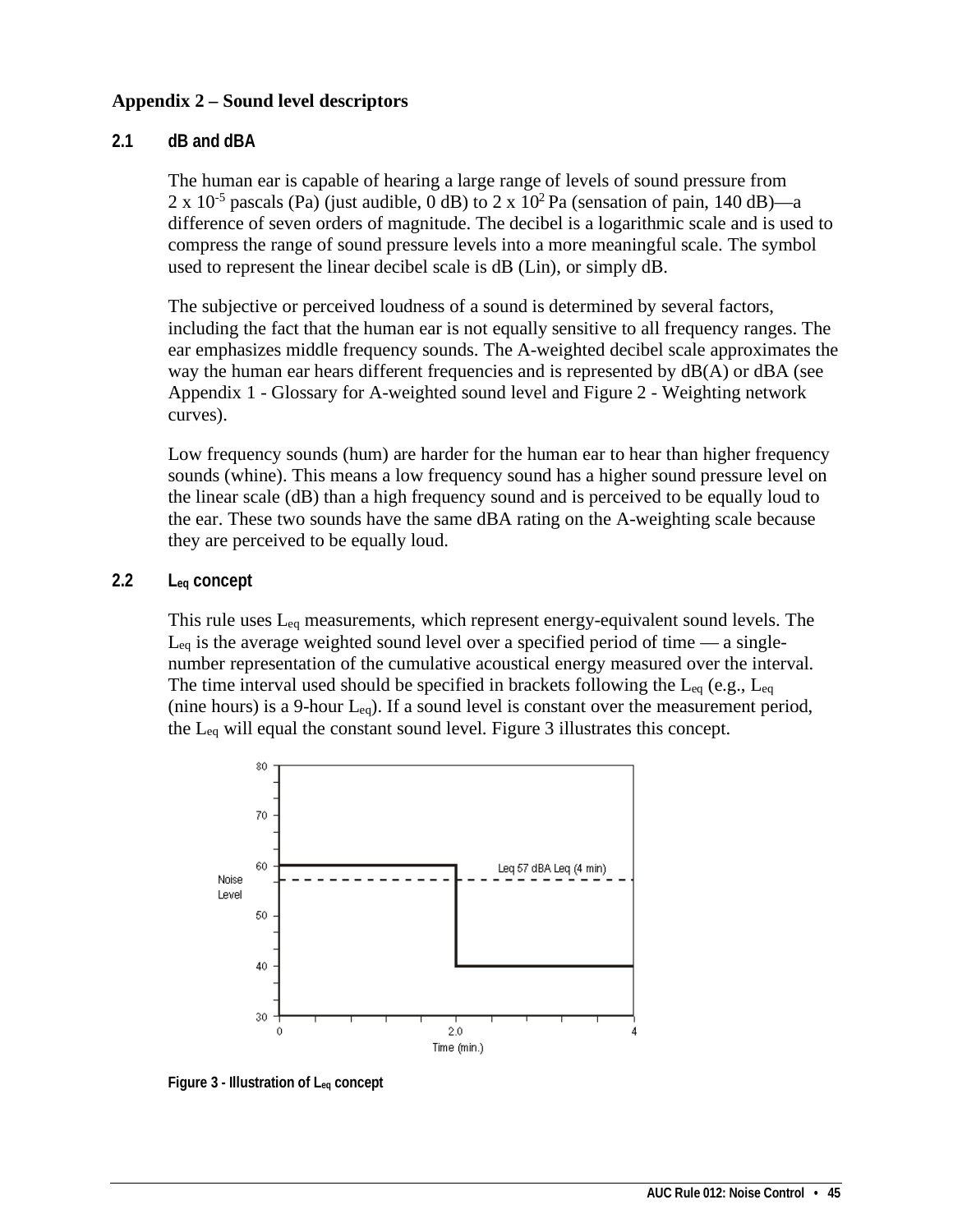In Figure 3, the equivalent energy during the four-minute period is not 50 dBA, as one might expect, but 57 dBA. This is due to the way in which sound energies are added, which is logarithmical rather than arithmetic. A quick look at the mathematics shows this:

$$
L_{eq} = 10 \log \left( \sum_{i=1}^{n} f_i \times 10^{L_i/10} \right)
$$
  
=  $10 \log \left( \sum_{1}^{240} f_i \times 10^{L_i/10} \right)$   
=  $10 \log \left( \frac{120}{240} \times 10^{60/10} + \frac{120}{240} \times 10^{40/10} \right)$   
=  $10 \log (505 000)$   
= 57 dBA L<sub>eq</sub> (4 min)

where:  $f_i$  = fraction of total time the constant level *Li* is present

 $L_i$  = sound level in dBA

In these calculations, we are adding numbers that are proportional to the corresponding sound energies. For example, the energy associated with the 60 dBA level is 100 times greater than the energy associated with the 40 dBA level (10<sup>6</sup>) versus  $10<sup>4</sup>$ ).

Another example of a  $L_{eq}$  calculation is useful in demonstrating how a loud noise event, such as a train passing by, can alter the Leq value. Assume the sound level is measured for one hour. For 59 minutes, the sound level is 40 dBA (fairly quiet), and for one minute it is 90 dBA while a train passes:

$$
L_{eq} = 10 \log \left( f_1 \times 10^{L_1/10} + f_2 \times 10^{L_2/10} \right)
$$
  
=  $10 \log \left( \frac{59}{60} \times 10^{40/10} + \frac{1}{60} \times 10^{90/10} \right)$   
=  $10 \log (0.98 \times 10^4 + 0.02 \times 10^9)$   
= 73 dBA L<sub>eq</sub> (1 hr)

This example demonstrates how loud noise events, such as trains passing, can dominate the Leq values.

### **2.3 Sound power and sound pressure levels**

A sound source radiates power, which results in a sound pressure. Sound power is a physical property of the source alone and is an important absolute parameter used for rating and comparing sound sources. Sound power levels for specific equipment may be obtained from the manufacturer or by modelling the source using near-field sound pressure level measurements.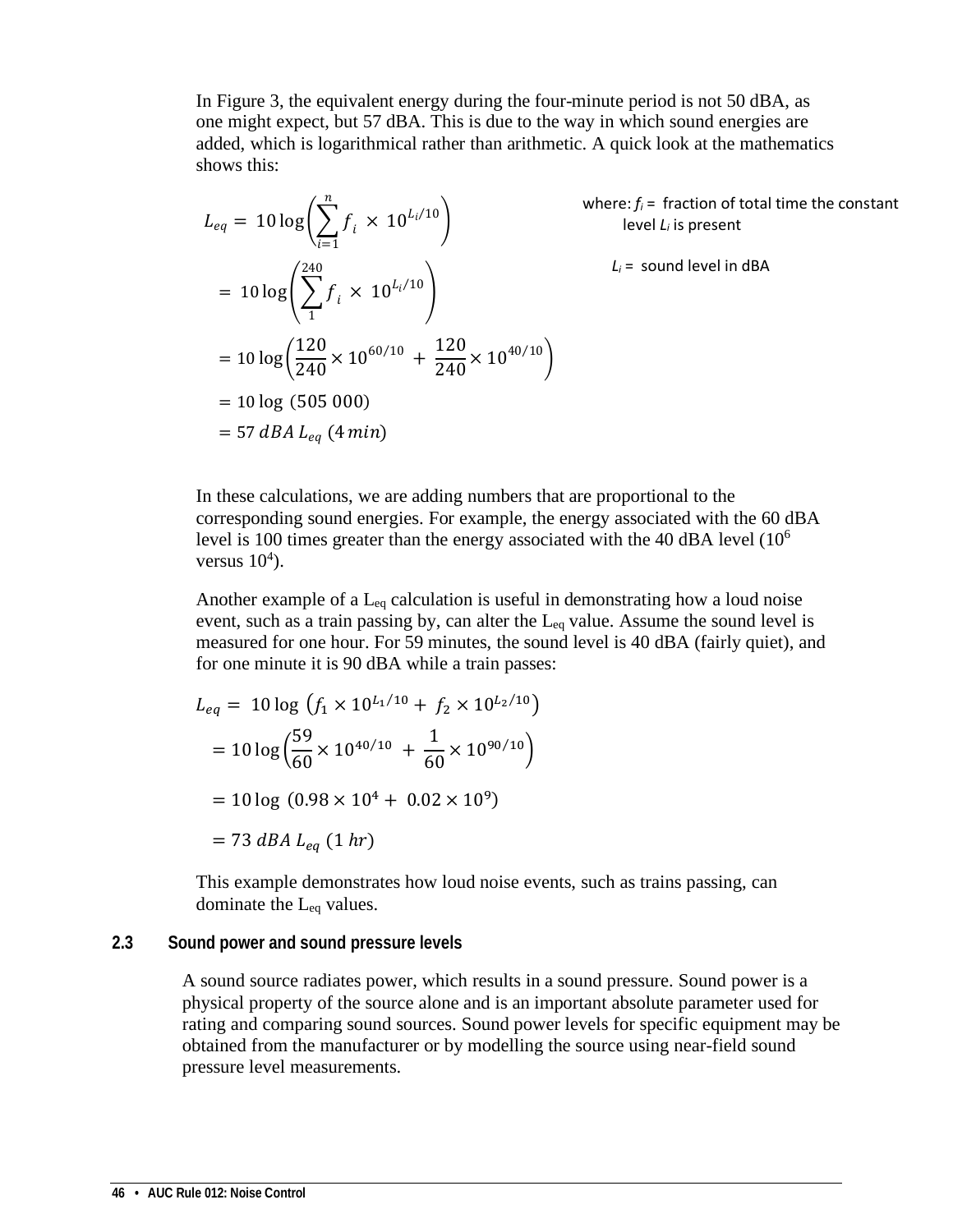Sound pressure levels can be calculated using sound power levels. For sound levels in a free field, the formula is:

$$
L_{pressure} = L_{power} + 10 log_{10} Q - 20 log_{10} r - 10.8 - A_{NC} - A_{air} - A_{ground} - ....
$$

Where  $r = distance$  in metres

- $Q =$  directivity factor of source, composed of inherent directivity of the source,  $Q_s$ , and the geometry of location,  $Q_g$
- $A =$  attenuation from noise control, air absorption, ground effects, etc.

For simplicity, with an exposed source in a free field (e.g., the distance, r, is greater than five times the size of the source and there are no significant reflections of sound) where additional attenuation factors are to be neglected, this calculation can be done using A-weighted power and pressure levels. This gives a conservative estimate of the sound pressure level at a distance, but not necessarily the worst-case level that may occur under weather conditions favouring noise propagation in a given direction, which can be considered as a negative attenuation.

If any noise control measures are to be added to the source (such as a silencer or a building that will enclose the source) or if environmental conditions (such as the barrier effect of the topography) are to be included, the calculations must be done using octave or one-third octave frequency bands and the sound pressure levels added together and A-weighted afterwards. Noise controls and environmental effects are strongly frequency dependent, and a calculation using A-weighted data is not adequate.

The directivity factor, Q, can be thought of as the portion of a sphere into which the source radiates its sound energy. Some sources radiate uniformly in all directions, while others, notably fans, are very directional. For example, a fan in a vertical plane radiates most of the sound energy in a narrow beam to the front:  $(Q_s \approx 5 - 8)$ .

The directionality of the source is also affected by the geometry of its immediate surroundings, largely due to the presence of reflecting surfaces. The directivity of the location may or may not be significant due to the inherent directivity of the source. How the directivity factors  $Q_s$  and  $Q_g$  combine depends on the layout of the equipment and its surroundings. Table 9 gives examples of values of Q for a variety of location geometries.

| <b>Radiation pattern</b>   | <b>Examples</b>                         |  |
|----------------------------|-----------------------------------------|--|
| Spherical                  | Elevated sources, flares, aircraft      |  |
| Hemispherical              | Source near or on ground surface        |  |
| 1/ <sub>4</sub> -spherical | Source on ground beside taller building |  |
| $1/s$ -spherical           | In a corner of three surfaces           |  |

**Table 9. Q values**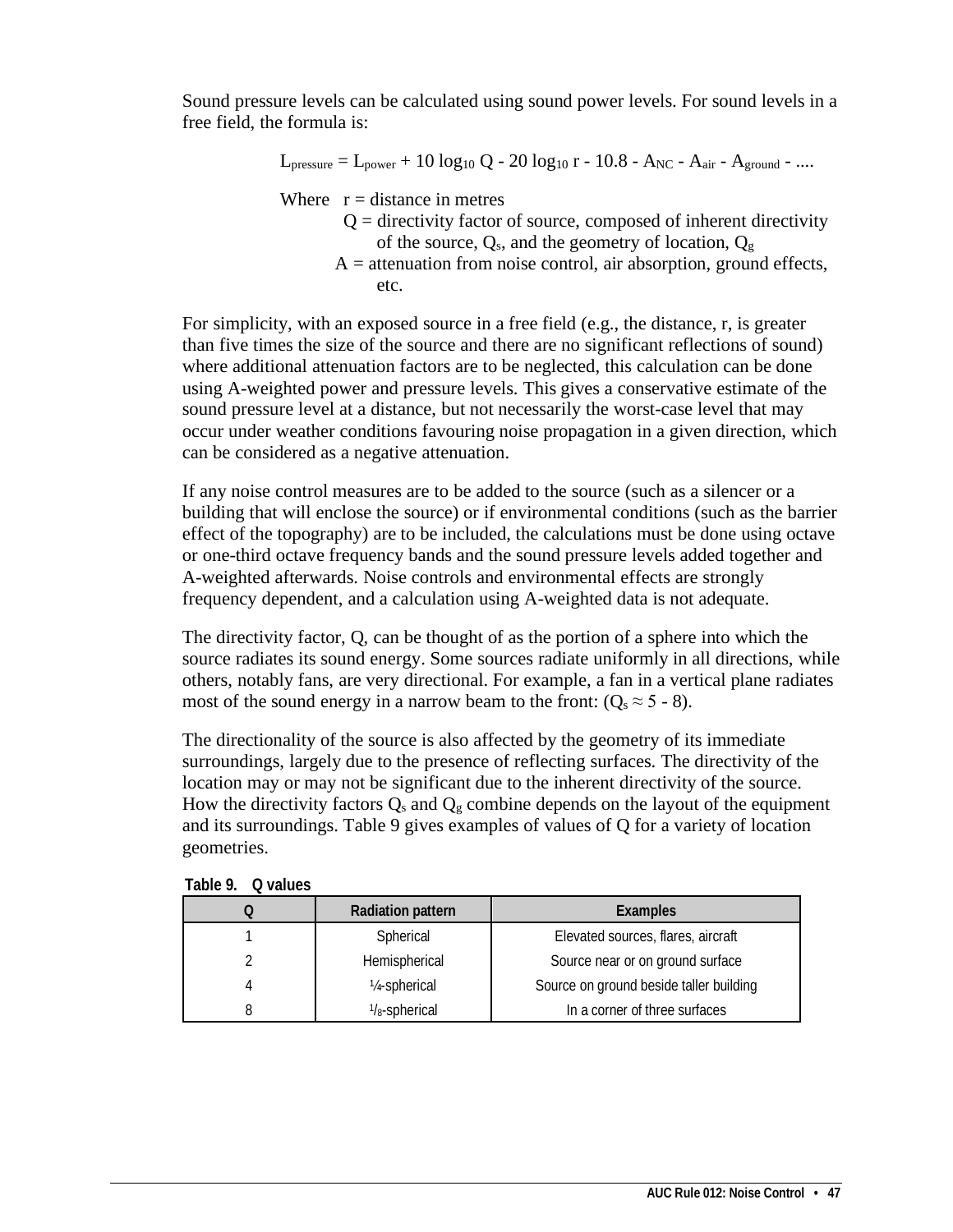### **2.4 Addition of sound power or sound pressure levels**

A similar formula to the one used in Section 2.2 of the Appendix 2,  $L_{eq}$  concept, can be used to add sound levels together both for the A-weighted levels and by the different frequency bands. This formula is useful for adding together sound power or sound pressure levels from different components of a facility, for example, to arrive at a composite sound level for the facility. See Example 2 in Appendix 6.

Sound pressure levels can be added together in this way only if they are measured or calculated for the same location.

Sound power levels can be added together and the composite source can be thought of as being at the acoustic centre of the individual sources (similar to the concept of the centre of mass of an object).

The formula for the addition of sound levels is:

 $L_{total} = 10 \log \left( 10^{L_1/10} + 10^{L_2/10} + \cdots + 10^{L_n/10} \right)$ 

where  $L_i$  = individual component sound levels (power or pressure).

## *Example calculation of addition of sound power levels*

A facility will be constructed and the manufacturer stated that the A-weighted sound power levels (referred to as  $10^{-12}$  watts, also written 1 picowatt, or 1 pW) for the different components are as follows:

Engine exhaust, with muffler 106 dBA Aerial cooler (non-directional) 113 dBA

```
Piping noise 79 dBA 
L_{power, total} = 10 \log(10^{L_1/10} + 10^{L_2/10} + \cdots + 10^{L_n/10}) L_{power, total} =10 \log(10^{\mathrm{L}_1/10} + 10^{\mathrm{L}_2/10} + \cdots + 10^{\mathrm{L}_n/10})
```
 $= 10 \times log_{10} (10^{106/10} + 10^{113/10} + 10^{79/10})$  $= 10 \times \log_{10} (10^{10.6} + 10^{11.3} + 10^{7.9})$  $= 10 \times log_{10} (2.394 \times 10^{11})$  $= 10 \times 11.38$  $= 113.8$  dBA (ref 1 pW)

When adding sound pressure levels, these levels are only valid for the specific location. To add the sound pressure levels, they must all be calculated or measured at the same location.

## **2.5 Estimate of sound pressure levels for different distances**

## **2.5.1 Point sources**

This estimate assumes hemispherical spreading of the sound waves and equates to a six-dB loss per doubling of distance from the sound source. The calculation does not account for any attenuation (or loss) due to atmospheric or ground absorption.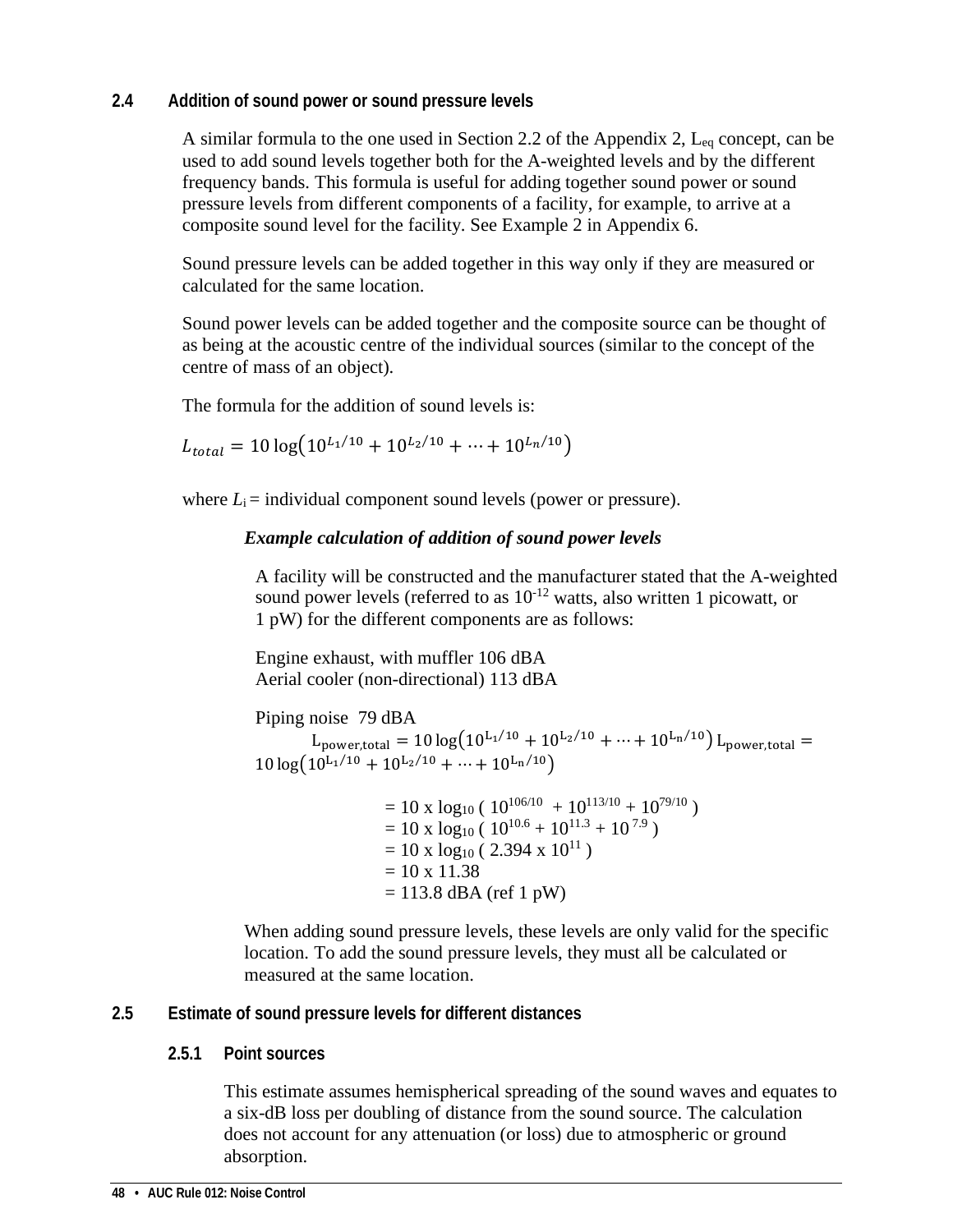This method of calculation can only be used in the following circumstances:

- (1) Simplified or other informal calculations are only acceptable for a smaller stationary single source facility without any existing industrial infrastructure and with flat ground between the facility and a single dwelling at a close distance or in remote areas where there are no dwellings within 1.5 km of the facility property.
- (2) An acceptable distance for applying the inverse square law depends on the sound source dimensions and the wavelength of the sound. The formula is usually safe to use as long as  $R_1$  and  $R_2$  are about five times the size of the source. Alternatively, a minimum distance of  $R_1=50$  metres can be used as a rule of thumb.
- (3) The inverse square law (six-dB loss per doubling of distance) for sound dissipation over distance does not apply for near-field measurements. The near field is the area where the dimensions of the source are significant; it applies to sound pressure levels measured at distances less than about five times the size of the source object. The data supplied by manufacturers is often provided as sound pressure levels measured very close to the equipment (e.g., in the near field) and is intended for use under occupational hearing requirements rather than for environmental assessment. Note that such measurements are often conducted using conditions that may not reflect field or operational conditions. Therefore, this type of measurement cannot be used in the equation below. However, given additional information about the dimensions of the equipment and the conditions of the measurement, the sound power level of the equipment can be determined, and the equation from Appendix 2 – Section 2.3, Sound power and sound pressure levels, can be used instead.

In other circumstances, it may be advisable to contact an acoustical practitioner.

The basic equation is:

$$
L(R_2) = L(R_1) - 20 \log \left(\frac{R_2}{R_1}\right)
$$

with  $R_1 = \text{distance } R_1$  in metres  $R_2$  = distance  $R_2$  in metres  $L =$ sound level in dBA



Note that the second term in the equation is negative if  $R_2$  is less than  $R_1$ , and  $L(R_2)$  is higher than  $L(R_1)$ . Also, under certain source-receiver configurations, the loss per doubling of distance can be less than six dB.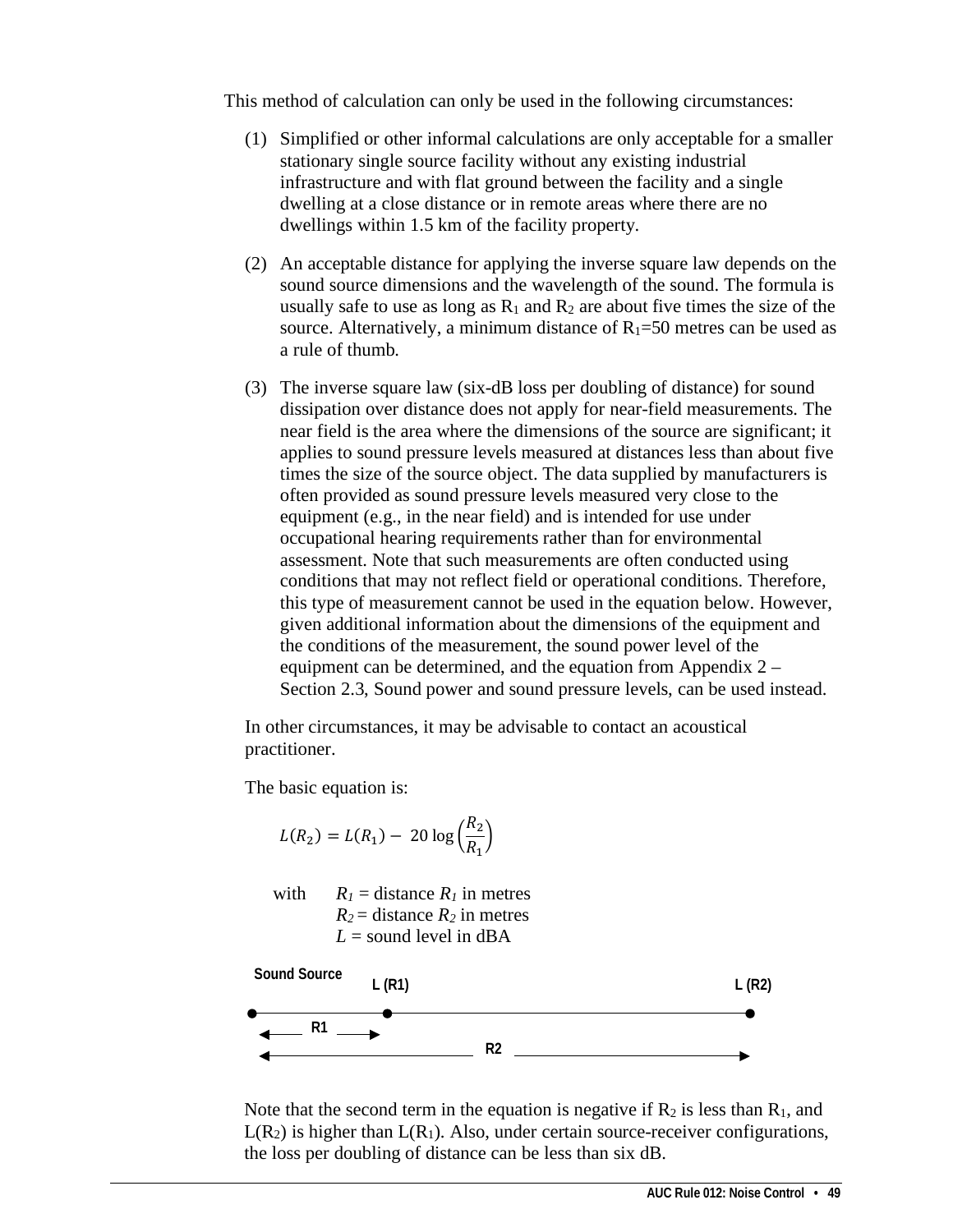### *Example: calculation of the sound level at a different distance*

The sound level measured at 50 m from the source is 75 dBA. A dwelling is located 800 m away from the facility. What is the sound level calculated at the dwelling?

Measured L  $(50 \text{ m}) = 75 \text{ dBA}$ .

$$
L(R_2) = L(R_1) - 20 \log \left(\frac{R_2}{R_1}\right)
$$
  

$$
L(800 \text{ m}) = L(50 \text{ m}) - 20 \log \left(\frac{800}{50}\right)
$$
  

$$
L(800 \text{ m}) = 75 \text{ d}BA - 20 \log \left(\frac{800}{50}\right)
$$

 $L(800 \text{ m}) = 75 \text{ dB} - 24 \text{ dB}$ 

 $L(800 \, m) = 51 \, dBA$ 

So the sound level contribution due to the facility is 51 dBA at 800 m.

### *Alternative method of determining the sound level at a different distance the simple table approach*

A simplified way to estimate the sound level is to use the rule of six dB lost per doubling of distance. With this method, subtract six dB each time the distance from the noise source is doubled.

If the measured sound level is 75 dBA at 50 m from the source:

| <b>Distance</b> | Sound level |
|-----------------|-------------|
| (m)             | (dBA)       |
| 50              | 75          |
| 100             | 69          |
| 200             | 63          |
| 400             | 57          |
| 800             | 51          |
| 1600            | 45          |

This method results in 51 dBA at 800 m. This result matches the calculation above. The simple table method only estimates sound values at discrete distance points. If sound values between the distance points are required, use the formula calculation method.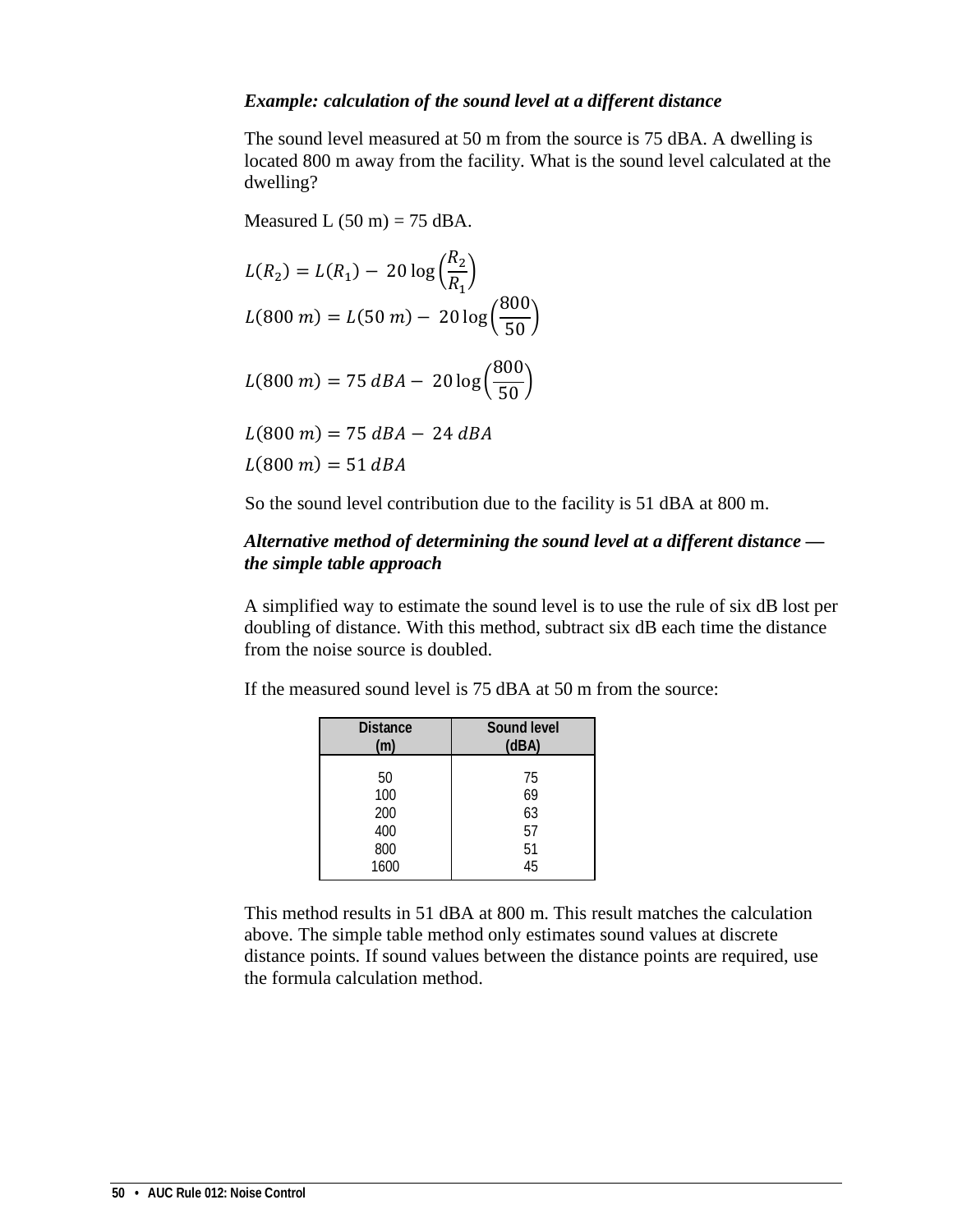### **2.5.2 Line sources**

Where a long, narrow source radiates noise, the radiation pattern is that of a cylinder, not a sphere. Examples include pipes, conveyor belts, and transportation corridors, such as roads. Calculations using the spherical spreading of sound from point-like sources would involve a final step of integration over the length of the sound. It is more convenient to treat the sound as a line radiating into a cylinder. The pressure level at distance R is considered below if the length, L, of the line source is limited, once the distance, R, exceeds three to five times the length, the source can be considered as a point source, and the equations in Appendix 2 – Section 2.3 and Appendix 2 – Section 2.5.1 can be used.

For a line source, the sound spread equates to a three-dB loss per doubling of distance. Similar conditions apply for the line source equation as for the point source equation. The formula for noise levels at different distances from a line source is as follows:

$$
L(R_2) = L(R_1) - 10 \log \left(\frac{R_2}{R_1}\right)
$$

with  $R_1$  = distance  $R_1$ , in metres

 $R_2$  = distance  $R_2$ , in metres, and

 $L =$  sound level in dB (for octave bands) or dBA

Note that if  $R_2 < R_1$ , the second term in the equation is negative, and  $L(R_2)$  is higher than  $L(R_1)$ .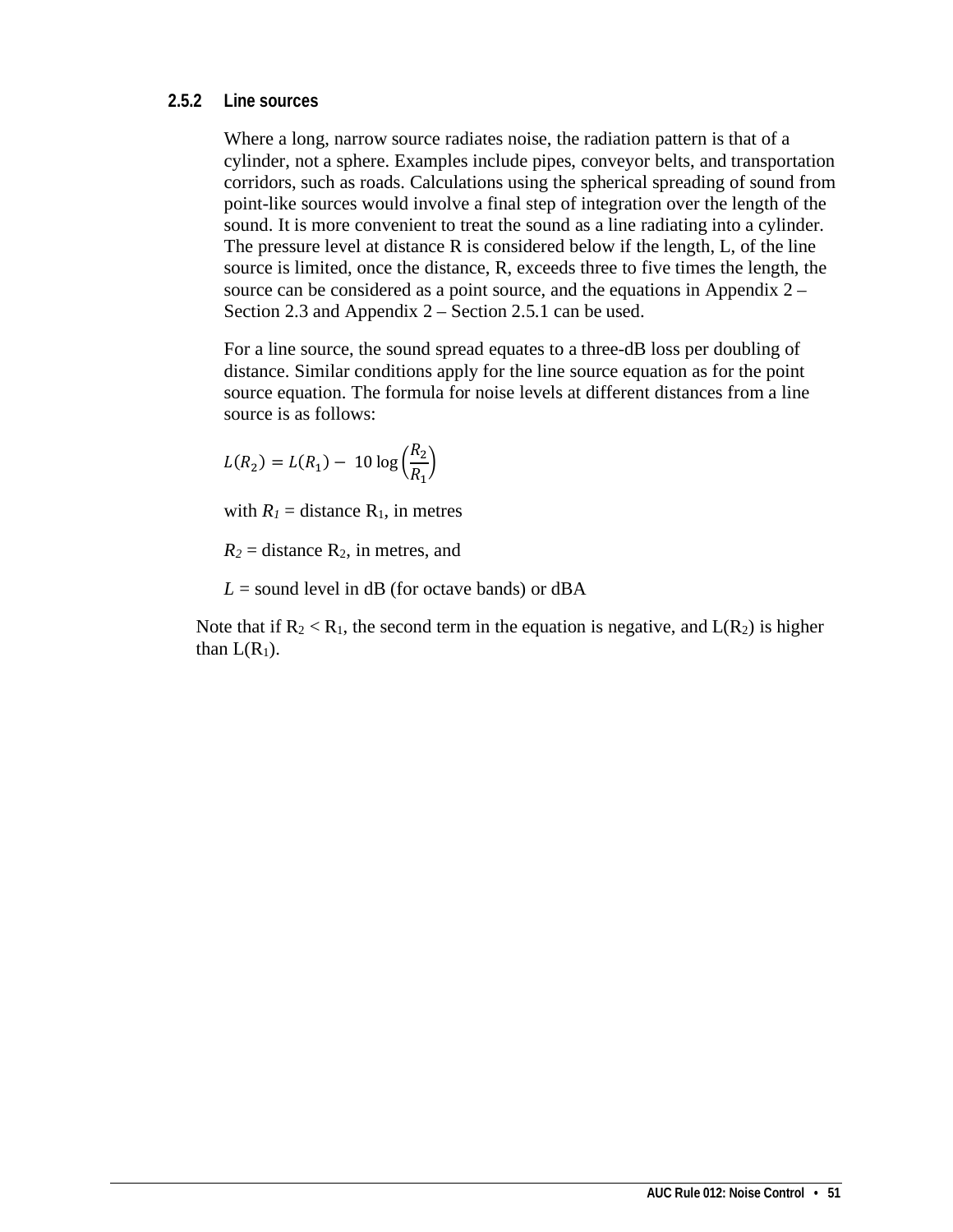# **Appendix 3 – Noise impact assessment summary form**

**(Please retain detailed records for compliance purposes)**



| Licensee:                            |            |  |
|--------------------------------------|------------|--|
| Facility name: _____________________ | Tvpe:      |  |
| Legal location:                      |            |  |
| Contact:                             | Telephone: |  |
|                                      |            |  |

## **1. Permissible Sound Level (PSL) determination (Rule 012***,* **Section 2)**

Complete the following for the most affected dwelling(s) or at a distance of 1.5 km where there are no dwellings:

| <b>Dwelling</b><br><b>Distance</b><br>from facility<br>(m) | Dwelling<br><b>Direction</b><br>from facility | <b>BSL</b><br>(dBA) | Daytime<br>adjustment<br>(dBA) | Nighttime PSL<br>(dBA) | Daytime<br><b>PSL</b><br>(dBA) |
|------------------------------------------------------------|-----------------------------------------------|---------------------|--------------------------------|------------------------|--------------------------------|
|                                                            |                                               |                     |                                |                        |                                |
|                                                            |                                               |                     |                                |                        |                                |

### **2. Sound source identification**

For the new and existing equipment, identify the model major sources of noise from the facility, their associated sound power level (PWL) or sound pressure level (SPL).

|                                                                                             | Predicted<br>or  | Measured                     |                                                                   |                                                          |
|---------------------------------------------------------------------------------------------|------------------|------------------------------|-------------------------------------------------------------------|----------------------------------------------------------|
| New and/or Existing Equipment<br>Noise Sources<br>(include make and model, power<br>rating) | PWL (dBA)<br>or  | $\square$ PWL<br>(dBA)<br>or | Data source<br>(Vendor<br>Measurement<br>theoretical,<br>$etc.$ ) | Distance SPL<br>measured from<br>the noise source<br>(m) |
|                                                                                             | $\Box$ SPL (dBA) | $\Box$ SPL (dBA)             |                                                                   |                                                          |
|                                                                                             |                  |                              |                                                                   |                                                          |
|                                                                                             |                  |                              |                                                                   |                                                          |
|                                                                                             |                  |                              |                                                                   |                                                          |

**Provide a tentative schedule and timing for the operation, maintenance and testing of the equipment**

### **3. Normal operating conditions**

When using manufacturer's data for expected performance, it may be necessary to modify the data to account for actual operating conditions (for example, indicate conditions such as operating with window/doors open or closed, load, RPM). Describe any considerations and assumptions used in preparing estimates:

\_\_\_\_\_\_\_\_\_\_\_\_\_\_\_\_\_\_\_\_\_\_\_\_\_\_\_\_\_\_\_\_\_\_\_\_\_\_\_\_\_\_\_\_\_\_\_\_\_\_\_\_\_\_\_\_\_\_\_\_\_\_\_\_\_\_\_\_\_\_\_\_\_\_\_\_\_\_\_\_\_\_\_\_ \_\_\_\_\_\_\_\_\_\_\_\_\_\_\_\_\_\_\_\_\_\_\_\_\_\_\_\_\_\_\_\_\_\_\_\_\_\_\_\_\_\_\_\_\_\_\_\_\_\_\_\_\_\_\_\_\_\_\_\_\_\_\_\_\_\_\_\_\_\_\_\_\_\_\_\_\_\_\_\_\_\_\_\_

\_\_\_\_\_\_\_\_\_\_\_\_\_\_\_\_\_\_\_\_\_\_\_\_\_\_\_\_\_\_\_\_\_\_\_\_\_\_\_\_\_\_\_\_\_\_\_\_\_\_\_\_\_\_\_\_\_\_\_\_\_\_\_\_\_\_\_\_\_\_\_\_\_\_\_\_\_\_\_\_\_\_\_\_

\_\_\_\_\_\_\_\_\_\_\_\_\_\_\_\_\_\_\_\_\_\_\_\_\_\_\_\_\_\_\_\_\_\_\_\_\_\_\_\_\_\_\_\_\_\_\_\_\_\_\_\_\_\_\_\_\_\_\_\_\_\_\_\_\_\_\_\_\_\_\_\_\_\_\_\_\_\_\_\_\_\_\_\_ \_\_\_\_\_\_\_\_\_\_\_\_\_\_\_\_\_\_\_\_\_\_\_\_\_\_\_\_\_\_\_\_\_\_\_\_\_\_\_\_\_\_\_\_\_\_\_\_\_\_\_\_\_\_\_\_\_\_\_\_\_\_\_\_\_\_\_\_\_\_\_\_\_\_\_\_\_\_\_\_\_\_\_\_ \_\_\_\_\_\_\_\_\_\_\_\_\_\_\_\_\_\_\_\_\_\_\_\_\_\_\_\_\_\_\_\_\_\_\_\_\_\_\_\_\_\_\_\_\_\_\_\_\_\_\_\_\_\_\_\_\_\_\_\_\_\_\_\_\_\_\_\_\_\_\_\_\_\_\_\_\_\_\_\_\_\_\_\_

### **4. Noise modelling parameters**

If modelling was conducted, identify the model input parameters used (see Section 3.2):

(continued)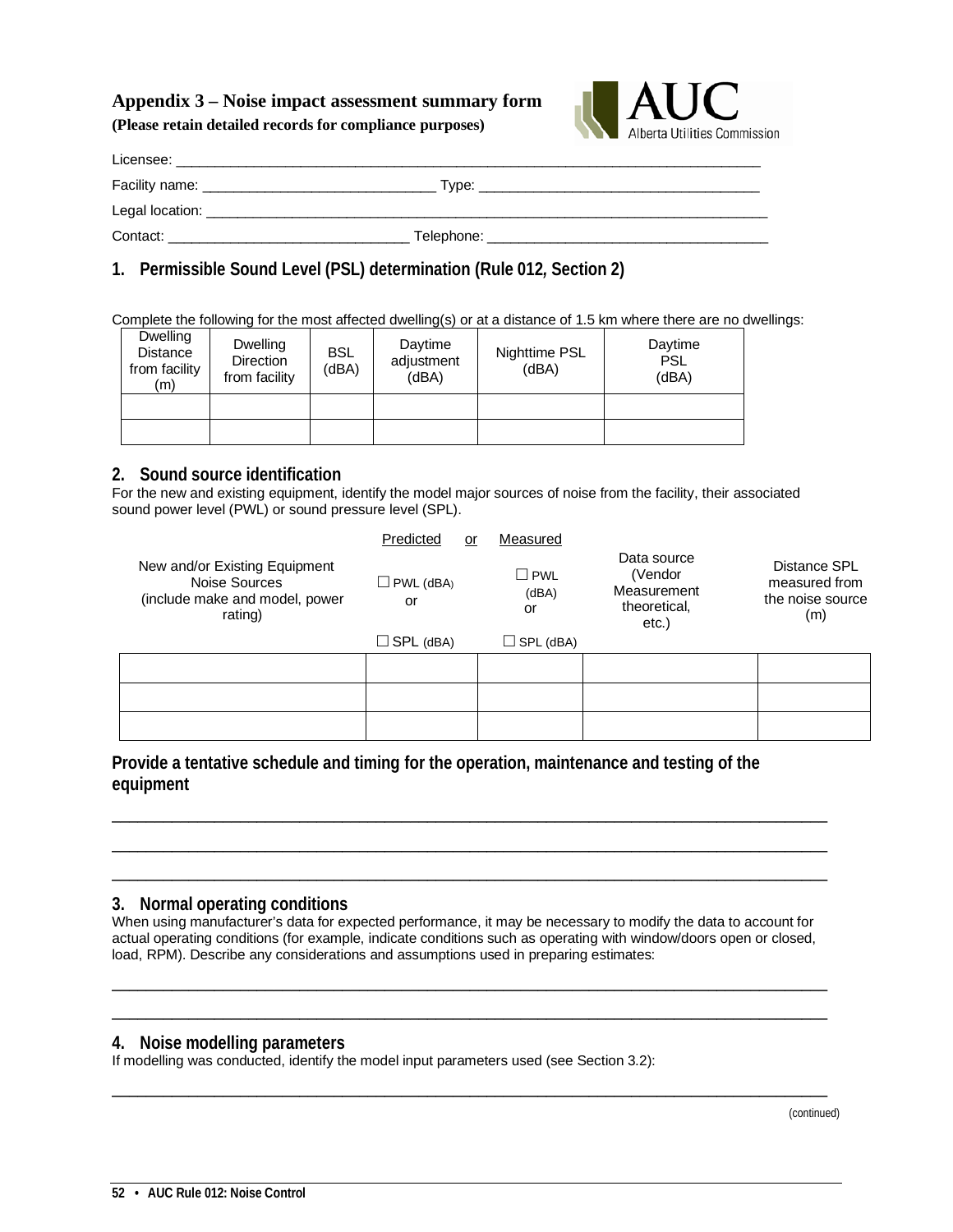### **5. Predicted sound level/compliance determination**

Predict the cumulative sound level at the most affected dwelling(s) or at a distance of 1.5 km where there are no dwellings. Typically, only the nighttime sound level is necessary, as levels do not often change from daytime to nighttime. However, if there are differences between day and night operations, both levels must be calculated.

| Predicted Nighttime Cumulative Sound Level Including the New or Modified Facility (dBA) |                               |                                                                                                         |                                |                                                                           |                           |                            |
|-----------------------------------------------------------------------------------------|-------------------------------|---------------------------------------------------------------------------------------------------------|--------------------------------|---------------------------------------------------------------------------|---------------------------|----------------------------|
| Receptor                                                                                | <b>Ambient Sound</b><br>Level | Sound Level from<br>Existing,<br>Approved, and<br>Proposed<br>(Deemed<br>Complete)<br><b>Facilities</b> | <b>Baseline Sound</b><br>Level | <b>Predicted Sound</b><br>Level from new<br>or modified<br>facility alone | Cumulative<br>Sound Level | Permissible<br>Sound Level |
|                                                                                         |                               |                                                                                                         |                                |                                                                           |                           |                            |
|                                                                                         |                               |                                                                                                         |                                |                                                                           |                           |                            |

|          |                               | Predicted Daytime Cumulative Sound Level Including the New or Modified Facility (dBA)                   |                                |                                                                           |                           |                            |
|----------|-------------------------------|---------------------------------------------------------------------------------------------------------|--------------------------------|---------------------------------------------------------------------------|---------------------------|----------------------------|
| Receptor | <b>Ambient Sound</b><br>Level | Sound Level from<br>Existing,<br>Approved, and<br>Proposed<br>(Deemed<br>Complete)<br><b>Facilities</b> | <b>Baseline Sound</b><br>Level | <b>Predicted Sound</b><br>Level from new<br>or modified<br>facility alone | Cumulative<br>Sound Level | Permissible<br>Sound Level |
|          |                               |                                                                                                         |                                |                                                                           |                           |                            |
|          |                               |                                                                                                         |                                |                                                                           |                           |                            |

Is the predicted cumulative sound level less than the permissible sound level by a margin of three dBA?

Yes No

If **No**, conduct a detailed NIA as per Section 3 of AUC Rule 012.

**6. Supply any other relevant information you want to provide to the AUC. Submit additional pages if required.**

**\_\_\_\_\_\_\_\_\_\_\_\_\_\_\_\_\_\_\_\_\_\_\_\_\_\_\_\_\_\_\_\_\_\_\_\_\_\_\_\_\_\_\_\_\_\_\_\_\_\_\_\_\_\_\_\_\_\_\_\_\_\_\_\_\_\_\_\_\_\_\_\_\_\_\_\_\_\_\_\_\_\_\_\_\_ \_\_\_\_\_\_\_\_\_\_\_\_\_\_\_\_\_\_\_\_\_\_\_\_\_\_\_\_\_\_\_\_\_\_\_\_\_\_\_\_\_\_\_\_\_\_\_\_\_\_\_\_\_\_\_\_\_\_\_\_\_\_\_\_\_\_\_\_\_\_\_\_\_\_\_\_\_\_\_\_\_\_\_\_\_ \_\_\_\_\_\_\_\_\_\_\_\_\_\_\_\_\_\_\_\_\_\_\_\_\_\_\_\_\_\_\_\_\_\_\_\_\_\_\_\_\_\_\_\_\_\_\_\_\_\_\_\_\_\_\_\_\_\_\_\_\_\_\_\_\_\_\_\_\_\_\_\_\_\_\_\_\_\_\_\_\_\_\_\_\_**

**\_\_\_\_\_\_\_\_\_\_\_\_\_\_\_\_\_\_\_\_\_\_\_\_\_\_\_\_\_\_\_\_\_\_\_\_\_\_\_\_\_\_\_\_\_\_\_\_\_\_\_\_\_\_\_\_\_\_\_\_\_\_\_\_\_\_\_\_\_\_\_\_\_\_\_\_\_\_\_\_\_\_\_\_\_ \_\_\_\_\_\_\_\_\_\_\_\_\_\_\_\_\_\_\_\_\_\_\_\_\_\_\_\_\_\_\_\_\_\_\_\_\_\_\_\_\_\_\_\_\_\_\_\_\_\_\_\_\_\_\_\_\_\_\_\_\_\_\_\_\_\_\_\_\_\_\_\_\_\_\_\_\_\_\_\_\_\_\_\_\_ \_\_\_\_\_\_\_\_\_\_\_\_\_\_\_\_\_\_\_\_\_\_\_\_\_\_\_\_\_\_\_\_\_\_\_\_\_\_\_\_\_\_\_\_\_\_\_\_\_\_\_\_\_\_\_\_\_\_\_\_\_\_\_\_\_\_\_\_\_\_\_\_\_\_\_\_\_\_\_\_\_\_\_\_\_**

**\_\_\_\_\_\_\_\_\_\_\_\_\_\_\_\_\_\_\_\_\_\_\_\_\_\_\_\_\_\_\_\_\_\_\_\_\_\_\_\_\_\_\_\_\_\_\_\_\_\_\_\_\_\_\_\_\_\_\_\_\_\_\_\_\_\_\_\_\_\_\_\_\_\_\_\_\_\_\_\_\_\_\_\_\_ \_\_\_\_\_\_\_\_\_\_\_\_\_\_\_\_\_\_\_\_\_\_\_\_\_\_\_\_\_\_\_\_\_\_\_\_\_\_\_\_\_\_\_\_\_\_\_\_\_\_\_\_\_\_\_\_\_\_\_\_\_\_\_\_\_\_\_\_\_\_\_\_\_\_\_\_\_\_\_\_\_\_\_\_\_ \_\_\_\_\_\_\_\_\_\_\_\_\_\_\_\_\_\_\_\_\_\_\_\_\_\_\_\_\_\_\_\_\_\_\_\_\_\_\_\_\_\_\_\_\_\_\_\_\_\_\_\_\_\_\_\_\_\_\_\_\_\_\_\_\_\_\_\_\_\_\_\_\_\_\_\_\_\_\_\_\_\_\_\_\_**

\_\_\_\_\_\_\_\_\_\_\_\_\_\_\_\_\_\_\_\_\_\_\_\_\_\_\_\_\_\_\_\_\_\_\_\_\_\_\_\_\_\_\_\_\_\_\_\_\_\_\_\_\_\_\_\_\_\_\_\_\_\_\_\_\_\_\_\_\_\_\_\_\_\_\_\_\_\_\_\_\_\_\_\_\_\_\_\_\_

**\_\_\_\_\_\_\_\_\_\_\_\_\_\_\_\_\_\_\_\_\_\_\_\_\_\_\_\_\_\_\_\_\_\_\_\_\_\_\_\_\_\_\_\_\_\_\_\_\_\_\_\_\_\_\_\_\_\_\_\_\_\_\_\_\_\_\_\_\_\_\_\_\_\_\_\_\_\_\_\_\_\_\_\_\_\_\_\_\_\_\_\_\_\_\_\_\_\_\_\_\_\_\_\_\_\_\_\_\_\_\_\_**

**7. If the nighttime permissible sound level is higher than 40 dBA Leq, provide supplementary information to support the use of such permissible sound level.**

**8. Explain what measures have been taken to address construction noise.** 

**9. Acoustical practitioner's information (See Section 3.2 (15)):**

Company:

Name**:** 

Experience:\_\_\_\_\_\_\_\_\_\_\_\_\_\_\_\_\_\_\_\_\_\_\_\_\_\_\_\_\_\_\_\_\_\_\_\_\_\_\_\_\_\_\_\_\_\_\_\_\_\_\_\_\_\_\_\_\_\_\_\_\_\_\_\_\_\_\_\_\_\_\_\_\_\_\_\_\_\_\_\_\_\_\_\_\_\_\_\_\_\_\_\_\_\_\_\_\_\_\_\_\_\_\_\_

Title: **\_\_\_\_\_\_\_\_\_\_\_\_\_\_\_\_\_\_\_\_\_\_\_\_\_\_\_\_\_\_\_\_\_\_**Telephone:\_\_\_\_\_\_\_\_\_\_\_\_\_\_\_\_\_\_\_\_\_\_\_ Date: **\_\_\_\_\_\_\_\_\_\_\_\_\_\_\_\_\_\_\_\_\_\_\_\_\_\_\_\_\_\_**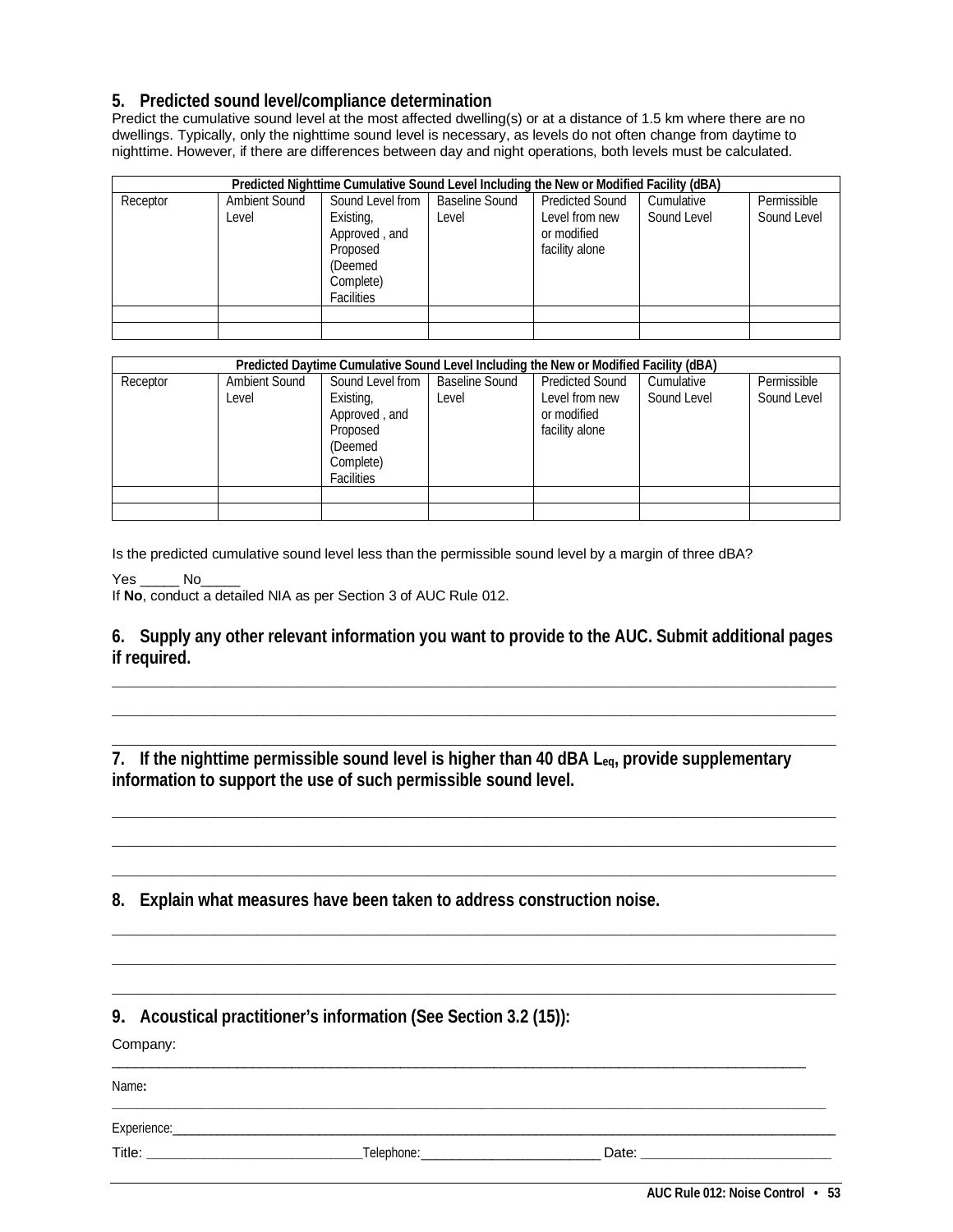## **Appendix 4 – Noise complaint investigation forms**



| Noise complaint investigation form 1 (To be completed by licensee)                              |  |  |                                                                                                                     |
|-------------------------------------------------------------------------------------------------|--|--|---------------------------------------------------------------------------------------------------------------------|
|                                                                                                 |  |  |                                                                                                                     |
|                                                                                                 |  |  |                                                                                                                     |
|                                                                                                 |  |  |                                                                                                                     |
|                                                                                                 |  |  |                                                                                                                     |
|                                                                                                 |  |  |                                                                                                                     |
| Noise characterization<br>Identify the quality and characteristics of the noise.                |  |  |                                                                                                                     |
| Distance to source: (m)                                                                         |  |  |                                                                                                                     |
|                                                                                                 |  |  | Where is noise most annoying (inside/outside)? _________________________________                                    |
|                                                                                                 |  |  |                                                                                                                     |
|                                                                                                 |  |  |                                                                                                                     |
|                                                                                                 |  |  | Is the noise heard and/or a vibration felt? Describe: Describe:                                                     |
|                                                                                                 |  |  |                                                                                                                     |
|                                                                                                 |  |  |                                                                                                                     |
| <b>Weather conditions</b><br>Identify the weather conditions when the noise is most noticeable. |  |  |                                                                                                                     |
|                                                                                                 |  |  |                                                                                                                     |
|                                                                                                 |  |  | Wind speed (km/h): Cloud cover: __________Precipitation: _______________________                                    |
| Ground cover between dwelling and facility (snow, water, grass, crop, trees, ice, etc.):        |  |  |                                                                                                                     |
| Other comments:                                                                                 |  |  |                                                                                                                     |
|                                                                                                 |  |  |                                                                                                                     |
|                                                                                                 |  |  |                                                                                                                     |
| Representative conditions<br>survey.                                                            |  |  | From the above, identify the conditions that should exist as closely as possible during a comprehensive sound level |

 $\overline{\phantom{a}}$  , and the contribution of the contribution of the contribution of the contribution of the contribution of the contribution of the contribution of the contribution of the contribution of the contribution of the

 $\Box$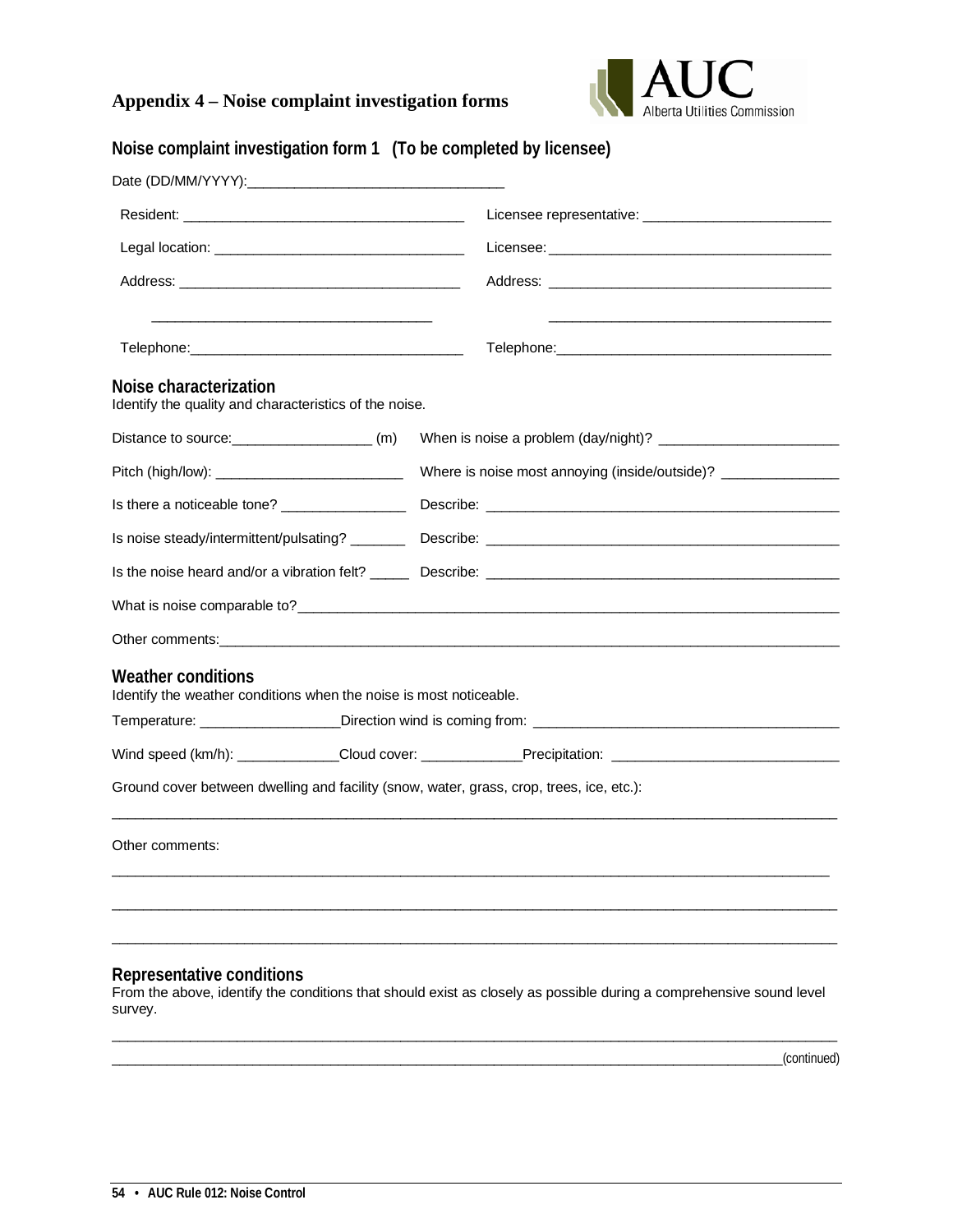## **Event log Noise complaint investigation form 2 (To be completed by complainant)**

Resident: \_\_\_\_\_\_\_\_\_\_\_\_\_\_\_\_\_\_\_\_\_\_\_\_\_\_\_\_\_\_\_\_\_\_\_ Licensee contact: \_\_\_\_\_\_\_\_\_\_\_\_\_\_\_\_\_\_\_\_\_\_\_\_\_\_\_\_\_\_\_\_\_\_\_

Telephone: \_\_\_\_\_\_\_\_\_\_\_\_\_\_\_\_\_\_\_\_\_\_\_\_\_\_\_\_\_\_\_\_\_\_ Telephone: \_\_\_\_\_\_\_\_\_\_\_\_\_\_\_\_\_\_\_\_\_\_\_\_\_\_\_\_\_\_\_\_\_\_\_\_\_\_\_\_

List any details related to the sound from the facility that is annoying you. Refer to the descriptions at the bottom for assistance in providing information**.**

| Category                                      |                         | Noise event 1                                                                                                                                                                                                | Noise event 2                                                                                                                                                                                                                               | Noise event 3                                    |  |  |
|-----------------------------------------------|-------------------------|--------------------------------------------------------------------------------------------------------------------------------------------------------------------------------------------------------------|---------------------------------------------------------------------------------------------------------------------------------------------------------------------------------------------------------------------------------------------|--------------------------------------------------|--|--|
| Date noise heard<br>(DD/MM/YYYY)              |                         |                                                                                                                                                                                                              |                                                                                                                                                                                                                                             |                                                  |  |  |
| Time noise heard (a.m./p.m.)                  |                         |                                                                                                                                                                                                              |                                                                                                                                                                                                                                             |                                                  |  |  |
| Duration                                      |                         |                                                                                                                                                                                                              |                                                                                                                                                                                                                                             |                                                  |  |  |
|                                               | Pitch                   | $\overline{O}$ High<br>O Low                                                                                                                                                                                 | O High<br>O Low                                                                                                                                                                                                                             | O High<br>O Low                                  |  |  |
|                                               | Noticeable<br>tone      | O Rumble<br>O Sizzle                                                                                                                                                                                         | O Rumble<br>O Sizzle                                                                                                                                                                                                                        | O Rumble<br>O Sizzle                             |  |  |
| <b>Noise</b><br>characteristics               | Occurrence<br>frequency | O Steady<br>O Intermittent<br>O Pulsating                                                                                                                                                                    | $\overline{O}$ Steady<br>O Intermittent<br>O Pulsating                                                                                                                                                                                      | O Steady<br>O Intermittent<br>O Pulsating        |  |  |
|                                               | Noticeability           | O Noise heard<br>O Vibration felt                                                                                                                                                                            | O Noise heard<br>O Vibration felt                                                                                                                                                                                                           | O Noise heard<br>O Vibration felt                |  |  |
|                                               | <b>Wind Speed</b>       | O Strong<br>O Moderate<br>O Mild                                                                                                                                                                             | O Strong<br>O Moderate<br>O Mild                                                                                                                                                                                                            | O Strong<br>O Moderate<br>O Mild                 |  |  |
| Weather<br>conditions                         | Wind<br>direction       | O East<br>O South<br>O West<br>O North                                                                                                                                                                       | O East<br>O South<br>O West<br>O North                                                                                                                                                                                                      | O East<br>O South<br>O West<br>O North           |  |  |
|                                               | Precipitation           | O Snow<br>O Rain<br>O None                                                                                                                                                                                   | O Snow<br>O Rain<br>O None                                                                                                                                                                                                                  | O Snow<br>O Rain<br>O None                       |  |  |
|                                               | Temperature             | O Cold<br>O Warm<br>O Hot                                                                                                                                                                                    | O Cold<br>O Warm<br>O Hot                                                                                                                                                                                                                   | O Cold<br>O Warm<br>O Hot                        |  |  |
|                                               | <b>Cloud Cover</b>      | O Clear<br>O Partly Cloudy<br>O Cloudy                                                                                                                                                                       | O Clear<br>O Partly Cloudy<br>O Cloudy                                                                                                                                                                                                      | O Clear<br>O Partly Cloudy<br>O Cloudy           |  |  |
| Ground cover                                  |                         | O Vegetation<br>O Snow<br>O Water                                                                                                                                                                            | O Vegetation<br>O Snow<br>O Water                                                                                                                                                                                                           | O Vegetation<br>O Snow<br>O Water                |  |  |
| Other noise heard during the<br>noise event?  |                         | O Vegetation rustling<br>O Wildlife<br>O Traffic                                                                                                                                                             | O Vegetation rustling<br>O Wildlife<br>O Traffic                                                                                                                                                                                            | O Vegetation rustling<br>O Wildlife<br>O Traffic |  |  |
| Location                                      |                         |                                                                                                                                                                                                              |                                                                                                                                                                                                                                             |                                                  |  |  |
| Other notes                                   |                         |                                                                                                                                                                                                              |                                                                                                                                                                                                                                             |                                                  |  |  |
| Noise characteristics:<br>Weather conditions: |                         | problem.                                                                                                                                                                                                     | Describe the sound as a high or low tone, steady or pulsing.<br>To the extent possible, provide details on temperature, wind direction and speed, cloud<br>conditions (clear or cloudy), and existence of precipitation when the sound is a |                                                  |  |  |
| Ground cover:                                 |                         | Describe what is covering the ground around the facility; for example, is it snow, water,<br>grass, crop, trees, iceetc.                                                                                     |                                                                                                                                                                                                                                             |                                                  |  |  |
| Dwelling name and location:                   |                         | Identify the person who heard the noise. Note where you were when the sound was<br>annoying (outdoors, such as on the deck or in the yard or corrals, or indoors, such as<br>in the bedroom or living room). |                                                                                                                                                                                                                                             |                                                  |  |  |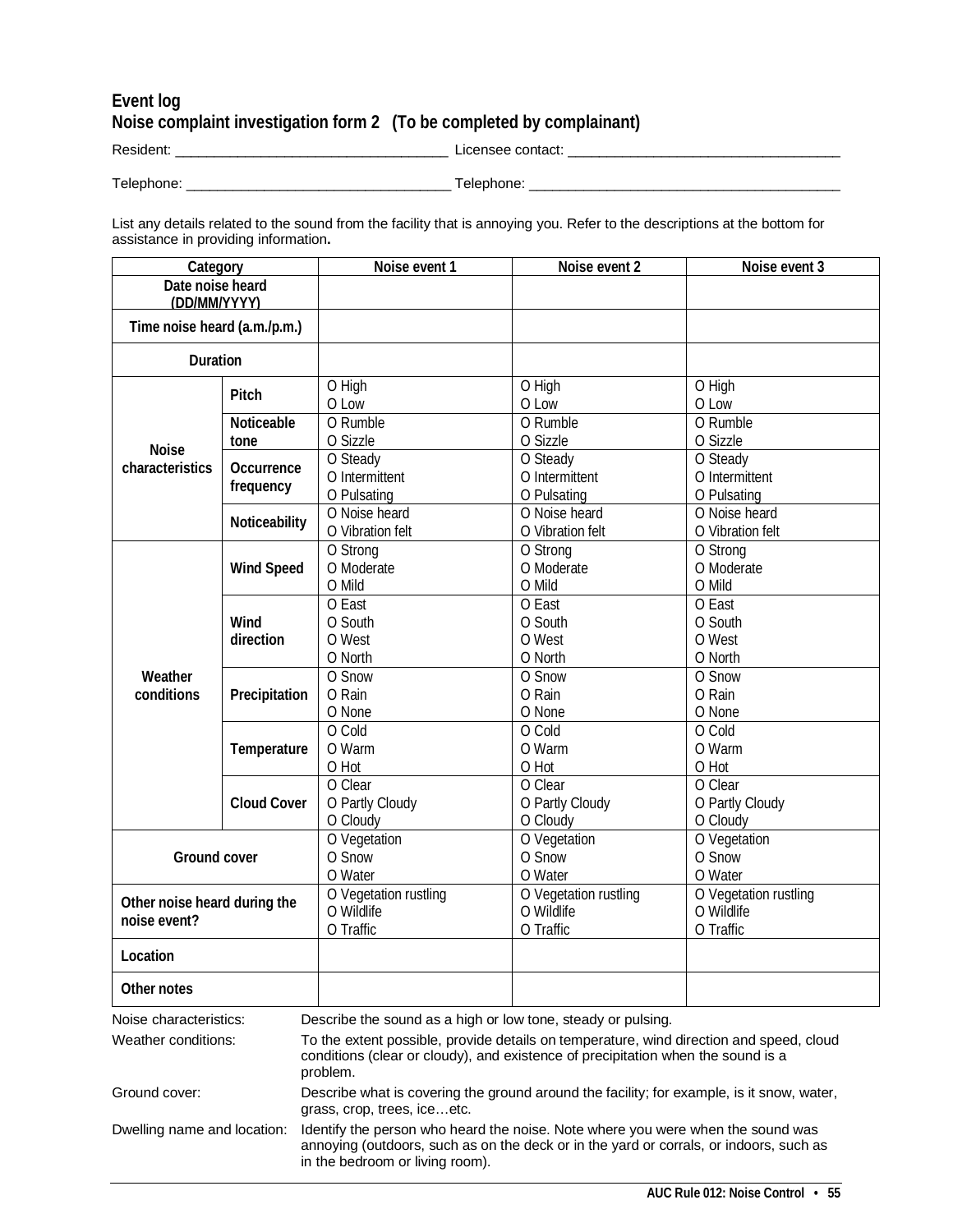## **Appendix 5 – Determination of low frequency tonal component**

### **5.1 The methodologies**

The methodologies shown below are intended as guidelines only and should not restrict the methods of an acoustical practitioner. The Commission will review the proposed methodology and approve the techniques or require other methods, as deemed appropriate. As the permissible sound levels are typically higher in the daytime than during the night, the methods described focus on the nighttime periods. However, the low frequency noise concerns may be due to activities during the daytime only. The methodologies remain similar.

As part of the pre-evaluation of a potential issue with low frequency noise, the acoustical practitioner should determine the quality of the noise that has raised concerns from the affected resident(s) and assess whether the noise issue is intermittent or continuous.

## **5.1.1 Continuous low frequency noise**

If there is a low frequency noise concern and it is continuous, the levels should be measured over the entire nighttime period in terms of the one-third octave Leq and statistical levels ( $L_{10}$ ,  $L_{50}$ ,  $L_{90}$ , or some combination). The difference in the  $L_{eq}$ (equivalent-continuous) levels for adjacent spectral bands should be graphed in order to demonstrate whether there is a pure tone, as defined in Section 4.5. If the difference in the levels varies over the nighttime, this will be evident from such a graph.

When measurements are taken over the entire period of the nighttime, the measurement interval should be a maximum of one minute. In this case, the statistical levels are valuable to show any shorter term fluctuations in levels.

## **5.1.2 Intermittent low frequency noise**

If the suspected low frequency noise is intermittent, then short-term measurements should be taken at times when the low frequency sound is present, and the assessment of the presence of a tone should be restricted to times when the sound is present. A high-quality audio recording of the sound over the period of concern may need to be taken for later analysis and identification of the duration and intensity of the low frequency noise. If the timing of the intermittent periods is not regular, a continuous measurement may be required to obtain sufficient evidence of the presence or absence of a pure tone.

In this case, the spectral analysis can be done in terms of a short-term  $L_{eq}$  or a "slow" weighted sound level. Many instruments do allow simultaneous measurements of the one-third octave Leq levels. If meters cannot track all the one-third octave frequency bands at the same time, the tonal components can be assessed by running a signal through an analyzer a number of times to get the levels of all the frequency bands of interest. The analyzer would be for "slow response" and the recordings run with different one-third octave band settings until all bands between 20 and 250 Hz have been analyzed.

## **5.1.3 Importance of wind conditions**

In all cases where low frequency noise may be a consideration, measurements of the local wind conditions must be taken throughout the assessment period at the same height as the microphone above ground in the vicinity of the sound monitoring location(s).Wind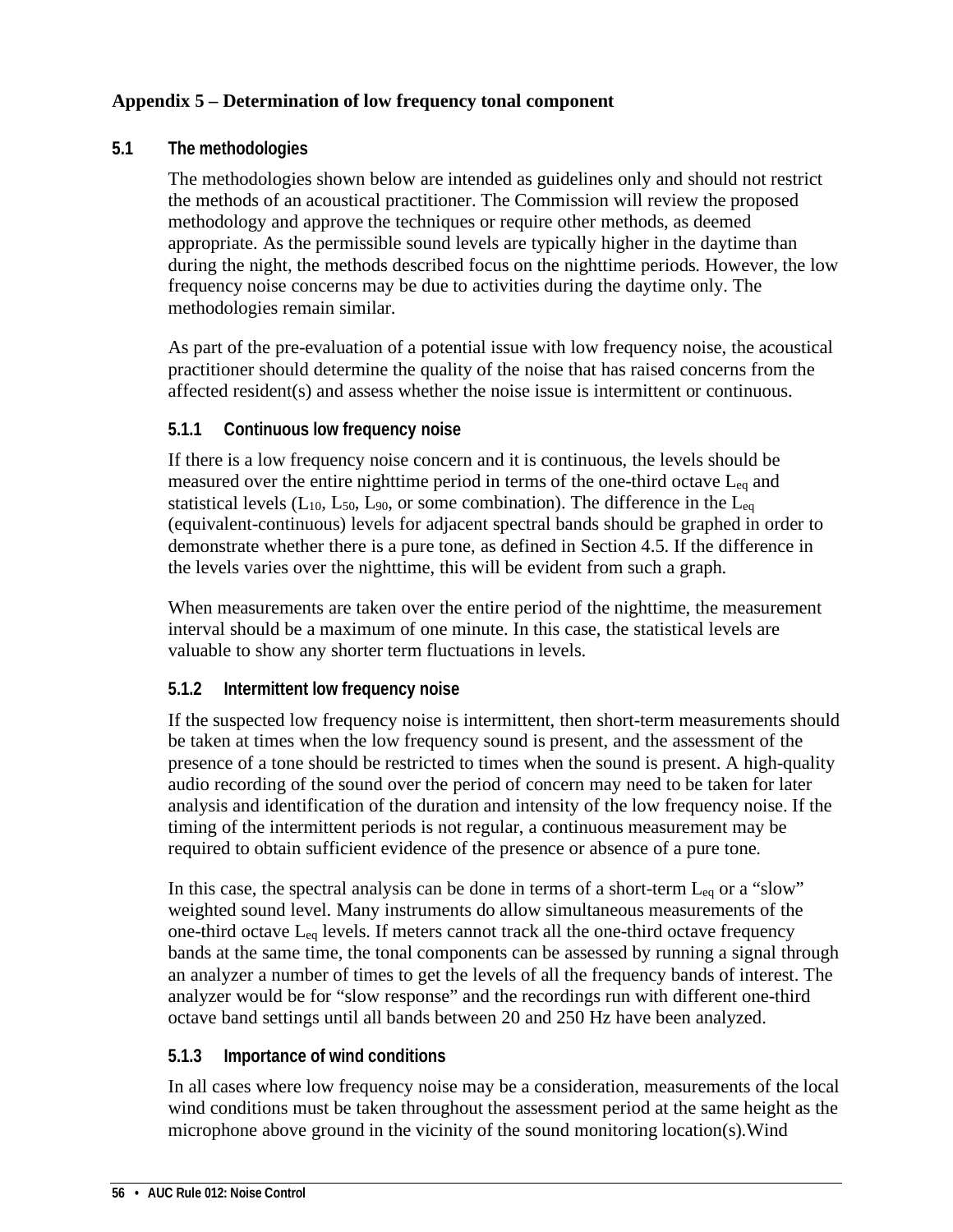generates high levels of low-frequency (and infrasonic) sound energy, which can mask or confuse the assessment of facility low frequency noise.

### **Example**

The Table 10 below shows how the presence of low frequency tonal components is determined. For example, a tonal component is evident at  $250$  Hz ( $\geq 10$  dB within two bandwidths on one side and five dB or greater drop within two bandwidths on the other side, in addition to being pronounced within the spectrum).

|           |                     | Part 1                                     |                               | Part 2                            |
|-----------|---------------------|--------------------------------------------|-------------------------------|-----------------------------------|
| Band (Hz) | Sound level<br>(dB) | Maximum $\Delta$ dB<br>within 2 bandwidths | $\geq$ 5 dB on<br>other side? | Pronounced within the<br>spectrum |
| 20        | 10                  | $-4$                                       | n/a                           | n/a                               |
| 25        | 12                  | $-2$                                       | n/a                           | n/a                               |
| 31.5      | 14                  | 4                                          | n/a                           | n/a                               |
| 40        | 13                  | $-4$                                       | n/a                           | n/a                               |
| 50        | 14                  | $-3$                                       | n/a                           | n/a                               |
| 63        | 17                  | 4                                          | n/a                           | n/a                               |
| 80        | 14                  | -6                                         | n/a                           | n/a                               |
| 100       | 15                  | $-8$                                       | n/a                           | n/a                               |
| 125       | 20                  | $-8$                                       | n/a                           | n/a                               |
| 160       | 23                  | $-11$                                      | n/a                           | n/a                               |
| 200       | 28                  | 8                                          | n/a                           | n/a                               |
| 250       | 34                  | 11                                         | yes                           | yes                               |
| 315       | 31                  | 3                                          | n/a                           | n/a                               |
| 400       | 28                  | -6                                         | n/a                           | n/a                               |

**Table 10. One-third octave band frequency spectrum analysis for tonal components**

Figure 4 below shows some examples of tonal components. There is clearly a tonal component (pronounced peak) within the spectrum at 250 Hz and 2000 Hz ( $\geq$ 10 dB within two bandwidths on one side and five dB or greater drop within two bandwidths on the other side); however, the second is at a frequency greater than 250 Hz and would not be considered low frequency noise.



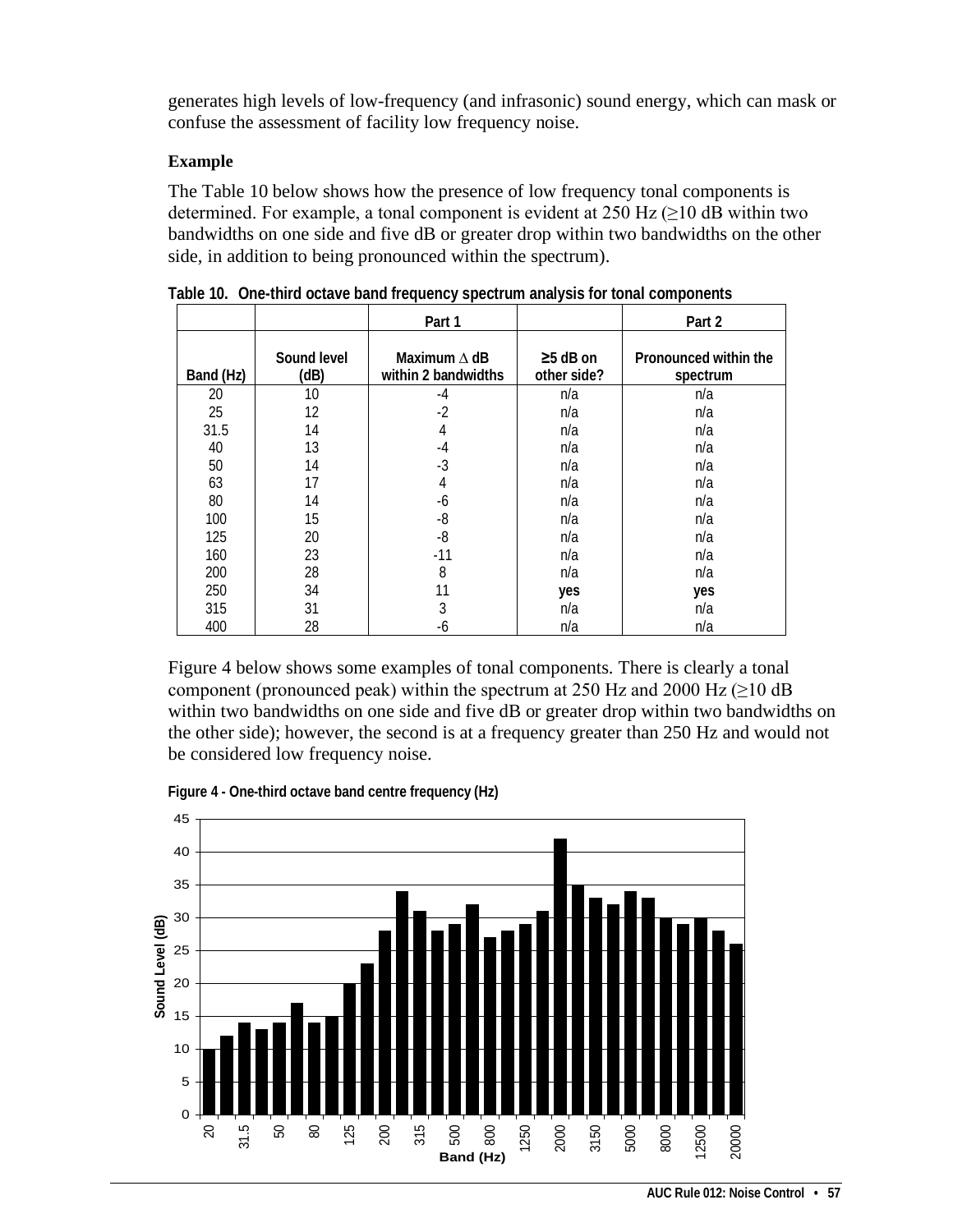## **Appendix 6 – Examples**

The examples below show a step-by-step process to determine compliance or non-compliance for proposed or existing facilities that: may request an A2 adjustment (Example 1); use the simplified calculation described in Appendix 2 - Section 2.5 (Example 2); or may require consideration of cumulative effects (Example 3). Example 4 presents a table that explains how to define permissible sound levels at a new dwelling in different scenarios.

### **Example 1**

A facility is proposed for the area shown in Figure 5. What sound levels should the facility be designed for?



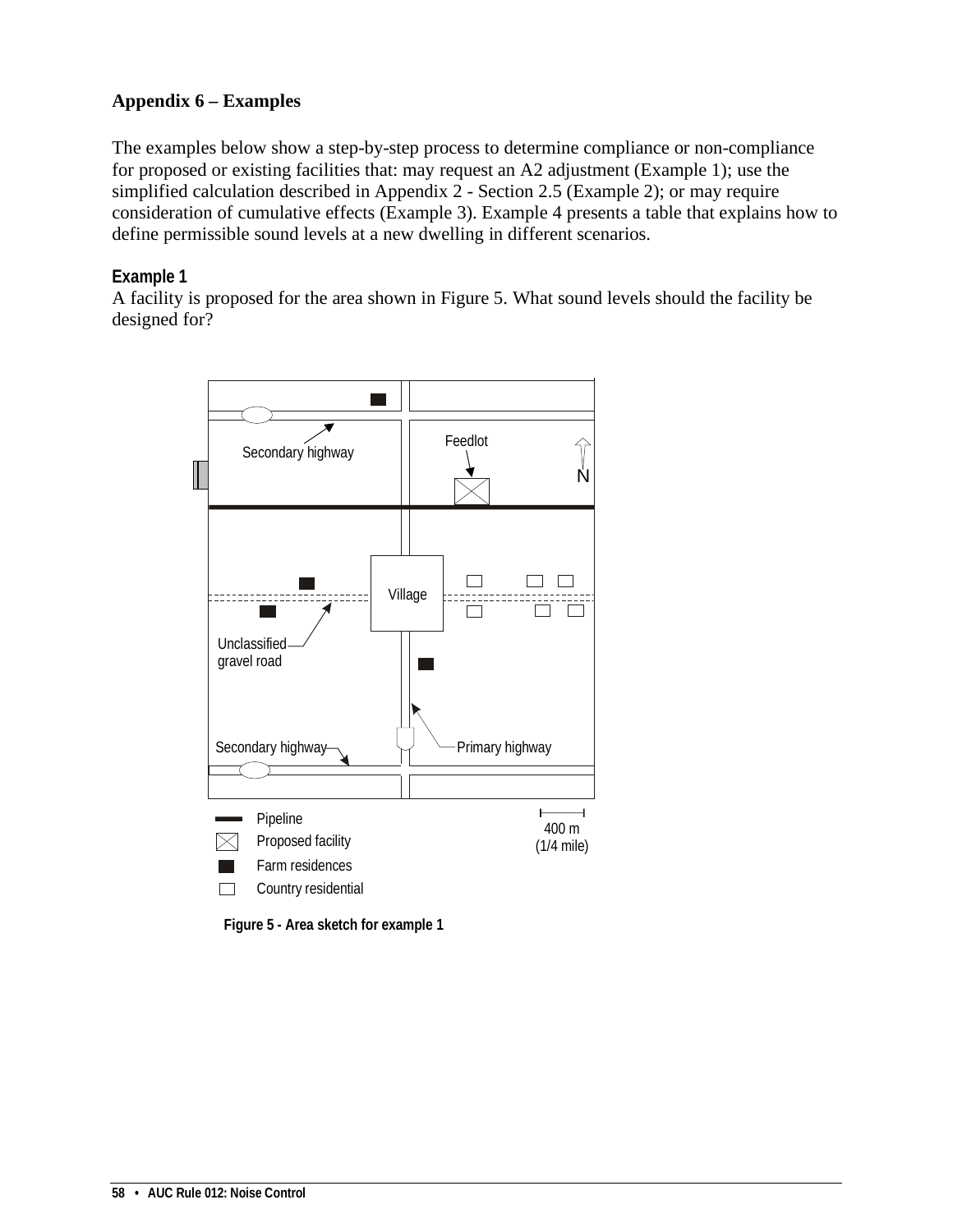### **Example 1 - Solution**

### Step 1 Determine BSL.

All three possible dwelling densities are represented in this study area. The four 8.1 hectares (20 acre) country residential dwellings factored over a quarter section fall into the 1 to 8 dwellings density, as do the farmhouses. The two country residential dwellings closest to the village and a portion of the village are in the 9 to 160 dwellings density, while the body of the village is in the >160 (greater than) dwellings density.

Regarding the proximity to transportation Category: the primary and secondary highways in this example are heavily travelled which causes the adjacent farmhouses to fall into Category 2, while the dwellings in the village would fall into Category 2 or Category 3, based on population density and depending on the distance from the highway. The two country dwellings in closest proximity to the village fall into Category 2, while other four country dwellings that are east of the village further along the gravel road (which in this example is not a heavily travelled road), fall into Category 1 The farmhouses along the gravel road fall into Category 1.

It appears that the Category 1 country dwellings to the south of the proposed facility are probably the nearest and most affected, with a nighttime BSL of 40 dBA Leq, from Table 1-Basic Sound Levels for nighttime. However each dwelling is assigned its own site specific BSL. Where there is more than one category and dwelling density in a study area it may be difficult to ascertain the most affected dwelling as it may not be the nearest dwelling to the proposed facility. The difference between the determined permissible sound level and predicted sound level will assist in the determination of the most affected dwelling.

- Step 2 What is the daytime sound level adjustment? The daytime sound level adjustment is 10 dBA above the BSL. (For a continuous facility noise source where there is no difference in operational noise level between the daytime and nighttime period, the facility sound level must be designed to comply with the most stringent criteria which is usually the lower nighttime permissible sound level.)
- Step 3 Is a Class A1 Seasonal Adjustment appropriate? No, because this adjustment cannot be added when determining the permissible sound level for design purposes.
- Step 4 Is the BSL appropriate for this area? In this example assume no, because of presence of a non-energy related noise source in area (feedlot that operates 24-hours). The licensee of the proposed facility has taken some spot measurements with a hand-held sound meter. The levels recorded ranged from 42 dBA at night to 55 dBA during the day.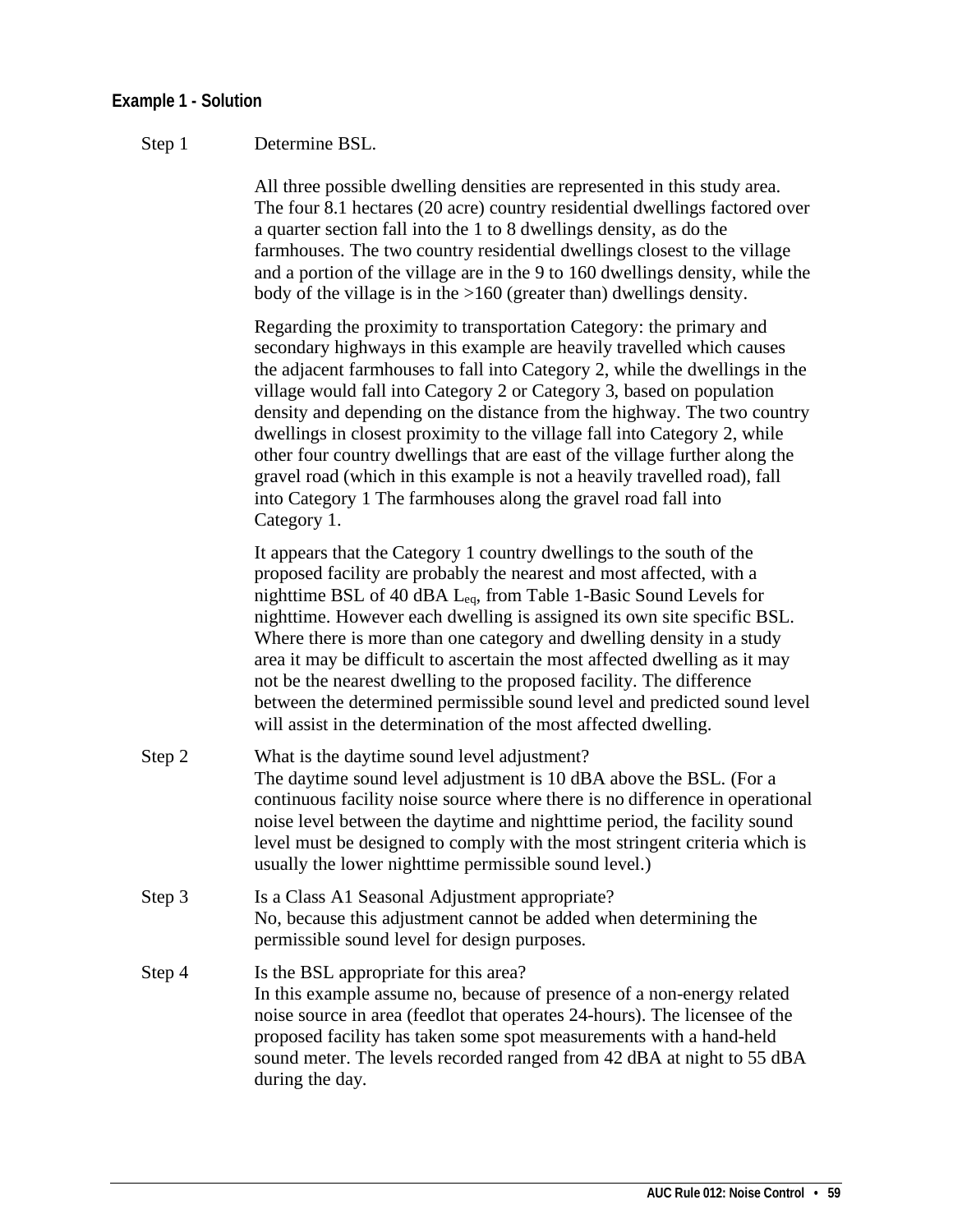| Step 5  | Is the use of a Class A2 monitoring adjustment proposed in the noise<br>impact assessment?                                                                                                                                                                                                                                                                                                                                                                                                                           |                                                                                |  |  |  |
|---------|----------------------------------------------------------------------------------------------------------------------------------------------------------------------------------------------------------------------------------------------------------------------------------------------------------------------------------------------------------------------------------------------------------------------------------------------------------------------------------------------------------------------|--------------------------------------------------------------------------------|--|--|--|
|         | As per Section 2.1(10), the Class A2 adjustment is not to be deemed held<br>in reserve before the application is deemed completed. In addition, if the<br>Class A2 adjustment is requested, the noise impact assessment must<br>indicate the predicted noise level with a Class A2 adjustment and without<br>a Class A2 adjustment. The remaining steps (step 6 to step 11) represent<br>the determination of permissible sound level in the former case of a noise<br>impact assessment with a Class A2 adjustment. |                                                                                |  |  |  |
| Step 6  | An A2 adjustment is based on the measured ambient sound level at a<br>dwelling. A 24-hour ambient sound monitoring study measured at 15 m<br>from the nearest country dwelling is conducted. The results of the survey                                                                                                                                                                                                                                                                                               |                                                                                |  |  |  |
|         | are:<br>Daytime ASL: 53 dBA L <sub>eq</sub><br>Nighttime ASL: 37 dBA $L_{eq}$<br>Claim the appropriate daytime and nighttime A2 monitoring adjustment<br>for the applicable dwelling (in this example the country dwelling nearest<br>the facility and the feedlot) specific dwelling from Figure 1 - Ambient<br>monitoring adjustment. First, subtract the appropriate daytime and<br>nighttime ASL measured during the monitoring study from the BSL<br>determined in step 2. In this example:                     |                                                                                |  |  |  |
|         | Daytime BSL - daytime $ASL = 50 - 53 = -3$<br>Nighttime BSL - nighttime $ASL = 40 - 37 = +3$<br>For each in turn, locate this difference on the horizontal axis of Figure 1,<br>read upward until the adjustment line is intersected, and read to the left to<br>find the applicable A2 adjustment that will apply to the daytime and<br>nighttime periods. The A2 adjustment that apply in this example are:                                                                                                        |                                                                                |  |  |  |
|         | Daytime adjustment: $A2 = +8$ dBA L <sub>eq</sub><br>Nighttime adjustment: $A2 = +2$ dBA L <sub>eq</sub>                                                                                                                                                                                                                                                                                                                                                                                                             |                                                                                |  |  |  |
| Step 7  | Sum of the Class A adjustments:<br>$(A1 + A2$ (call it A))<br>Daytime: $0 + 8 = 8$ dBA L <sub>eq</sub><br>Nighttime: $0 + 2 = 2$ dBA L <sub>eq</sub>                                                                                                                                                                                                                                                                                                                                                                 |                                                                                |  |  |  |
| Step 8  | Is the Class A adjustment greater than 10 dBA $L_{eq}$ (only a maximum of 10<br>is allowed)?<br>In either case, no.<br>Class A ambient adjustment $= 8$ dBA daytime<br>Class A ambient adjustment $= 2$ dBA nighttime                                                                                                                                                                                                                                                                                                |                                                                                |  |  |  |
| Step 9  | Is noise temporary in nature?<br>In this example assume no; the facility will operate all year (more than<br>60 days).<br>Class B adjustment: $B = 0$ dBA                                                                                                                                                                                                                                                                                                                                                            |                                                                                |  |  |  |
| Step 10 | <b>Daytime</b>                                                                                                                                                                                                                                                                                                                                                                                                                                                                                                       | <b>Nighttime</b>                                                               |  |  |  |
|         | $PSL = BSL + Day + A + B$<br>$PSL = 40 + 10 + 8 + 0$<br>$PSL = 58$ dBA $L_{eq}$                                                                                                                                                                                                                                                                                                                                                                                                                                      | $PSL = BSL + Day + A + B$<br>$PSL = 40 + 0 + 2 + 0$<br>$PSL = 42$ dBA $L_{eq}$ |  |  |  |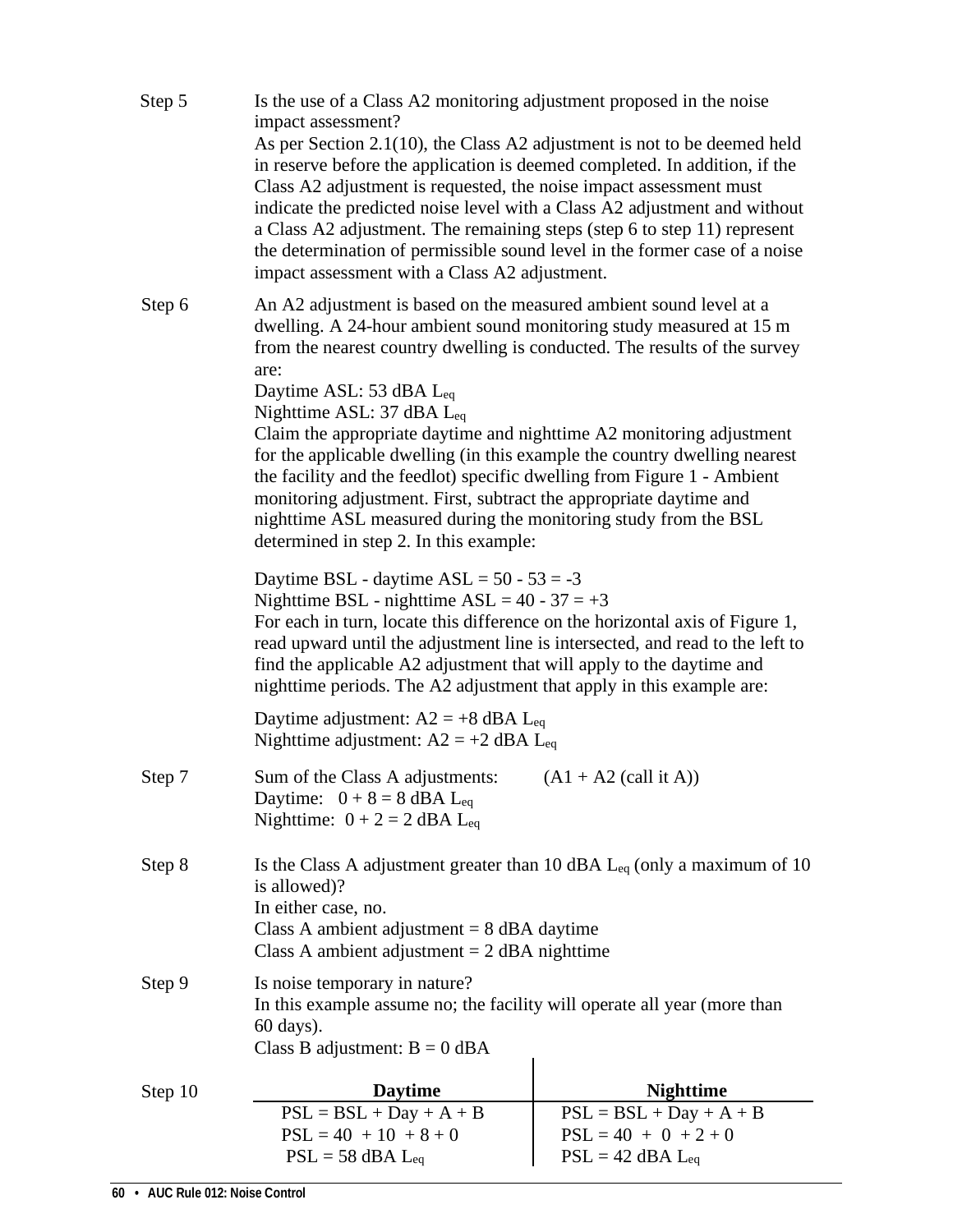```
Step 11 Daytime PSL = 58 dBA L_{eq}Nighttime PSL = 42 dBA L_{eq}
```
as measured 15 m from the nearest country dwelling.

**Example 2 – Noise impact assessment (simple calculation)**

A facility is proposed for the area shown in Figure 6. The most affected dwelling is located 800 m northeast of the facility along a road not heavily travelled; therefore it is a Category 1 proximity to transportation. The density of dwelling is in the 1 to 8 range. From Table 1, the BSL at nighttime is 40 dBA and since no additional adjustments are required, the PSL is 40 dBA  $L_{eq}$  nighttime. The sources of noise from the facility are the cooler fans and exhaust noise. The manufacturer has stated that the maximum sound level emitted from this equipment is 55 dBA measured at 50 m in front of the cooler fans.



 **Figure 6 - Area sketch for example 2**

### **Example 2 - Solution**

The table below demonstrates the use of the doubling of distance method to estimate the sound level from the source:

| Distance (m) | Sound level<br>(dBA) |
|--------------|----------------------|
| 50           | 55                   |
| 100          | 49                   |
| 200          | 43                   |
| 400          | 37                   |
|              | ا ?                  |

Note that this is a small, stationary, single-source facility without any existing energyrelated facility in the proximity and with flat ground between the facility and a single dwelling.

The six dBA loss per doubling of distance is a rough estimate. A more accurate way to determine the sound attenuation with distance is to measure similar equipment at a topographically similar location. The sound levels would be measured at specified distances away from the facility (for example, 100 m, 200 m, 400 m, etc.) to determine the actual attenuation with distance.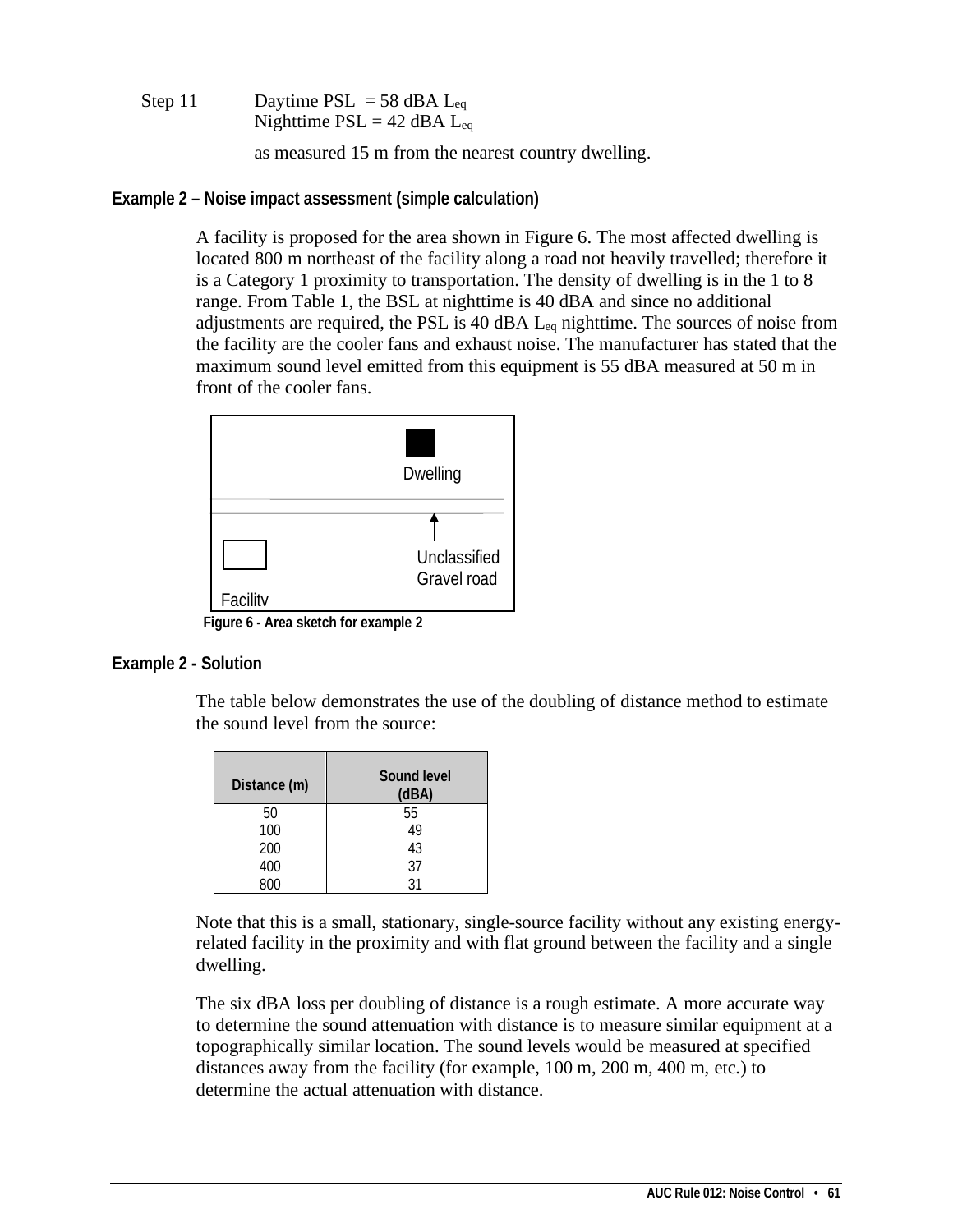The nighttime permissible sound level must be met. Many permanent facilities create the same amount of noise whether it is daytime or nighttime, and so the most stringent criterion is the nighttime permissible sound level.

The noise impact assessment developed for this example would include the following:

- 1) The major sources of noise in this facility include cooler fans and exhaust noise.
- 2) The sound levels at the nearest dwelling have been predicted using the six dBA loss per doubling of distance calculation method. Sound level losses for air absorption, ground attenuation, or cooler fan orientation away from the dwelling have not been included. The only noise source input is the 55 dBA at 50 m.
- 3) The distance to the most affected dwelling is 800 m northeast of the facility. This also happens to be the closest dwelling. If we extrapolate the 55 dBA value out to 800 m, using the theoretical six dBA loss per doubling of distance:

L is sound level at distance R

 $L(R2) = L(R1) - 20 \log (R2/R1)$ 

 $L(800) = 55 - 20 \log (800/50)$ 

 $L(800) = 30.9$ 

The predicted sound level at the dwelling from the facility alone is 30.9 dBA. Adding this to the assumed rural ambient sound level (35 dBA  $L_{eq}$ ) results in a combined predicted sound level of 36.3 dBA Leq. With this result, the Appendix 3 noise impact assessment summary form can be submitted in the application as a substitute for the noise impact assessment.

4) This noise impact assessment was conducted by Acoustical Practitioner, of XYZ Company. Also see other requirements set out in Section 3.2.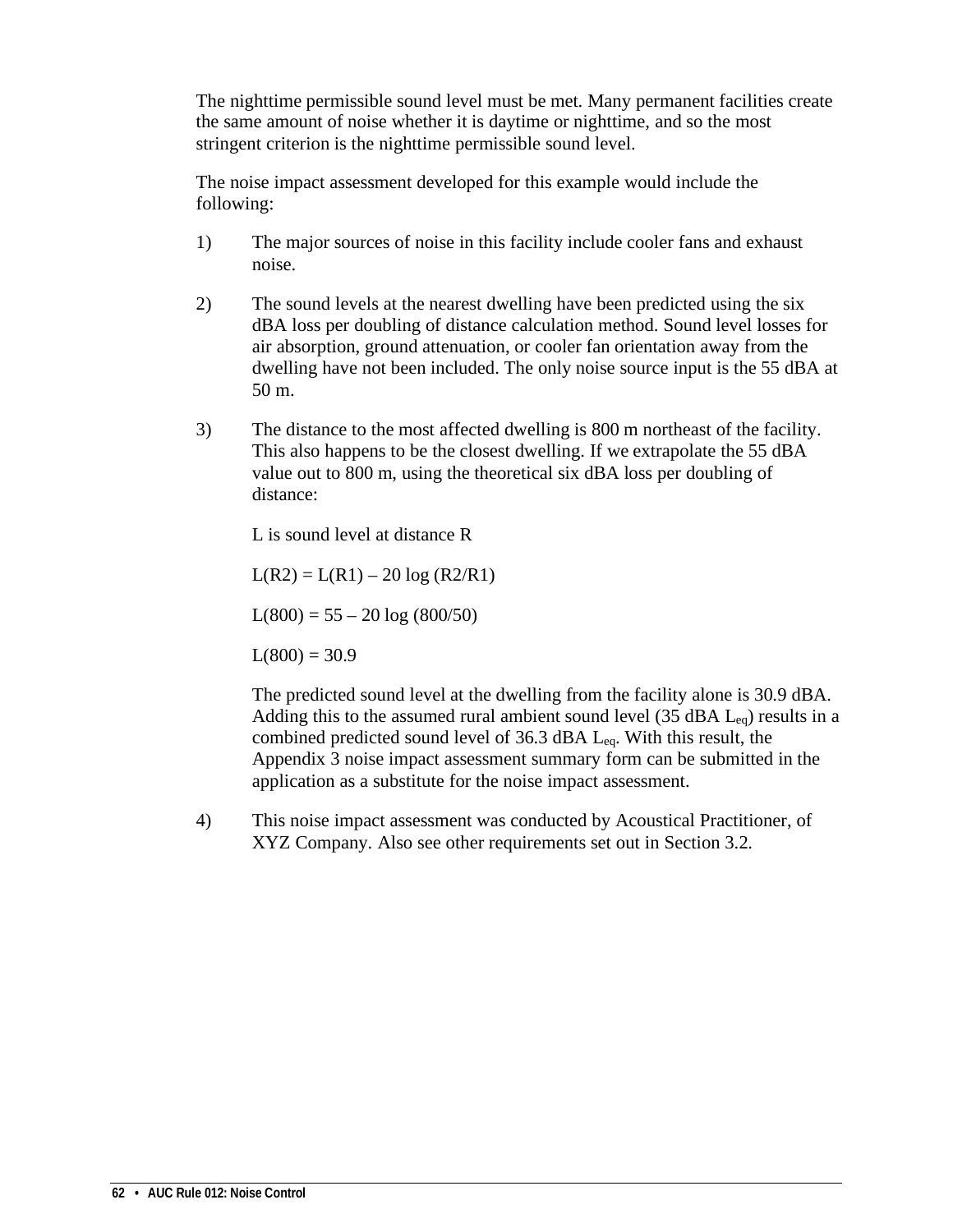## **Example 3 - Noise impact assessment**

A facility is proposed for the area shown in Figure 7. For what location(s) should compliance be determined? How should the existing facility be considered?



**Figure 7 - Area sketch for example 3**

## **Example 3 – Solution**

A proposed facility is planned for an area where another regulated energy-related facility is present. AUC Rule 012 requires that cumulative effects be considered for all potentially affected dwellings in a study area and/or at 1.5 km from the facility property boundary where there are no dwellings in the study area. The acoustical practitioner must determine whether dwellings are present within the 1.5 km distance or if there is potential for cumulative effects to occur at dwellings beyond the 1.5 km facility property boundary. The example presented examines two situations: one where the proposed facility is a simple noise source and the situation where there is a dwelling beyond the proposed facility property boundary. The example demonstrates the concept of the area of overlap of two energy-related facilities at their respective 1.5 km facility property boundaries, and compliance with the PSL.

- (1) The PSL based on Section 2.1 of the AUC Rule 012 is 40 dBA Leq nighttime at a distance of 1.5 km from the proposed facility property boundary where there are no affected dwellings closer to the facility. The corresponding assumed nighttime ASL from Section 2.1 is 35 dBA Leq.
- (2) Where there is no noise data available for the existing energy-related facility, the existing energy-facility may be assumed to be compliant with the PSL so that it meets a noise level of 40 dBA  $L_{eq}$  at a distance of 1.5 km from its own facility property boundary. This means the existing energy-related facility contribution is assumed to be 38.3 dBA, with an assumed ASL of 35 dBA L<sub>eq</sub> nighttime. (38.3 dBA +35 dBA = 40 dBA).
- (3) Compliance of the proposed facility is assessed at the points of intersection of the 1.5 km facility property boundaries of the existing and proposed energy-related facilities (see points A and B in Figure 8).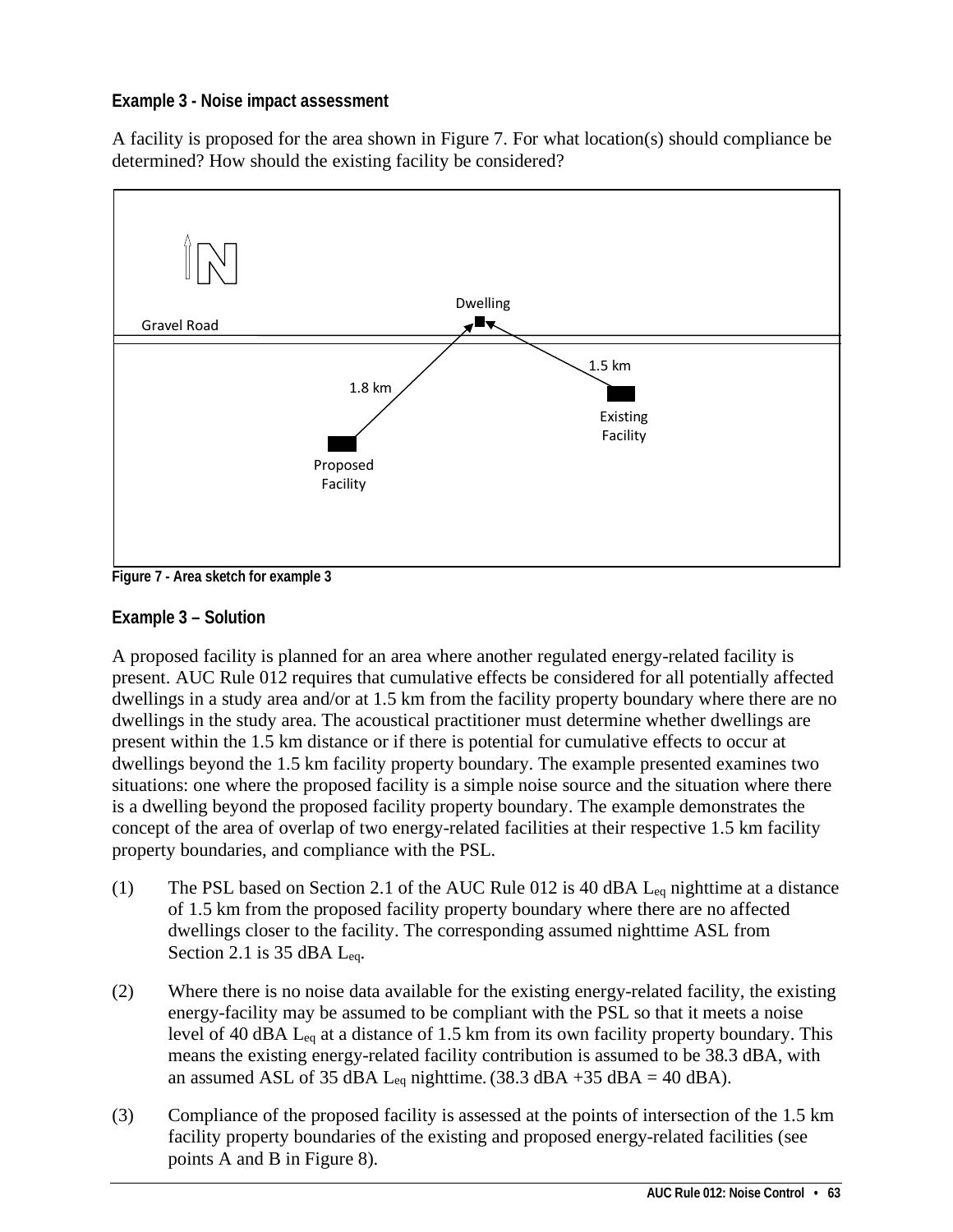- (4) The sound emission from the proposed facility needs to be established. The measurements from a similar facility indicate that it is a simple source that emits a sound level of 56.5 dBA at 25 m from the facility. Using the standard distance attenuation formulae (Appendix 2 - Section 2.5), 56.5 dBA at 25 m results in a noise contribution at Point A or Point B of 20.9 dBA. (For more complex sources or situations, the acoustical practitioner must conduct the calculations using modelling software or more detailed calculations).
- (5) Point A and Point B are the points of interest where the two facility property boundaries meet and where compliance must be demonstrated (in the absence of an affected dwelling in the area). The PSL is determined to be 40 dBA  $L_{eq}$  nighttime at these two points. The cumulative effects assessment at Point A and Point B considers the contributions of all energy-related regulated facilities plus the assumed ASL. In this situation the noise level at Point A and Point B is predicted to be:

Proposed Facility contribution + Existing facility contribution + assumed  $ASL = dBA$  at Point A

which is:

20.9 dBA + 38.3 dBA + 35.0 dBA = 40.0 dBA at Point A and Point B

- (6) In the situation where a dwelling is located beyond the 1.5 km proposed facility property (at 1.8 km), but the noise impact may be affected due to cumulative effects from multiple facilities, the noise impact needs to be assessed at those dwellings. Using the standard distance attenuation formulae (Appendix 2 - Section 2.5 if applicable), the proposed facility noise contribution at the dwelling is predicted to be 19.4 dBA.
- (7) Compliance at the dwelling is determined by adding the proposed facility noise contribution to the existing energy-related facility noise contribution (based on the assumption the existing energy-related facility complies with the PSL of 40 dBA Leq nighttime and its noise contribution is 38.3 dBA at the dwelling, and the assumed ambient sound level of 35 dBA Leq nighttime), then comparing the result to the nighttime PSL:

Proposed Facility contribution + Existing facility contribution + assumed  $ASL = noise$ level dBA at the dwelling

which is:

19.4 dBA + 38.3 dBA + 35.0 dBA = 40.0 dBA at the dwelling.

The PSL is not exceeded; both facilities are predicted to be in compliance.

### *Summary*

If there are no dwellings in the study area that will be affected by the cumulative effects of noise from energy-related facilities, AUC Rule 012 limits the nighttime permissible sound level in this example along the 1.5 km facility property boundaries and at the intersecting points (Point A and Point B) of the proposed and existing facility boundaries.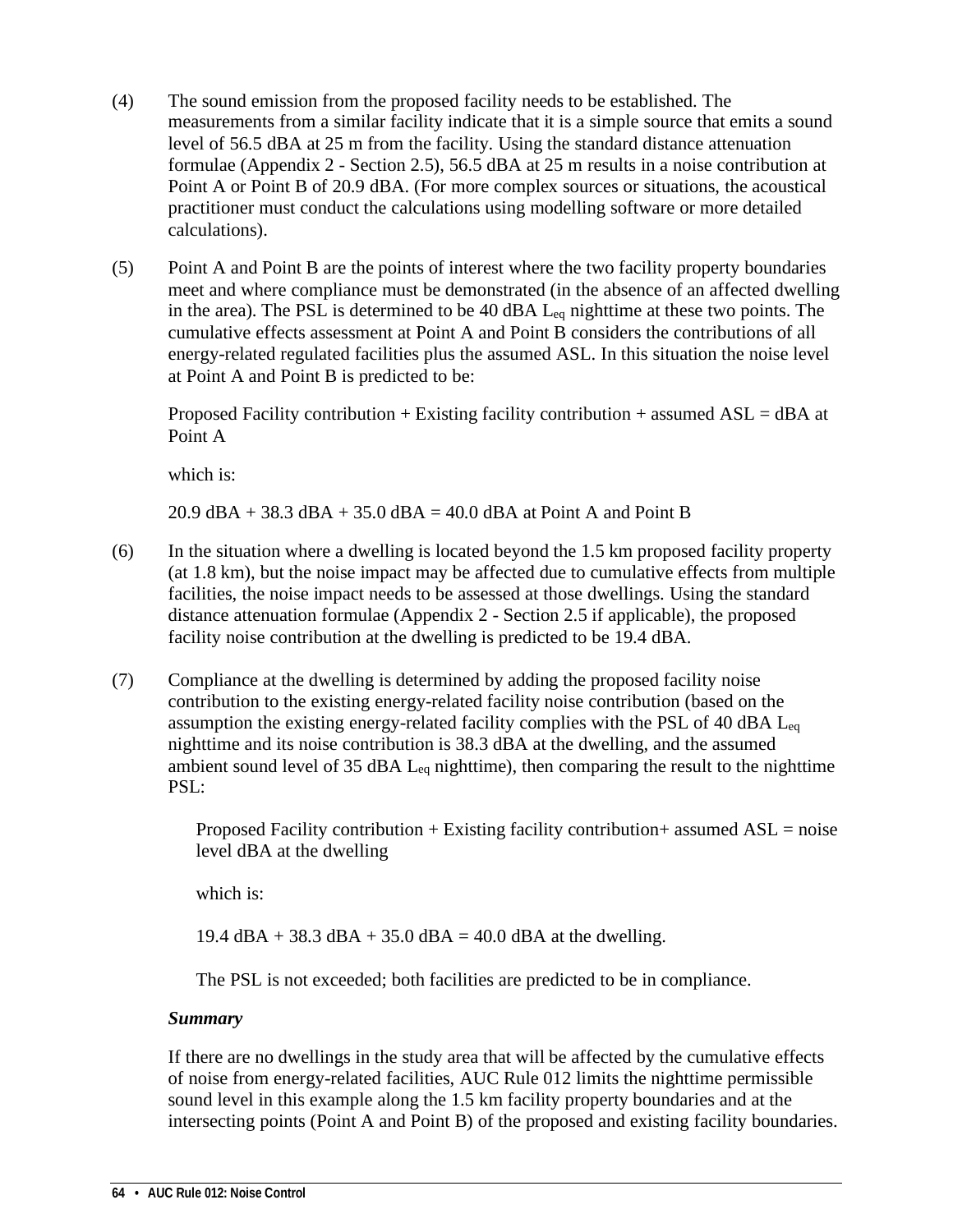The proposed facility which meets the permissible sound level at the 1.5 km facility property boundary intersection points (points A and B) is expected to have less noise impact at a dwelling located further from the intersection points but may have a cumulative noise impact at that dwelling. With a dwelling in the study area at a distance of 1.8 km from the proposed facility, it is determined through the calculations that the proposed facility demonstrates a no net increase in noise level at the dwelling.

(8) The noise assessment supplied in the example provides the details required and outlines the assumptions made and data sources and formulae used to determine compliance with the PSL at a distance of 1.5 km from the proposed facility property boundary with and without a dwelling in the study area. The example demonstrates a no net increase in noise level as defined in Appendix 1.



Interlaced Area

1.5 km criteria boundary Intersection Points

**Figure 8 - 1.5 km criteria boundary for example 3**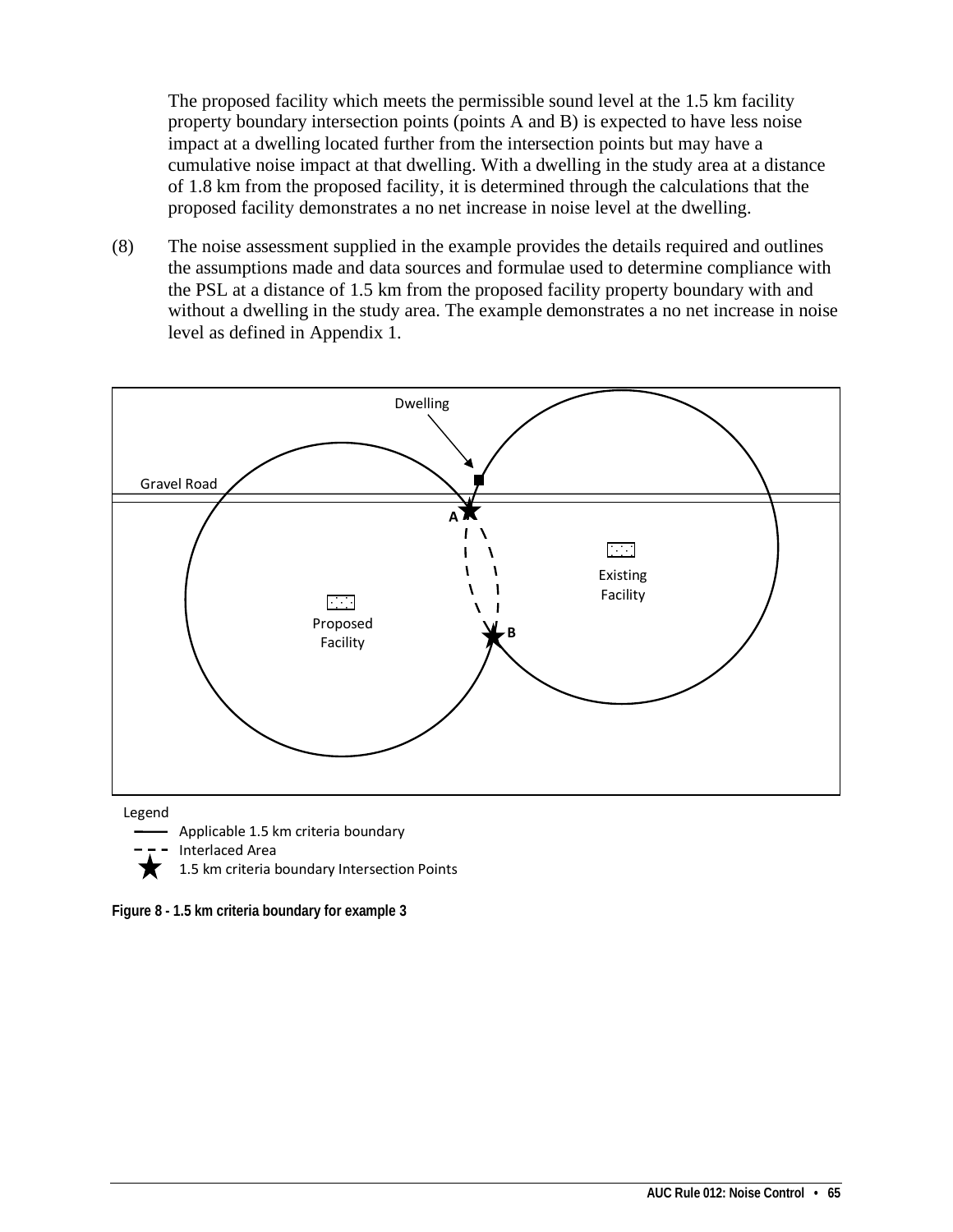## **Example 4**

The following table presents example scenarios that illustrate how to define permissible sound levels (PSLs) at a new dwelling built in proximity to an existing facility, or an approved but not constructed facility.

|                                                                       |                                                                                                                       |                                                                                                                                                                                                                                                                                                                                                                                                        |                                                                                                                                                                                                                                                                                                                                                                                                                                                                                                                                                 | Definition of PSL at a new dwelling built within 1.5 kilometres of an                                                                                                                                                                                                                                                                                                                                                                                                                                                          |                                                                                                                                                                                                                                                                                                                                                                                                                                                                                                                                                                                                                                                                                                                                                         |
|-----------------------------------------------------------------------|-----------------------------------------------------------------------------------------------------------------------|--------------------------------------------------------------------------------------------------------------------------------------------------------------------------------------------------------------------------------------------------------------------------------------------------------------------------------------------------------------------------------------------------------|-------------------------------------------------------------------------------------------------------------------------------------------------------------------------------------------------------------------------------------------------------------------------------------------------------------------------------------------------------------------------------------------------------------------------------------------------------------------------------------------------------------------------------------------------|--------------------------------------------------------------------------------------------------------------------------------------------------------------------------------------------------------------------------------------------------------------------------------------------------------------------------------------------------------------------------------------------------------------------------------------------------------------------------------------------------------------------------------|---------------------------------------------------------------------------------------------------------------------------------------------------------------------------------------------------------------------------------------------------------------------------------------------------------------------------------------------------------------------------------------------------------------------------------------------------------------------------------------------------------------------------------------------------------------------------------------------------------------------------------------------------------------------------------------------------------------------------------------------------------|
| Example<br>Scenario                                                   | Existing<br>facility<br>(Scenario 1)                                                                                  | Approved but not<br>constructed facility,<br>before the<br>construction<br>completion date<br>(Scenario 2)                                                                                                                                                                                                                                                                                             | Approved but not<br>constructed<br>facility, after the<br>construction<br>completion date<br>(Scenario 3)                                                                                                                                                                                                                                                                                                                                                                                                                                       | Approved but not<br>constructed facility,<br>after the<br>construction<br>completion date<br>(Scenario 4)                                                                                                                                                                                                                                                                                                                                                                                                                      | Approved but not<br>constructed facility,<br>after the construction<br>completion date<br>(Scenario 5)                                                                                                                                                                                                                                                                                                                                                                                                                                                                                                                                                                                                                                                  |
| Description                                                           | A person<br>constructs a<br>new dwelling<br>1.2<br>kilometres<br>from an<br>existing and<br>operating<br>wind turbine | On December 1,<br>2017, the AUC<br>approves a wind<br>turbine with a<br>construction<br>completion date of<br>December 1, 2020.<br>A person<br>commences<br>construction of a new<br>dwelling within 1.2<br>kilometres of the<br>approved turbine in<br>December 2018 and<br>completes<br>construction in<br>December 2019.<br>The turbine becomes<br>operational on or<br>before December 1,<br>2020. | On December 1,<br>2017, the AUC<br>approves a wind<br>turbine with a<br>construction<br>completion date of<br>December 1, 2020.<br>A person<br>commences<br>construction of a<br>new dwelling within<br>1.2 kilometres of<br>the approved<br>turbine in<br>December 2018<br>and completes<br>construction in<br>December 2019.<br>Construction<br>of the turbine is<br>delayed, and the<br>turbine is not<br>operational on<br>December 1, 2020.<br>The turbine's<br>licensee submits its<br>time extension<br>application in<br>November 2020. | On December 1,<br>2017, the AUC<br>approves a wind<br>turbine with a<br>construction<br>completion date of<br>December 1, 2020.<br>A person commences<br>construction of a new<br>dwelling within 1.2<br>kilometres of the<br>approved turbine in<br>July 2020 and<br>completes<br>construction in July<br>2021.<br>Construction<br>of the turbine is<br>delayed, and the<br>turbine is not<br>operational on<br>December 1, 2020.<br>The turbine's licensee<br>submits its time<br>extension application<br>in November 2020. | On December 1, 2017,<br>the AUC approves a<br>wind turbine with a<br>construction completion<br>date of December 1,<br>2020.<br>A person commences<br>construction of a new<br>dwelling within 1.2<br>kilometres of the<br>approved turbine in<br>March 2021 and<br>completes construction<br>in March 2022.<br>Construction<br>of the turbine is<br>delayed, and the<br>turbine is not<br>operational on<br>December 1, 2020.<br>The turbine's licensee<br>submits a time<br>extension application in<br>November 2020 and<br>receives an extended<br>approval in January<br>2021. Extended<br>construction completion<br>date for the wind<br>turbine is December 1,<br>2022. The turbine<br>becomes operational<br>on or before December<br>1, 2022. |
| Original<br>approval is<br>issued by<br><b>AUC</b>                    | n/a                                                                                                                   | December 1, 2017                                                                                                                                                                                                                                                                                                                                                                                       | December 1, 2017                                                                                                                                                                                                                                                                                                                                                                                                                                                                                                                                | December 1, 2017                                                                                                                                                                                                                                                                                                                                                                                                                                                                                                               | December 1, 2017                                                                                                                                                                                                                                                                                                                                                                                                                                                                                                                                                                                                                                                                                                                                        |
| Construction<br>completion<br>date set out<br>in original<br>approval | n/a                                                                                                                   | December 1, 2020                                                                                                                                                                                                                                                                                                                                                                                       | December 1, 2020                                                                                                                                                                                                                                                                                                                                                                                                                                                                                                                                | December 1, 2020                                                                                                                                                                                                                                                                                                                                                                                                                                                                                                               | December 1, 2020                                                                                                                                                                                                                                                                                                                                                                                                                                                                                                                                                                                                                                                                                                                                        |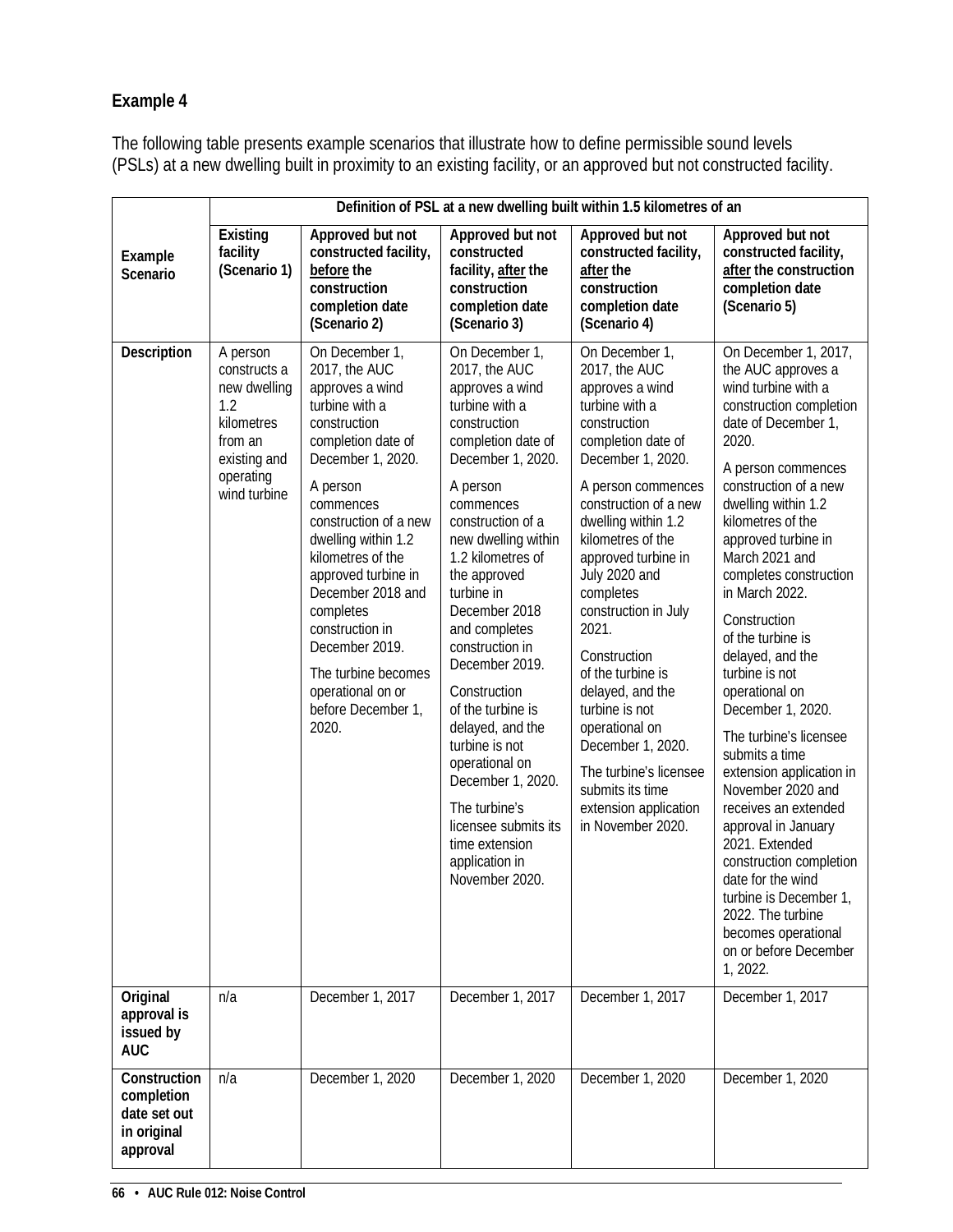| Applicant<br>files request<br>for time<br>extension                            | n/a                                                                                                                                                                                                                                                                                                       | n/a                                                                                                                                                                                                                                                                                   | November 1, 2020                                                                                                                           | November 1, 2020                                                                                                                           | November 1, 2020                                                                                                                                                                                                                                                                |
|--------------------------------------------------------------------------------|-----------------------------------------------------------------------------------------------------------------------------------------------------------------------------------------------------------------------------------------------------------------------------------------------------------|---------------------------------------------------------------------------------------------------------------------------------------------------------------------------------------------------------------------------------------------------------------------------------------|--------------------------------------------------------------------------------------------------------------------------------------------|--------------------------------------------------------------------------------------------------------------------------------------------|---------------------------------------------------------------------------------------------------------------------------------------------------------------------------------------------------------------------------------------------------------------------------------|
| <b>Time</b><br>extension is<br>approved by<br><b>AUC</b>                       | n/a                                                                                                                                                                                                                                                                                                       | n/a                                                                                                                                                                                                                                                                                   | January 2021                                                                                                                               | January 2021                                                                                                                               | January 2021                                                                                                                                                                                                                                                                    |
| Construction<br>completion<br>date set out<br>in time<br>extension<br>approval | n/a                                                                                                                                                                                                                                                                                                       | n/a                                                                                                                                                                                                                                                                                   | December 1, 2022                                                                                                                           | December 1, 2022                                                                                                                           | December 1, 2022                                                                                                                                                                                                                                                                |
| Construction<br>of new<br>dwelling<br>commences                                | n/a                                                                                                                                                                                                                                                                                                       | December 2018                                                                                                                                                                                                                                                                         | December 2018                                                                                                                              | <b>July 2020</b>                                                                                                                           | March 2021                                                                                                                                                                                                                                                                      |
| Construction<br>of new<br>dwelling<br>completes                                | n/a                                                                                                                                                                                                                                                                                                       | December 2019                                                                                                                                                                                                                                                                         | December 2019                                                                                                                              | <b>July 2021</b>                                                                                                                           | March 2022                                                                                                                                                                                                                                                                      |
| PSL for new<br>dwelling                                                        | The<br>permissible<br>sound level<br>at the new<br>dwelling will<br>be the<br>greater of<br>the sound<br>level existing<br>at the start<br>of the new<br>dwelling<br>construction,<br>or the<br>permissible<br>sound level<br>as<br>determined<br>in Section<br>2.1 of this<br>rule. (Notes<br>1 and $2)$ | The permissible<br>sound level at the<br>new dwelling will be<br>the greater of the<br>modeled cumulative<br>sound level at the<br>start of the new<br>dwelling construction<br>or the permissible<br>sound level as<br>determined in<br>Section 2.1 of this<br>rule. (Notes 3 and 4) | The permissible<br>sound level at the<br>new dwelling will be<br>determined in<br>accordance with<br>Section 2.1 of this<br>rule. (Note 5) | The permissible<br>sound level at the<br>new dwelling will be<br>determined in<br>accordance with<br>Section 2.1 of this<br>rule. (Note 5) | The permissible sound<br>level at the new<br>dwelling will be the<br>greater of the modeled<br>cumulative sound level<br>at the start of the new<br>dwelling construction or<br>the permissible sound<br>level as determined in<br>Section 2.1 of this rule.<br>(Notes 4 and 6) |

Notes:

n/a Not applicable (i.e., an irrelevant factor to this scenario).

(1) The new dwelling is built after the turbine receives its approval. The turbine's licensee is not able to account for the new dwelling in its original application. (2) Where there is a noise impact assessment for the facility, "the sound level existing at the time of construction of the new dwelling" refers to the modelled cumulative sound level presented in the noise impact assessment, extrapolated to the location of the new dwelling. Where there is no noise impact assessment for the facility, "the sound level existing at the time of construction of the new dwelling" refers to the measured sound level at the new dwelling.

(3) The new dwelling is built within the time window between the approval issue date and the construction completion date. The turbine's licensee is not able to account for the new dwelling in its original application.

(4) In this case, "the modelled cumulative sound level" refers to the modelled cumulative sound level presented in the noise impact assessment for the facility, extrapolated to the location of the new dwelling.

(5) The turbine's licensee shall account for the new dwelling in its time extension application.

(6) The new dwelling is built within the time window between the extended approval issue date and the extended construction completion date. The turbine's licensee is not able to account for the new dwelling in its time extension application.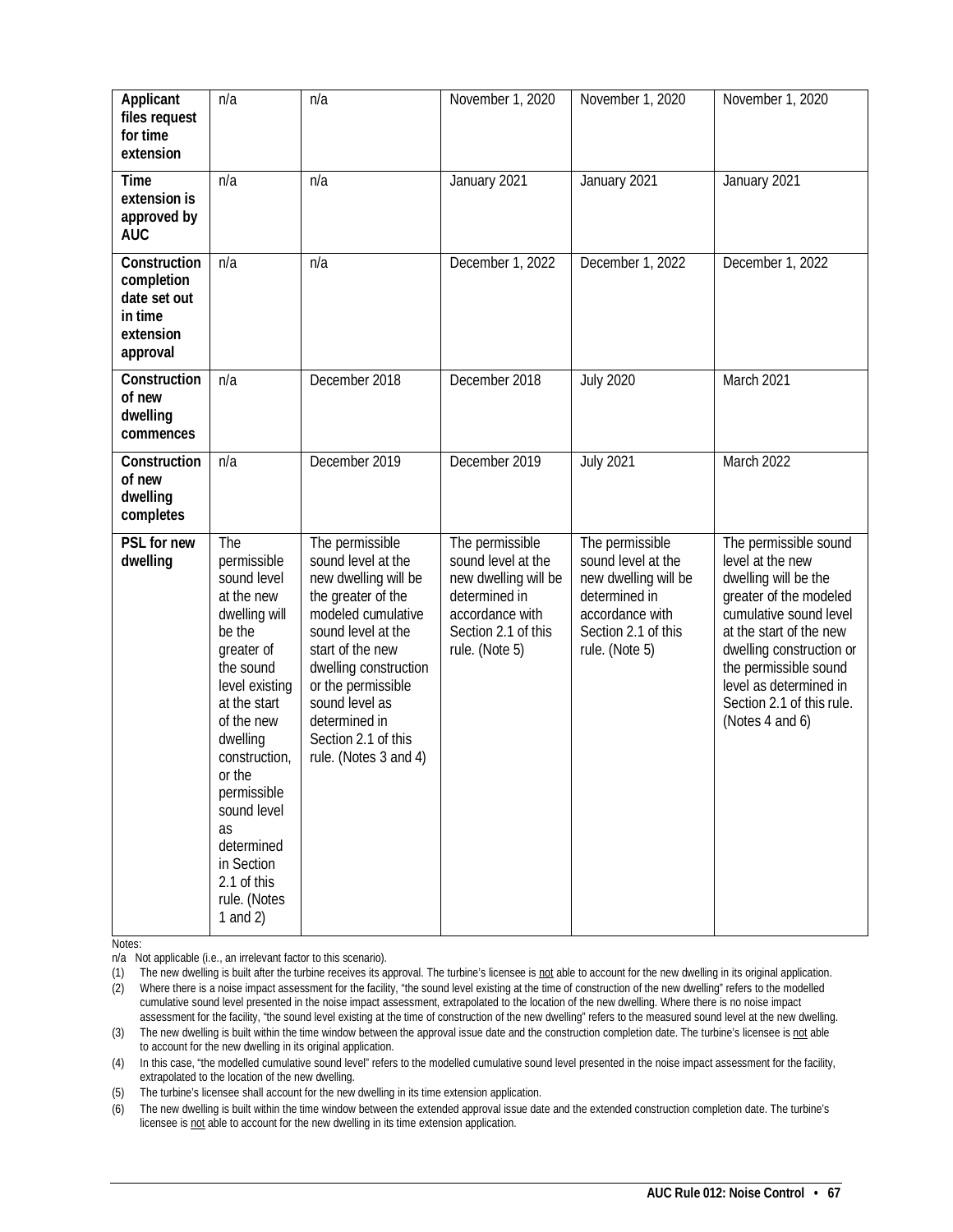## **Appendix 7 – References**

| <b>Document Reference</b>                                                  | <b>Title</b>                                                                                                                                                       |
|----------------------------------------------------------------------------|--------------------------------------------------------------------------------------------------------------------------------------------------------------------|
| ANSI S1.11-2004 (R2009)                                                    | Octave-Band and Fractional-Octave-Band Analog and Digital<br>Filters                                                                                               |
| ANSI S1.40-2006                                                            | American National Standard Specifications and Verification<br>Procedures for Sound Calibrators                                                                     |
| ANSI S1.4-1983 (R2006)/ANSI S1.4a-1985<br>(R2006)                          | American National Standard Specification for Sound Level Meters                                                                                                    |
| ANSI S1.26-1995 (R2004)                                                    | Calculation of the Absorption of Sound by the Atmosphere                                                                                                           |
| ANSI S1.13-2005 (R2010)                                                    | Measurement of Sound Pressure Levels in Air                                                                                                                        |
| ANSI S12.18 (R2009)                                                        | Outdoor Measurement of Sound Pressure Level                                                                                                                        |
| ASTM E1014 $-\overline{08}$                                                | Standard Guide for Measurement of Outdoor A-Weighted Sound<br>Levels                                                                                               |
| ASTM E1686 - 10                                                            | Standard Guide for Applying Environmental Noise Measurement<br>Methods and Criteria                                                                                |
| ISO 1996-1 (2003)                                                          | Acoustics -- Description, measurement and assessment of<br>environmental noise -- Part 1: Basic quantities and assessment<br>procedures                            |
| ISO 1996-2 (2006)                                                          | Acoustics -- Description, measurement and assessment of<br>environmental noise -- Part 2: Determination of environmental<br>noise levels                           |
| ISO 9613-1:1993                                                            | Acoustics -- Attenuation of sound during propagation outdoors -<br>Part 1 Calculation of the Absorption of Sound by the Atmosphere;                                |
| ISO 9613-2:1996                                                            | Acoustics -- Attenuation of sound during propagation outdoors -<br>Part 2 General method of calculation                                                            |
| IEC 61672-1 ed1.0 (2002.05)                                                | Electroacoustics - Sound level meters - Part 1: Specifications                                                                                                     |
| IEC 61672-2 ed1.0 (2003-04)                                                | Electroacoustics - Sound level meters - Part 2: Pattern evaluation<br>tests                                                                                        |
| IEC 61400-11: 2012+AMD1:2018 (2018-06 or<br>current version)               | Wind turbine systems - Part 11: Acoustic noise measurement<br>techniques<br>Amendment 1 - Wind turbine systems - Part 11: Acoustic noise<br>measurement techniques |
| IEEE C57.12.90-2010                                                        | IEEE Standard Test Code for Liquid-Immersed Distribution,<br>Power, and Regulating Transformers                                                                    |
| CONCAWE (Conservation of Clean Air and<br>Water in Europe) Report No. 4/81 | The propagation of noise from petroleum and petrochemical<br>complexes to neighbouring communities                                                                 |

Note: The references listing provided in the table is not a comprehensive listing of all available references accepted by the AUC. The proponent should verify that the latest version of the reference is used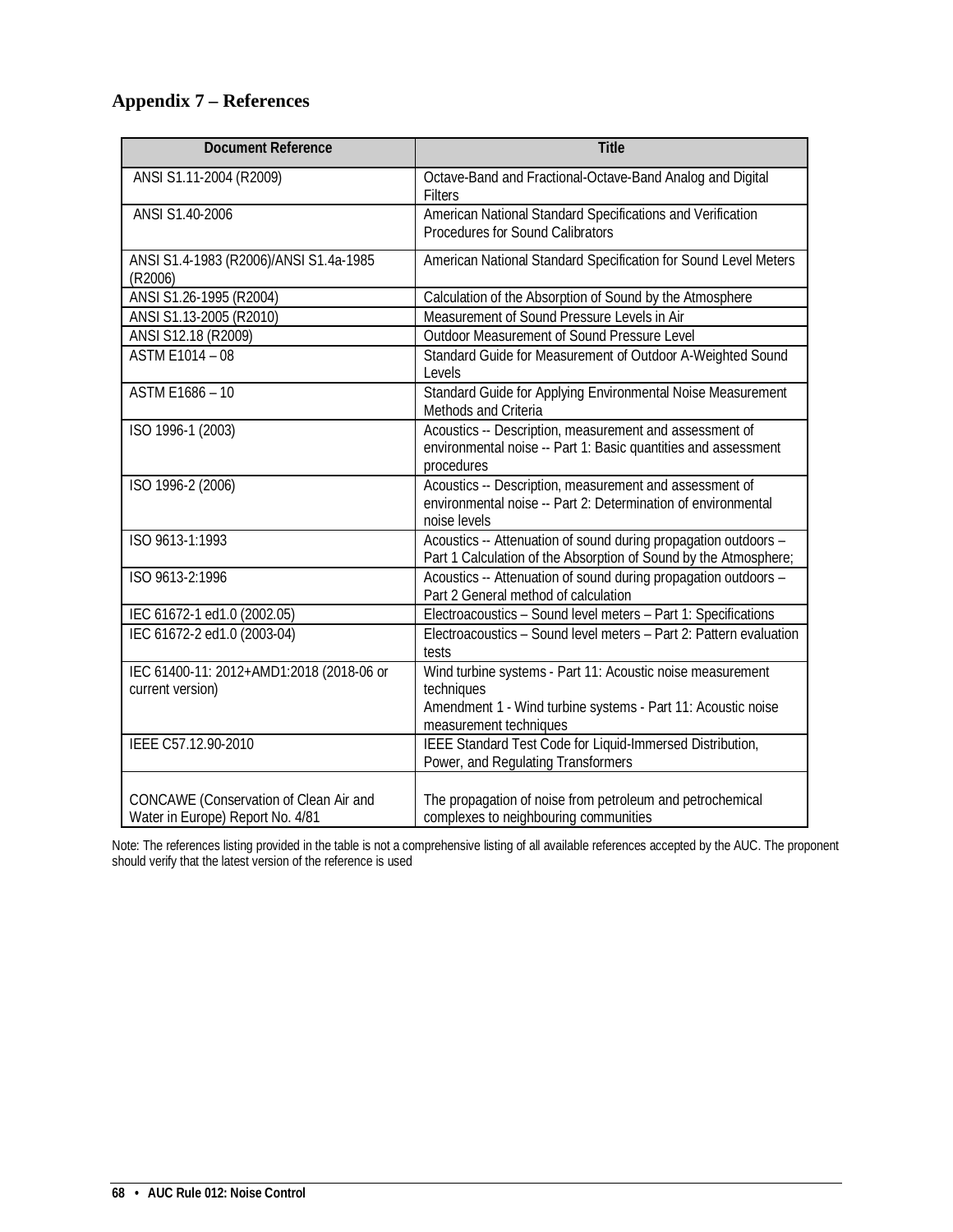## **Appendix 8 – Sound definitions table**

The following table depicts the sound definitions.

| Noise room remaining<br>(if any) to the<br>Permissible sound level                   |                                                                | Nighttime permissible sound<br>level                                                  | Daytime permissible<br>sound level                                                                                                                                          |
|--------------------------------------------------------------------------------------|----------------------------------------------------------------|---------------------------------------------------------------------------------------|-----------------------------------------------------------------------------------------------------------------------------------------------------------------------------|
| (permissible sound level see<br>Table 1 and 2)                                       |                                                                | range from<br>30 dBA to 66 dBA<br>(Table 1 and 2)                                     | range from<br>40 dBA to 76 dBA<br>(Table 1 and 2)                                                                                                                           |
| Cumulative<br>sound level<br>predicted<br>(includes baseline)                        |                                                                | Noise sources<br><b>Facility proposed in Application</b><br>to AUC                    | <b>Examples</b><br>- power plants incl. wind turbine<br>projects, cogeneration<br>- power transformer station<br>- gas compressor station<br>- gas regulating/meter station |
| <b>Baseline sound level</b><br>Predicted and/or measured<br>(includes comprehensive) |                                                                | Proposed and deemed complete<br>energy-related facilities<br>regulated by the AUC     | - power plants incl. wind turbine<br>projects, cogeneration<br>- power transformer station<br>- gas compressor station<br>- gas regulating/meter station                    |
|                                                                                      |                                                                | Approved but not yet<br>constructed energy-related<br>facilities<br>(all authorities) | - oil & gas processing plant<br>- oil battery, pump jack<br>- oil pump station<br>- coal mine<br>- compressor station                                                       |
|                                                                                      | Comprehensive<br>sound level<br>measured                       | <b>Existing facilities</b><br>approved by AUC                                         | - power plants incl. wind farms,<br>cogeneration<br>- power transformer station<br>- gas compressor station<br>- gas regulating/meter station                               |
|                                                                                      | (includes ambient)                                             | Existing energy-related facilities<br>(all authorities)                               | - oil & gas processing plant<br>- oil battery, pump jack<br>- oil pump station<br>- coal mine<br>- compressor station                                                       |
|                                                                                      | Ambient<br><b>Sound Level Measured</b>                         | Non energy-related facilities                                                         | - manufacturing plants<br>- gravel pit operations<br>- commercial plants                                                                                                    |
|                                                                                      | (Energy-related noise is<br>isolated out of measured<br>noise) | Non-industrial noise sources                                                          | - vehicular traffic<br>- dwelling density<br>- rail lines<br>- aircraft flyover                                                                                             |

## **BASIC SOUND LEVEL**

- Assumed ambient plus five dBA allowed for existing and approved energy-related facilities.
- If the measured ambient is higher or lower than the assumed ambient, an A2 adjustment may be applicable per Table 2.
- Noise from wind is not included in the ambient sound level.